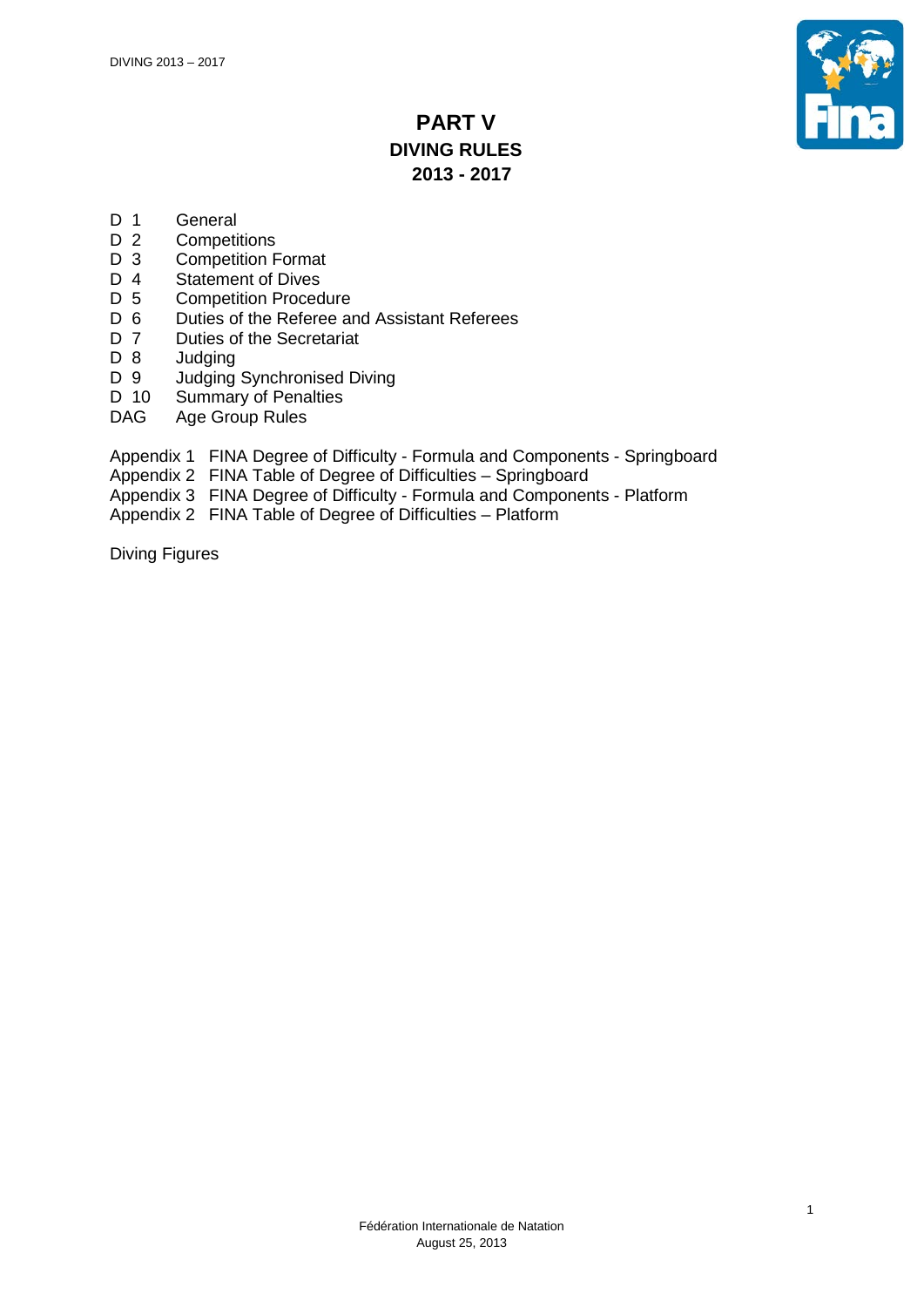

# **FINA DIVING RULES**

# **D 1 GENERAL**

**D 1.1** These Rules shall govern all Diving competitions covered by BL 9 and GR 9 (Olympic Games and World Championships), BL 10 (World Diving Cup), and GR 10 (World Junior Championships).

**D 1.2** All diving installations, including the springboards and platforms, shall be in accordance with the FINA Facilities Rules, inspected and approved by the delegate of FINA, and a member of the Technical Diving Committee no later than 120 days prior to the start of the competitions.

**D 1.3** When diving is sharing the same venue with any other discipline, all diving installations shall be available for use by entered diving competitors on competition days provided no competition is in progress.

**D 1.4** Divers younger than 14 years on December 31st in the year of the competition shall not be permitted to compete at the Olympic Games, World Championships or World Cups.

## **D 1.5 Diving Number Designations**

**D 1.5.1** All dives shall be designated by a system of 3 or 4 numerals followed by a single letter.

**D 1.5.2** The first digit shall indicate the group to which the dive belongs:

- $1 =$  Front
- $2 = Back$
- $3 =$  Reverse
- $4 =$  Inward
- $5 =$ Twisting
- $6 =$ Armstand

**D 1.5.3** In the Front, Back, Reverse and Inward groups, a 1 in the second digit indicates that the dive has a flying action during the dive. When there is no flying action the second digit shall be 0.

**D 1.5.4** The third digit shall indicate the number of half somersaults being performed. For example  $1 = \frac{1}{2}$  somersault,  $9 = 4\frac{1}{2}$  somersaults, etc. When there are more than 4 ½ somersaults there will be four digits with the third and fourth digits indicating the number of half somersaults. For example  $11 = 5 \frac{1}{2}$  somersaults as 1011.

**D 1.5.5** In Armstand dives the second digit indicates the group or direction to which the dive belongs:

- $1 =$  Front
- $2 =$ Back
- $3 =$ Reverse

**D 1.5.6** In the Twisting group (those dives beginning with the digit 5) the second digit indicates the group or direction of the take-off as listed in D 1.5.2 above.

**D 1.5.7** In the Twisting and Armstand groups the fourth digit shall indicate the number of half twists being performed.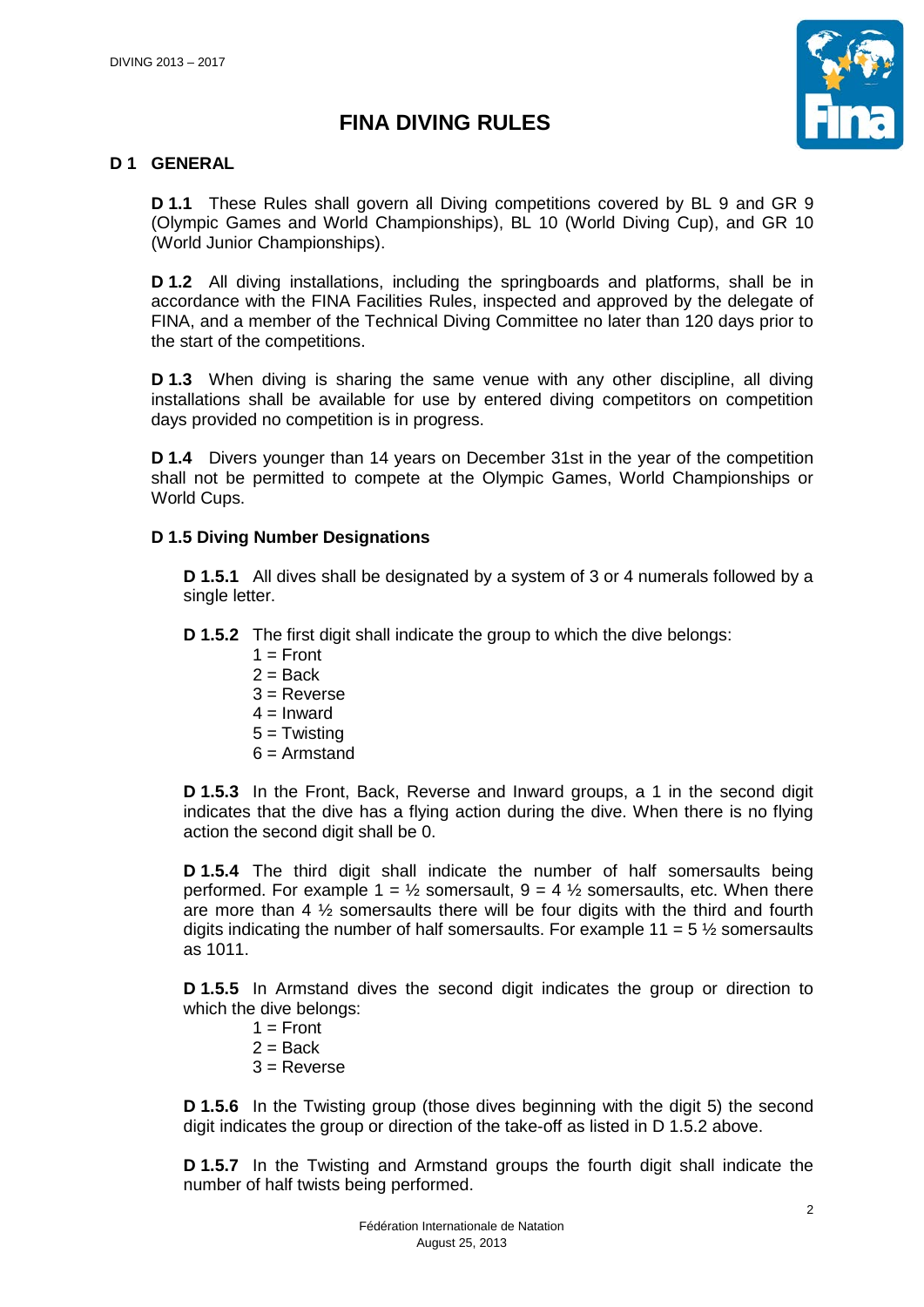

**D 1.5.8** The letter at the end of the dive number shall indicate the position in which the dive is performed:

 $A =$ Straight  $B = Pike$  $C = Tuck$  $D =$ Free

**D 1.5.9** Free position means any combination of the other positions and is restricted in its use in some twisting dives.

# **D 1.6 Degree of Difficulty**

**D 1.6.1** The degree of difficulty of each dive is calculated using the following formula (the component values of the formula are outlined in Appendix 1 and 3):

 $A + B + C + D + E = DEGREE OF DIFFICULTY$ 

**D 1.6.2** As a guide, dives with their numbers and degrees of difficulty for springboard dives have been calculated and are tabled in Appendix 2. Platform dives are tabled in Appendix 4.

**D 1.6.3** Any dive, which is not tabled in Appendix 2 or 4 but is used in a competition, shall be given the dive number and degree of difficulty as determined in accordance with Rules D 1.5 and D 1.6.

**D 1.6.4** In calculating the degree of difficulty for dives with twists, the following need do be noted:

- Dives with ½ somersault and twists can only be executed in position A, B or C,
- Dives with 1 or 1 ½ somersaults and twists can only be executed in position D,
- Dives with 2 or more somersaults and twists can only be executed in position B or C,
- Armstand dives with 1, 1  $\frac{1}{2}$ , or 2 somersaults and one or more twists can only be executed in position D, and
- Armstand dives with 2 ½ or more somersaults and twists can only be executed in position B or C.

**D 1.6.5** The Appendixes 1, 2, 3 and 4 are established by the FINA Technical Diving Committee (TDC) and approved by the FINA Bureau.

# **D 2 COMPETITIONS**

## **D 2.1 General**

**D 2.1.1** The order of diving shall be determined by a random draw prior to all preliminary competitions. The draw shall be held at the Technical Meeting prior to the preliminary competition. When available, an electronic draw shall be used.

**D 2.1.2** In the semi-finals, the divers shall compete in reverse order of their ranking determined by the total scores at the end of the preliminary competition. In the case of a tie, the dive order shall determined by a draw between the affected divers.

**D 2.1.3** In the final competition, except where a tournament system is used, the divers shall compete in the reverse order of their ranking determined by the total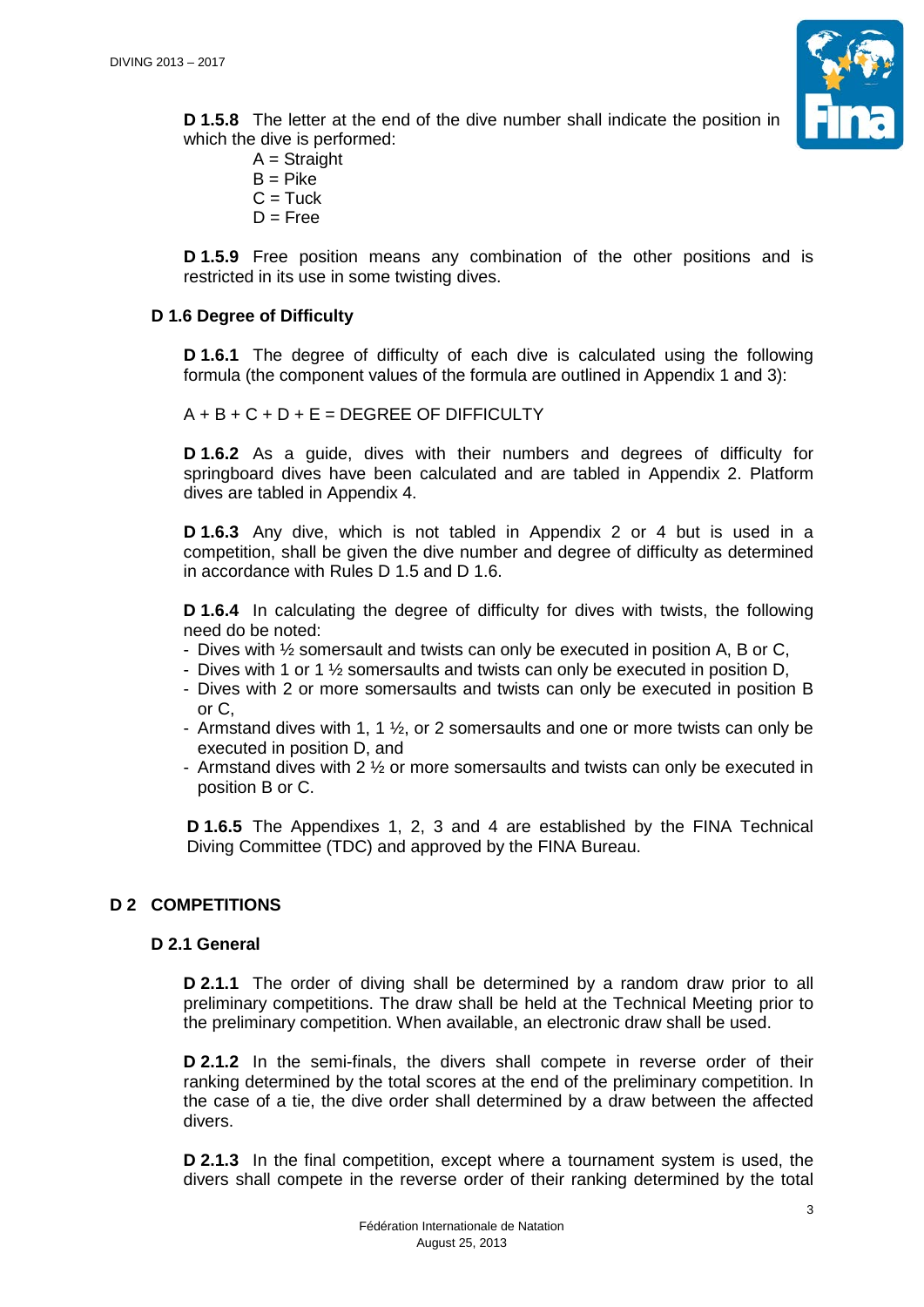

scores at the end of the semi-final competition. In the case of a tie, the order shall be determined by a draw between the affected divers.

**D 2.1.4** When the tournament system is used, the divers shall compete in all remaining sessions of the competition in the reverse order of their ranking determined by the total scores at the end of the preliminary competition. In the case of a tie, the order shall be determined by a draw between the affected divers. When there is a tie for the last position both divers will dive in the same semi-final.

**D 2.1.5** The total number of dives executed in one session shall not exceed 210. In that case the session shall be divided into two or more sessions, unless a double panel system is used.

**D 2.1.6** If a diver is unable to compete at the beginning of any session, the diver ranked next shall advance to the next session, in order to have the prescribed number of divers in each session.

**D 2.1.7** When two or more divers score the same number of points, a tie shall be declared for that particular place.

**D 2.1.8** In the individual events, the diver with the highest total points shall be declared the winner of that event. The remaining divers shall be ranked by their final points.

**D 2.1.9** In the synchronised and team events, the team with the highest total points shall be declared the winner of that event. The remaining teams shall be ranked by their final points.

The procedure for protests is outlined in GR 9.2.

## **D 2.2 1 metre springboard**

**D 2.2.1** At the World Championships there shall be a preliminary and final competition. The final competition shall be conducted in a tournament system, the details of which shall be decided by the Bureau on recommendation of the Technical Diving Committee.

**D 2.2.2** The final shall comprise the top twelve (12) ranked divers from the preliminary competition.

## **D 2.3 3 metre springboard and 10 metre platform**

**D 2.3.1** At the Olympic Games and World Championships there shall always be a preliminary, a semi-final, and a final competition.

**D 2.3.2** The semi-final shall comprise the top eighteen (18) ranked divers from the preliminary competition and the final shall comprise the top twelve (12) ranked divers from the semi-final.

**D 2.3.3** The preliminary, semi-final, and final competition are separate events, each starting from zero (0) points.

## **D 2.4 Synchronised Diving - 3 metre springboard and 10 metre platform**

**D 2.4.1** There shall be a preliminary and a final competition.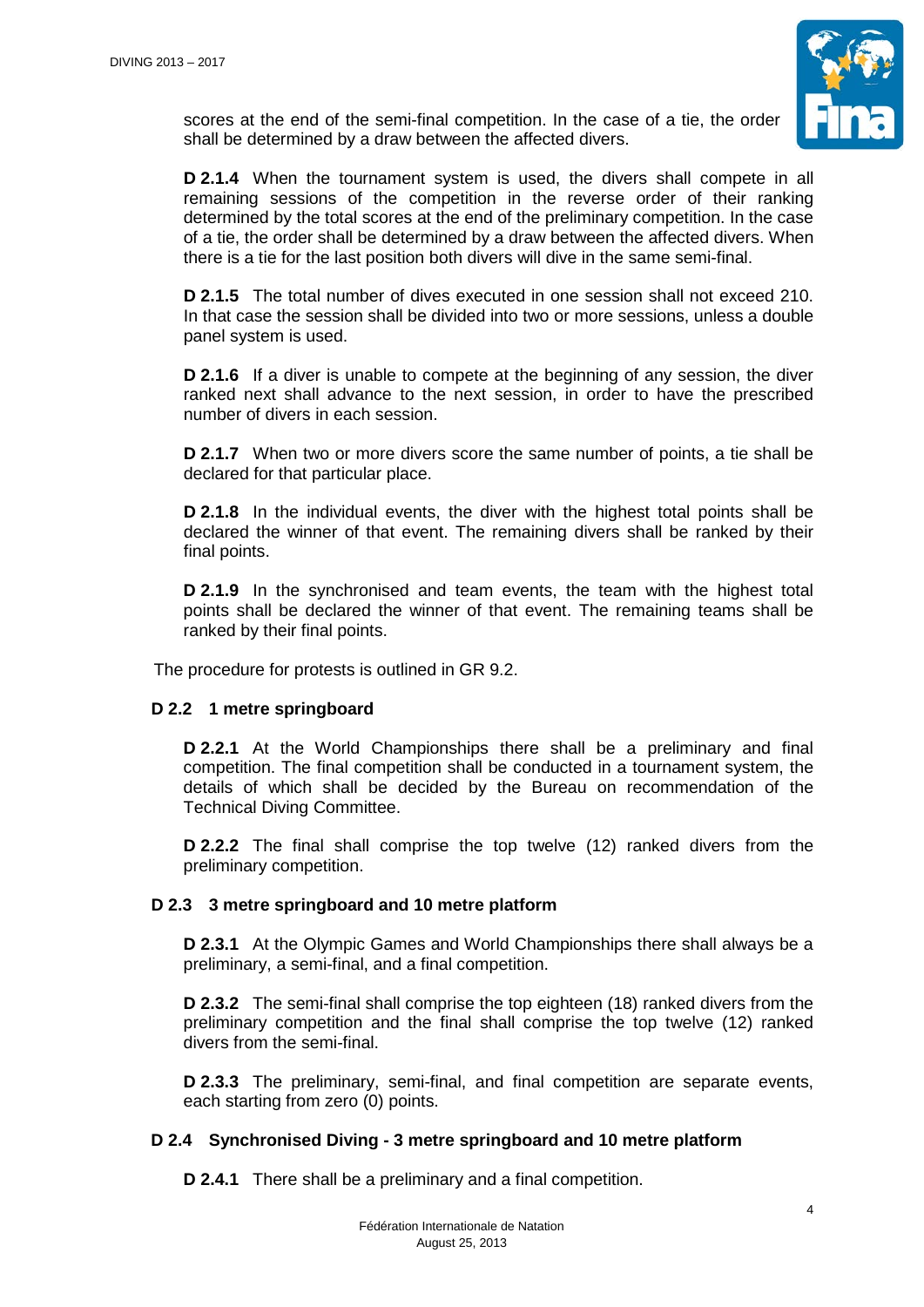

**D 2.4.2** At the World Championships, the final shall comprise the top twelve (12) teams from the preliminary round.

**D 2.4.3** The preliminary and final competitions are separate events, each starting from zero (0) points.

**D 2.4.4** In the case of the Olympic Games, if pre-qualification of the number of teams is required, competitions may be held separately and in advance of different venues to establish the teams that qualify.

## **D 2.5 Team diving - 3 metre springboard and 10 metre platform combined**

**D 2.5.1** There shall be a direct final*.* 

## **D 3 COMPETITION FORMAT**

**D 3.1** All individual and synchronised diving competitions for men shall comprise six (6) dives.

**D 3.2** All individual and synchronised diving competitions for women shall comprise five (5) dives.

**D 3.3** No dives shall be repeated within each six (6) or five (5) dives.

**D 3.4** A dive of the same number shall be regarded as the same dive.

## **D 3.5 1 metre and 3 metre springboard – men and women**

**D 3.5.1** The Women's springboard competitions shall comprise five (5) dives from different groups without limit of degree of difficulty.

**D 3.5.2** The Men's springboard competitions shall comprise six (6) dives without limit of degree of difficulty, of which one dive shall be selected from each group, plus an additional dive which may be selected from any group.

## **D 3.6 Platform – men and women**

**D 3.6.1** The Women's platform competitions shall comprise five (5) dives from different groups without limit of degree of difficulty.

**D 3.6.2** The Men's platform competitions shall comprise six (6) dives from different groups without limit of degree of difficulty.

**D 3.6.3** At all FINA competitions (Olympic Games, World Champion-ships, World Cups and other FINA events, other than Age group competitions), only dives from the 10 metre platform may be executed.

# **D 3.7 Synchronised diving**

**D 3.7.1** The synchronised diving competition involves two competitors diving simultaneously from the springboard or platform. The competition is judged on how the two divers individually perform their dives and how the two divers as a team synchronise their performance.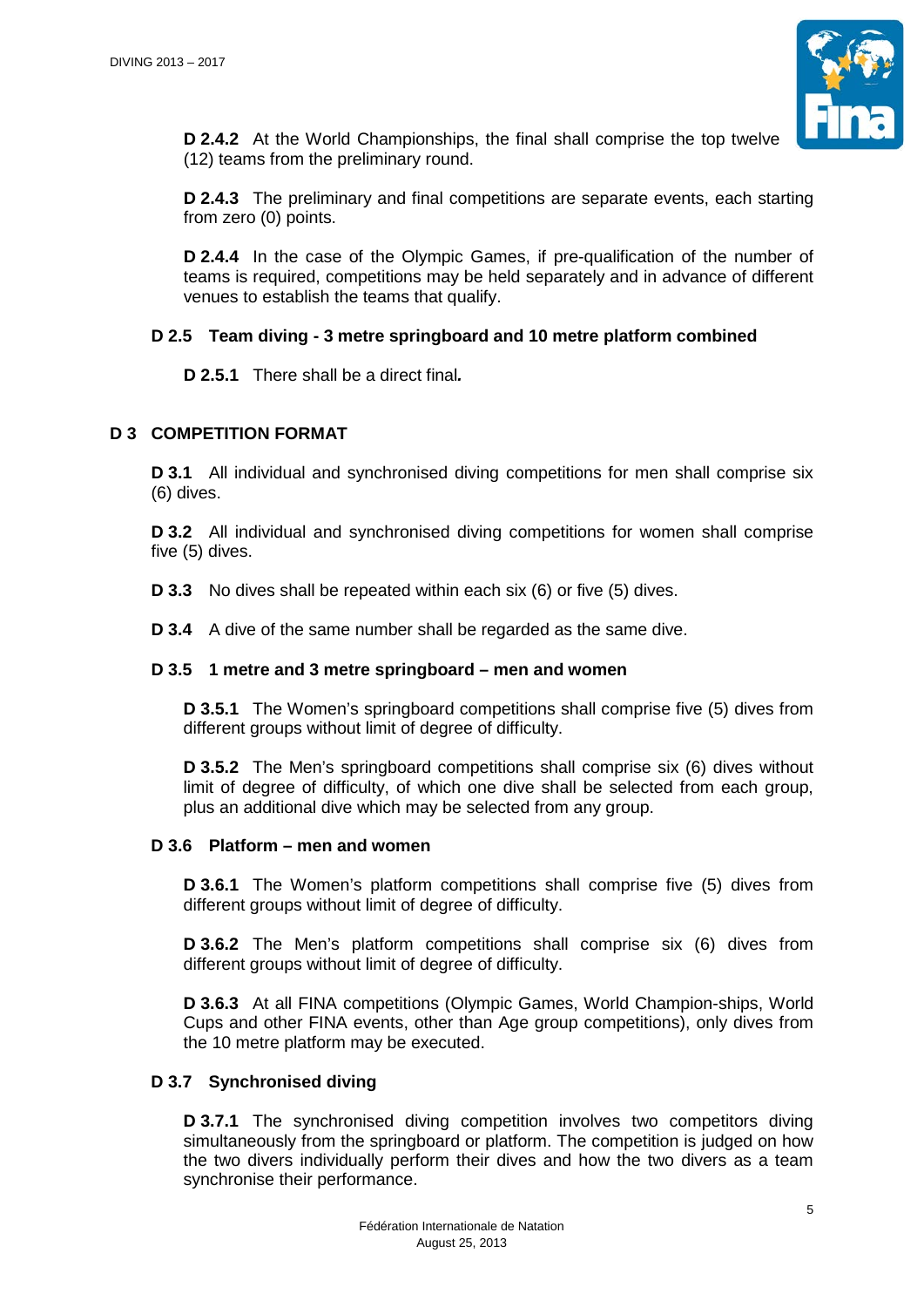

**D 3.7.2** The competition at Olympic Games, World Championships, World Cups and Continental Championships shall comprise two competitors of the same Federation.

**D 3.7.3** Every competition for women on 3m springboard and platform shall comprise five (5) rounds of dives from five (5) different groups. Two (2) rounds of dives with an assigned degree of difficulty of 2.0 for each dive regardless of the formula and three (3) rounds of dives without limit of degree of difficulty. All forward facing dives on springboard shall be done with a running approach.

**D 3.7.4** Every competition for men on 3m springboard and platform shall comprise six (6) rounds of dives from five (5) different groups. Two (2) rounds of dives with an assigned degree of difficulty of 2.0 for each dive regardless of the formula and four (4) rounds of dives without limit of degree of difficulty. All forward facing dives on springboard shall be done with a running approach.

**D 3.7.5** In each round the two divers must perform the same dive (same dive number and same position).

## **D 3.8 Team diving**

**D 3.8.1** The team diving competition involves one female and one male diver.

**D 3.8.2** The competition at World Championships, World Cups, and Continental Championships shall comprise two competitors of the same Federation.

**D 3.8.3** Every competition shall comprise six (6) different dives from six (6) different groups. Two (2) dives with an assigned degree of difficulty of 2.0 for each dive regardless of the formula and four (4) dives without limit of degree of difficulty.

**D 3.8.4** Three (3) dives shall be executed by the female competitor, the other three (3) dives by the male competitor. Each diver must perform at least one (1) dive from the 3m springboard and one (1) dive from the 10m platform.

**D 3.8.5** The two (2) dives with an assigned degree of difficulty of 2.0 regardless of the formula may be executed at any time and from any height by each team member, one (1) by the male and one (1) by the female.

**D 3.8.6** The diving order is drawn by teams, which will perform in three (3) rounds succeeding each other and starting with any of the two performing divers.

# **D 4 STATEMENT OF DIVES**

**D 4.1** Each diver, or diver's representative, shall deliver to the Referee, or his designated representative, a complete statement of the selected dives on the official form of the event for the preliminary competition and all the following sessions of the competition.

**D 4.2** The diver and the diver's representative are responsible for the accuracy of the statement in the list and the statement of dives shall be signed by the diver and the diver's representative.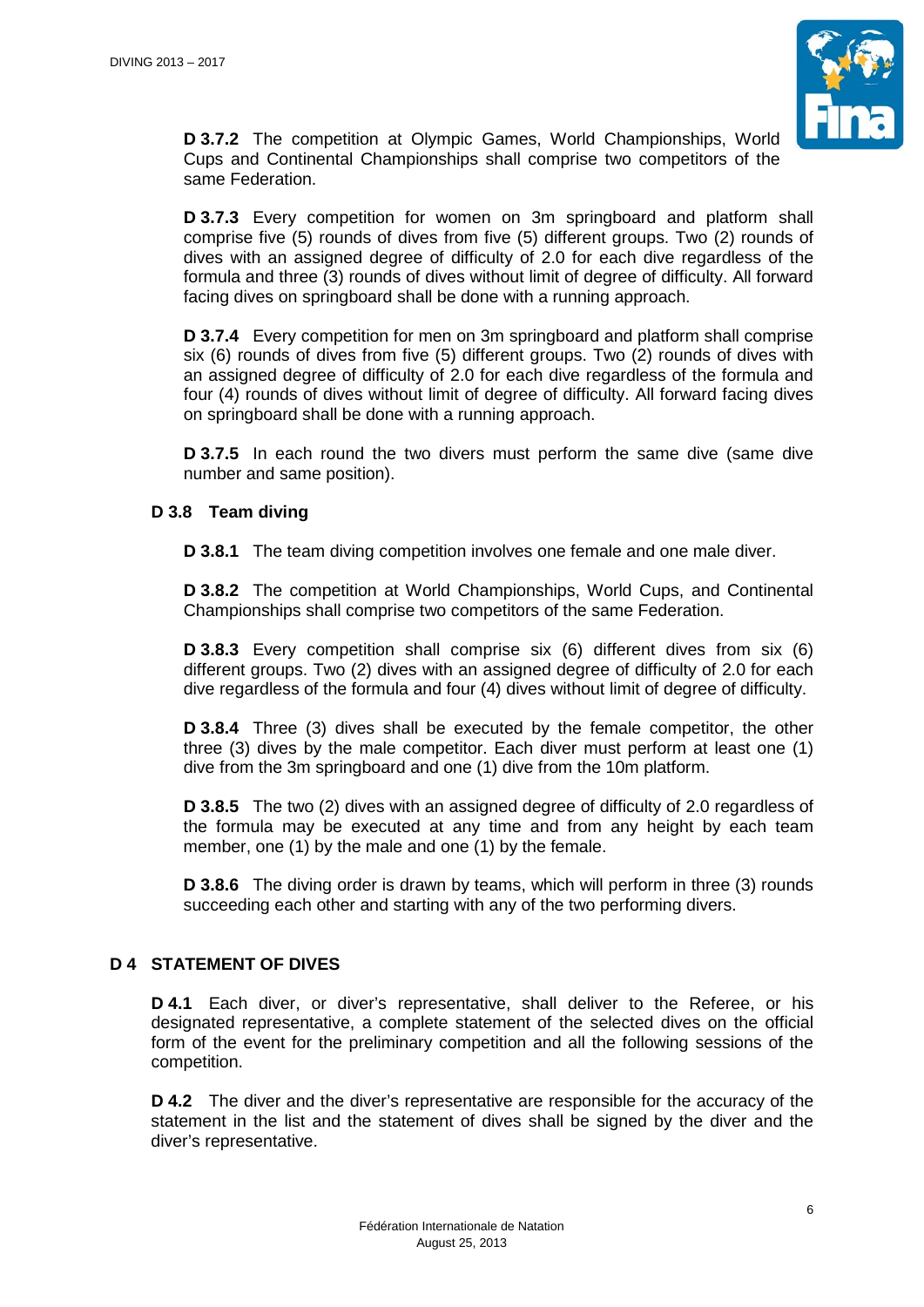

**D 4.3** The statement of dives shall be submitted no later than 24 hours before the commencement of the preliminary competition in each event.

**D 4.4** The Referee may accept any statement of dives submitted after the 24 hour deadline, up to three (3) hours prior to the commencement of the preliminary competition, provided it is accompanied by a fee equivalent of 250 Swiss Francs.

**D 4.5** Unless the statement is presented within the time prescribed, a diver shall not be admitted to the competition.

**D 4.6** In all competitions, the diver or the diver's representative may change the statement of dives before the commencement of any semi-final or final of the competition, provided the amended statement is lodged with the Referee, or his designated representative, no later than thirty (30) minutes after the end of the previous session of the competition. If a new statement of dives is not submitted within the prescribed time, the diver shall perform the dives as indicated in the initial submission.

**D 4.7** In any competition, in extenuated circumstances, a diver may be replaced by another diver of the same Federation up to three (3) hours before the commencement of the preliminary competition. In synchronised diving events at the Olympic Games the replacement may also take place prior to the commencement of the final competition. The Referee will accept a change in the statement of dives.

**D 4.8** In individual*,* synchronised and team diving events, when the closing times have passed, no change in the statement of dives shall be permitted.

**D 4.9** The statement of dives shall contain the following information in the order of execution of the dives:

- The number of each dive according to Rules 1.5.1 to 1.5.7
- The execution or position of the dive according to Rule 1.5.8
- The height of the board or platform
- The degree of difficulty as determined by the Formula described in Rule D 1.6.

**D 4.10** The dives in each round shall be executed by all the divers consecutively, according to the starting order.

**D 4.11** The statement of dives shall take precedence over the indicator board and any announcement.

## **D 5 COMPETITION PROCEDURE**

#### **D 5.1 Control of Competition**

**D 5.1.1** Every competition shall be controlled by a Referee, supported by Assistant Referees, together with Judges and a Secretariat.

**D 5.1.2** The number of the dive to be performed and the manner of execution shall be displayed on an indicator board visible to both divers and judges.

**D 5.1.3** A computer programme with adequate capability to produce a judging analysis shall be used.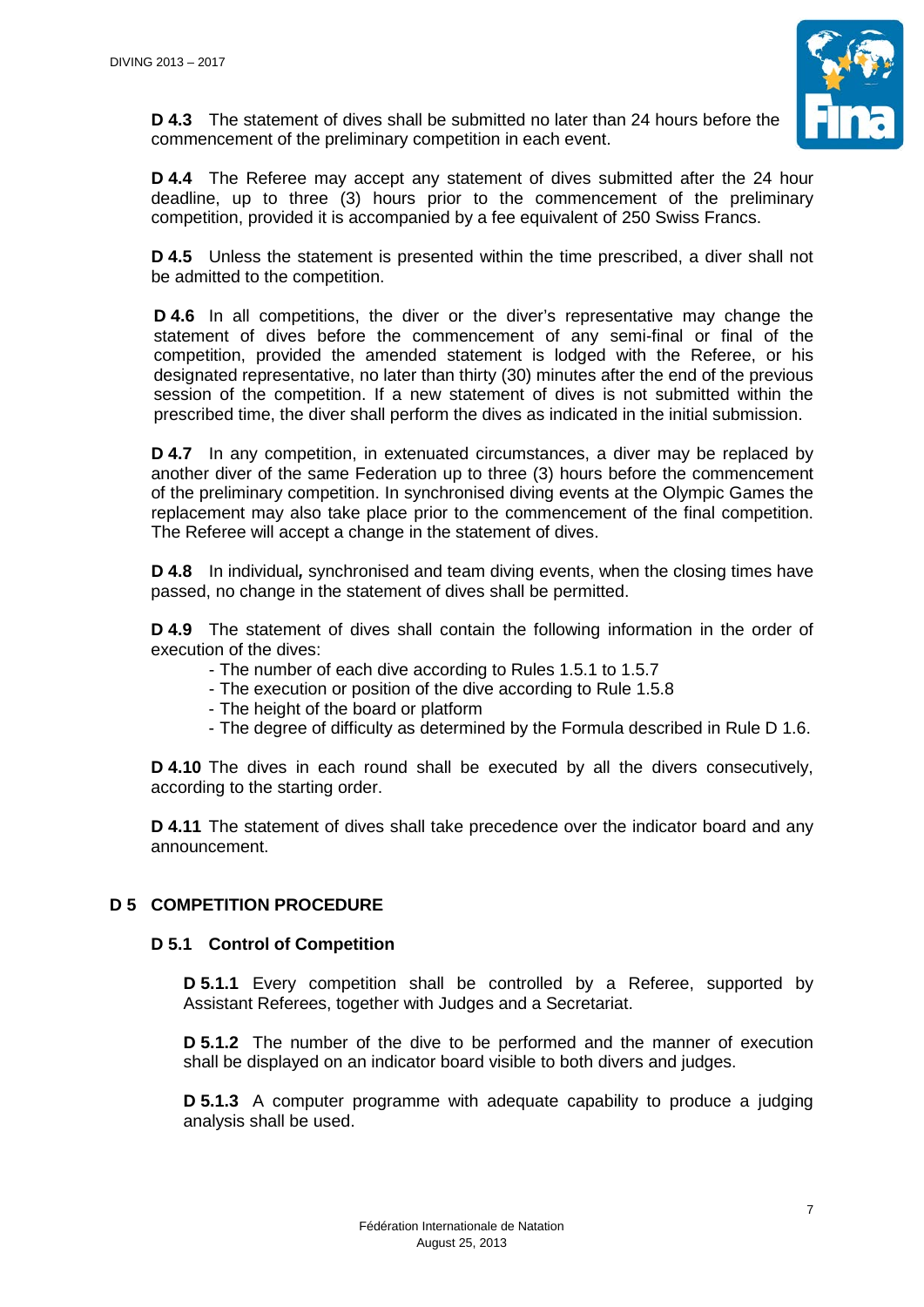

**D 5.1.4** When electronic scoring equipment is not available the judges must have flash cards to display their awards. These flash cards must be capable of showing awards from 0 to 10 by half points.

## **D 5.2 Composition of the Judges Panels**

**D 5.2.1** Whenever possible at the Olympic Games, World Championships and World Cups, seven (7) judges shall be used for individual and team events and eleven (11) judges for synchronised diving events. For synchronised diving, where eleven (11) judges are used, five (5) shall judge synchronisation of the dive, three (3) shall judge the execution of one diver and three (3) the execution of the other diver.

**D 5.2.2** In all individual and team competitions other than the Olympic Games, World Championships and World Cups, five (5) judges may be used. In all synchronised diving competitions, other than Olympic Games, World Championships and World Cups, nine (9) judges may be used. Five (5) shall judge the synchronisation of the dive, two (2) shall judge the execution of one diver and two (2) the execution of the other diver.

**D 5.2.3** Provided sufficient judges are available, the panel of judges for the semifinal and final competition shall consist of judges whose nationality is different to that of any of the divers in such competition.

**D 5.2.4** When considered suitable, double panels of judges may be used in the same event. If double panels are used, the second panel is introduced in the fourth round of the competition. *Note: In exceptional circumstances, such as high heat and humidity, the panels may be changed after the end of each round.* 

**D 5.2.5** The Referee shall place the judges on each side of the spring-board or platform in use, as outlined in the Facilities Rule FR 5. When this is not practical, the judges may be placed together on one side.

**D 5.2.6** Once placed, a judge shall not change position unless at the discretion of the Referee, and then only in exceptional circumstances.

**D 5.2.7** When a judge is unable to continue to function after a competition has started, he shall be replaced by the reserve judge.

**D 5.2.8** After each dive, on a signal given by the Referee, each judge shall immediately and simultaneously, without communicating with one another, and in a distinct manner, indicate the award for the dive. When an electronic judging device is used, the judges shall enter their awards into their electronic score pads immediately after the performance of the dive.

**D 5.2.9** The judges' awards shall be displayed on the electronic scoreboard, preferably unseen by the judges. The awards (without any other information about the standing of the competition) must be seen by the judges on their electronic score pads.

# **D 6 DUTIES OF THE REFEREE AND ASSISTANT REFEREES**

**D 6.1** The Referee shall be in control of the competition and located in a position so that he can manage the competition and ensure that the Rules are observed.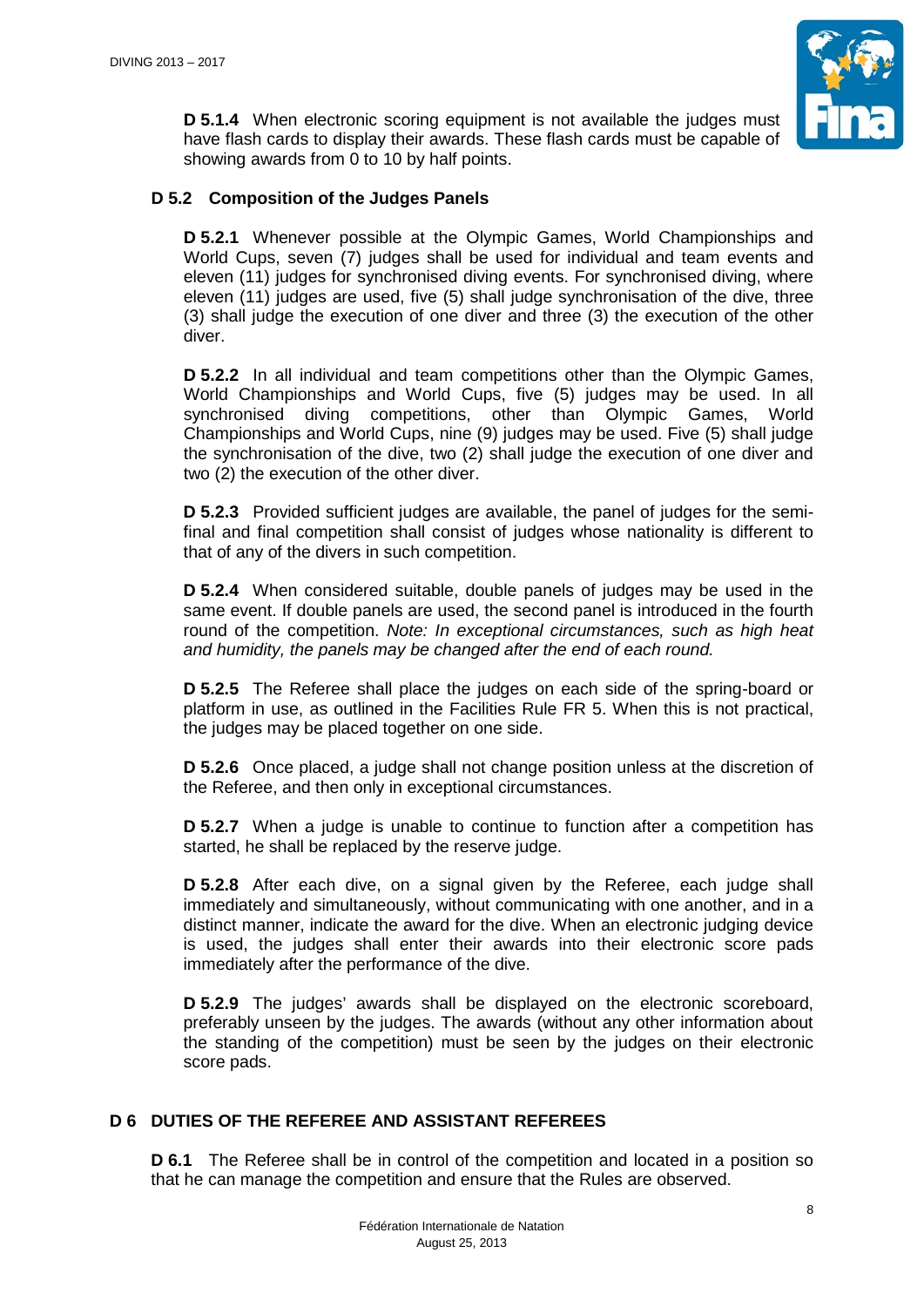

- **D 6.2** The Referee may designate Assistant Referees, who:
	- shall observe the diver(s) on the platform,
	- confirm the awards prior to their announcement, and
	- in synchronised diving, will be positioned on the opposite side of the pool to observe the performance of the diver on that side.

**D 6.3** The Referee shall inspect the statements of dives. If the statement does not comply with the Rules, the Referee shall have it corrected before the beginning of the competition.

**D 6.4** The diver, or the diver's representative, shall be informed of the Referee's decision, that a correction is required, as soon as possible.

**D 6.5** In the case of unforeseen circumstances, the Referee may declare a short break, a postponement or a discontinuation of the competition. If possible the break should be done after a full round of dives.

**D 6.6** Following an interruption, the competition shall be continued from where it was stopped. The points scored before the interruption shall be carried forward into the remaining portion of the competition, whenever it is held. The final results must be based on the last complete round of dives.

*Note: If the competition cannot be continued, the result will be determined by the Jury of Appeal.*

**D 6.7** When there is a strong wind, the Referee may give a diver the right to make a re-start without deduction of points.

**D 6.8** Before each dive, the Referee or the official announcer shall announce in the language of the host country the name of the diver and the dive to be executed. In competitions where different platforms are used the height of the platform shall also be announced. If a scoreboard is used, all information concerning the dive shall be displayed and the announcement may be restricted to the identification of the diver.

**D 6.9** When a dive is incorrectly announced, the diver or his representative shall advise the Referee immediately, who shall then confirm the diver's statement of dives.

**D 6.10** If the incorrectly announced dive is executed by the diver, the Referee may cancel it and have the correct dive announced and performed immediately. The awards for the first dive must be noted should a protest be lodged.

**D 6.11** The dive shall be executed after a signal given by the Referee. The signal shall not be given before the diver has assumed his position on the board or platform and the Referee has checked the indicator board. For backward and inward take-offs, the diver shall not proceed to the end of the springboard or platform until after the signal has been given by the Referee.

**D 6.12** Each diver shall be given sufficient time for the preparation and execution of the dive, but if it takes more than one minute after the Referee has given a warning, the diver shall receive zero (0) points for the dive announced.

**D 6.13** When a diver executes a dive before the signal is given, the Referee shall decide whether the dive shall be repeated.

**D 6.14** In exceptional circumstances, the Referee may allow a diver to repeat a dive without penalty. The awards for the first dive must be noted should a protest be lodged.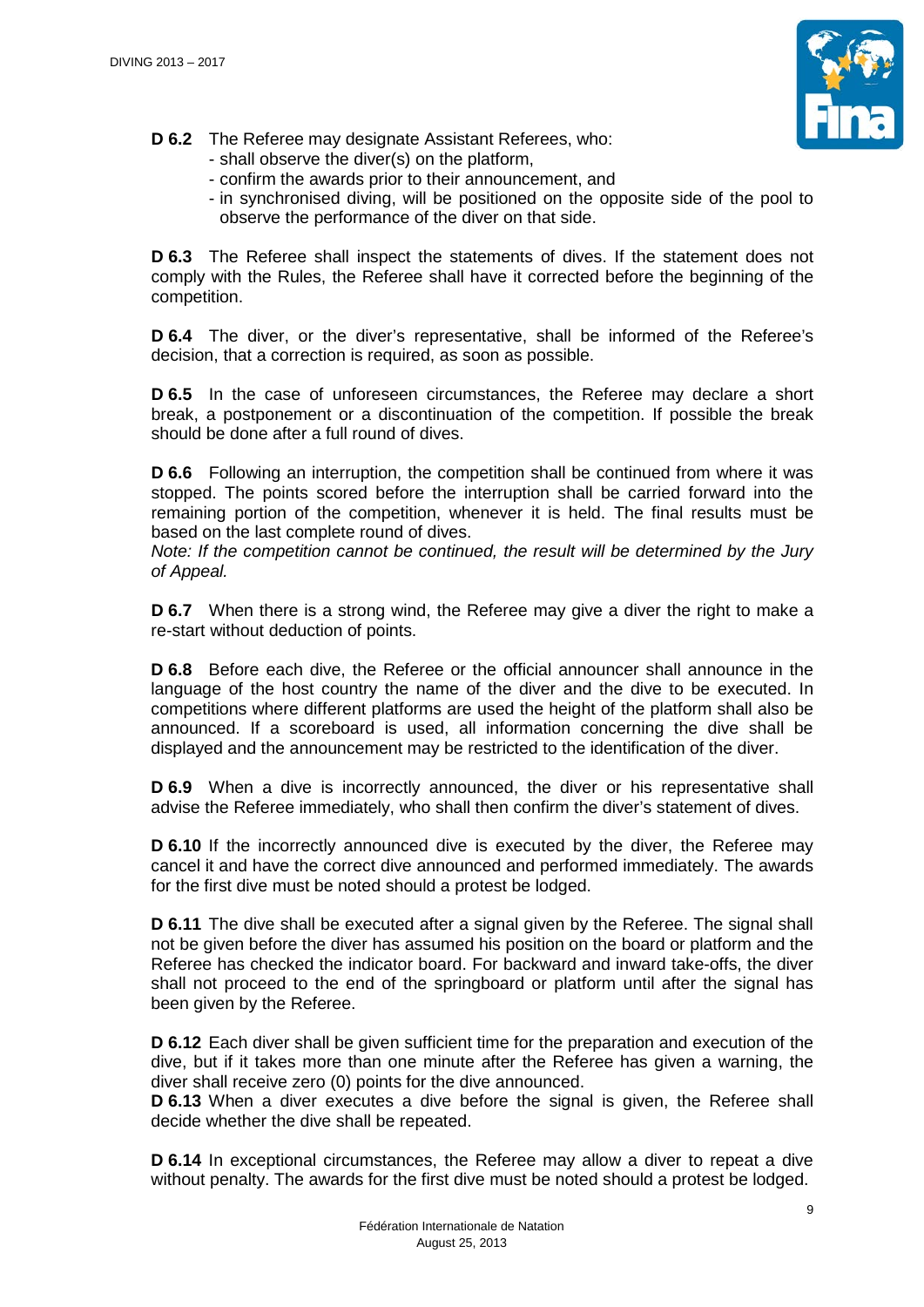

**D 6.15** The request for such a repetition must be made immediately by the diver or his representative.

**D 6.16** If the diver double bounces on the end of the springboard or platform before take-off, the Referee shall declare it a failed dive.

**D 6.17** When it is quite clear that the dive has been performed in a position other than that announced, the Referee shall repeat the announcement, and declare that the maximum award shall be 2 points, before giving the judges the signal to show their marks. If a judge then awards more than 2 points, the Referee shall declare the award from that judge to be 2 points.

**D 6.18** When the Referee is certain that a diver has performed a dive of a number other than that announced, the Referee shall declare it a failed dive.

**D 6.19** When one or both arms are held above the head in a feet first entry or below the head in a head first entry, the Referee shall declare the maximum award to be  $4\frac{1}{2}$ points. If a judge then awards more than 4½ points, the Referee shall declare the award from that judge to be 4½ points.

**D 6.19.1** In head first dives, if the feet enter the water before the head or hands, the Referee shall declare it a failed dive.

**D 6.19.2** In feet first dives, if the head or hands enter the water before the feet, the Referee shall declare it a failed dive.

**D 6.20** During the execution of a dive, there shall be no assistance to the diver from any person. Assistance between dives shall be permitted.

**D 6.21** The Referee may declare a dive to be failed if he considers that assistance has been given to the diver after the starting signal.

**D 6.22** When a diver in a running dive takes a step and stops or in a standing dive stops the movement for the take-off after the legs have commenced to press, the Referee shall declare there has been a re-start and shall deduct 2 points from the award of each judge.

**D 6.23** When there is a restart in a running, standing, or armstand dive, the Referee shall deduct 2 points from the award of each judge.

**D 6.24** When a second attempt (a re-start) is unsuccessful, the Referee shall declare a failed dive.

**D 6.25** When a diver refuses to execute a dive, the Referee shall declare a failed dive.

**D 6.26** If a diver in a competition disturbs a contest, the Referee may exclude him from that competition. If a member of a team, a coach or an official disturbs a contest, the Referee may exclude that person from the competition area.

**D 6.27** The Referee may remove any judge from the competition whose judgement he regards as unsatisfactory and may appoint another judge to replace him. At the end of the competition the Referee shall make a written report to the Jury of Appeal.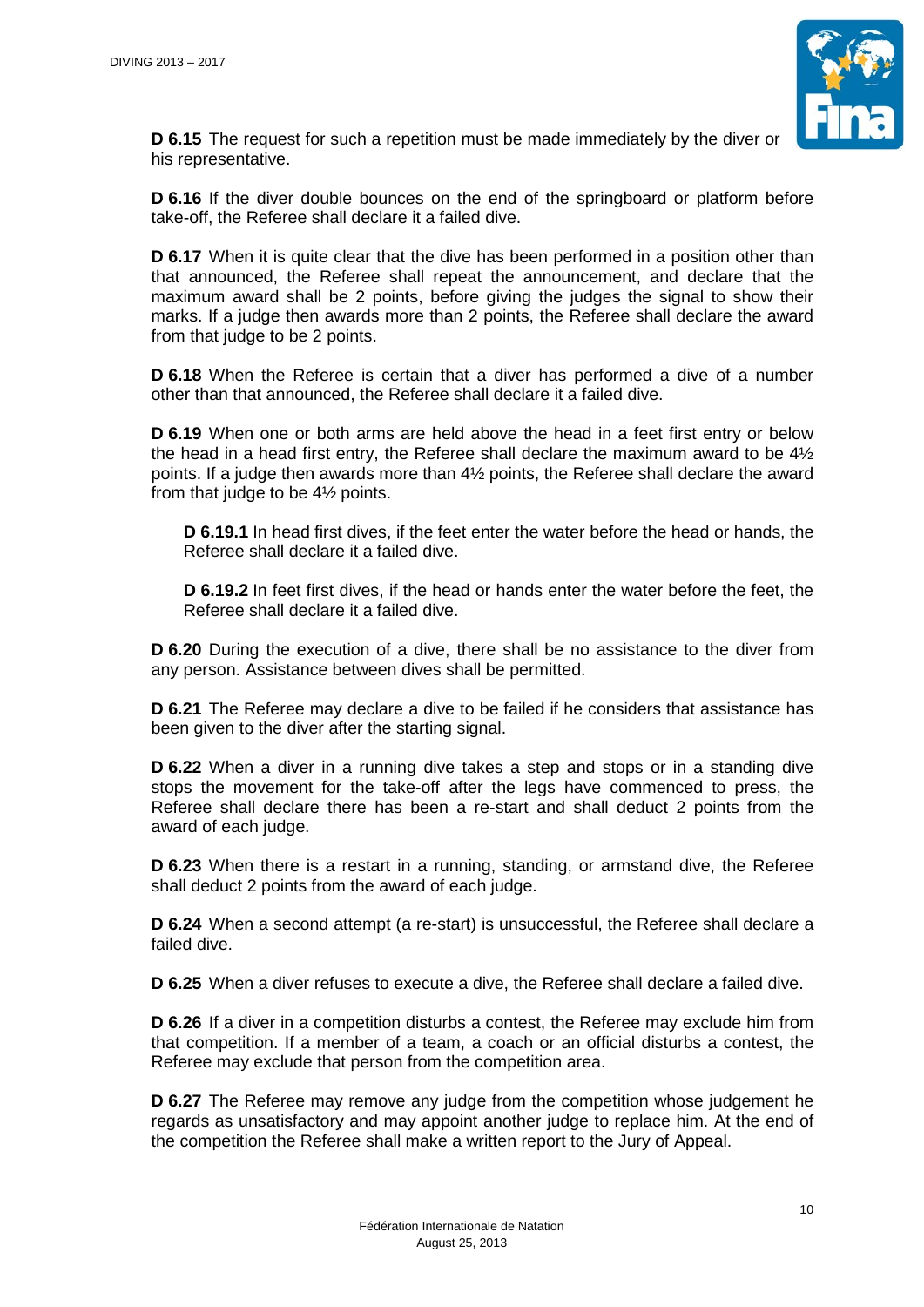

**D 6.28** Such a change of judge shall take place only at the end of a session or round of dives performed by each diver.

**D 6.29** At the end of the competition the Referee shall confirm the final results by his signature.

# **D 7 DUTIES OF THE SECRETARIAT**

**D 7.1** The records of the competitions shall be kept by two independent secretaries.

**D 7.2** In order to facilitate the scoring, a computer, a rapid calculator, or a chart may be used.

**D 7.3** In individual and team events, the judges' awards shall be announced in their seating order, and the first secretary shall record all awards as announced on the diver's statement of dives. In synchronised diving events, the judges awards shall be announced, starting with the execution judges awards in seating order, followed by the synchronised judges awards, also in seating order. When a computer and a scoreboard are used, the announcement of the judges awards is not necessary and the secretary may record the awards directly from the monitor.

**D 7.4** The second secretary shall enter on the diver's statement of dives the judges' awards. When a computer is used to determine the scores, the second secretary may record the awards directly from the monitor.

**D 7.5** In the individual and team events, when seven (7) judges are used, the secretaries shall cancel the two (2) highest and the two (2) lowest judges' awards. When more than two (2) awards are equal only two of the equal awards shall be cancelled. If only five (5) judges are used, the secretaries shall cancel the highest and the lowest award.

**D 7.6** In synchronised diving, when eleven (11) judges are used, the secretaries shall cancel the highest and the lowest judges' awards given for execution for one diver, the highest and lowest judges' awards for execution of the other diver and the highest and lowest judges' awards given for synchronisation. When more than two (2) awards are equal only two of the equal awards may be cancelled.

**D 7.7** In synchronised diving, when nine (9) judges are used, the secretaries shall cancel the highest and the lowest judges' awards given for execution and the highest and lowest judges' awards given for synchronisation. When two (2) or more awards are equal, either of the equal awards may be cancelled.

**D 7.8** The secretaries shall independently add the remaining awards and multiply this total by the degree of difficulty for the dive to determine the score of the dive according to the following examples:

Individual and team competitions

Five (5) judges:  $8.0, 7.5, 7.5, 7.5, 7.0 = 22.5 \times 2.0 = 45.0$ Seven (7) judges:  $8.0, 7.5, 7.5, 7.5, 7.5, 7.5, 7.0 = 22.5 \times 2.0 = 45.0$ 

Synchronised Diving competitions

| Nine (9) judges: | Execution diver 1: | 7.0, 6.5                |
|------------------|--------------------|-------------------------|
|                  | Execution diver 2: | 5.5, 5.5                |
|                  | Synchro awards:    | 8.5, 8.0, 8.0, 7.5, 7.5 |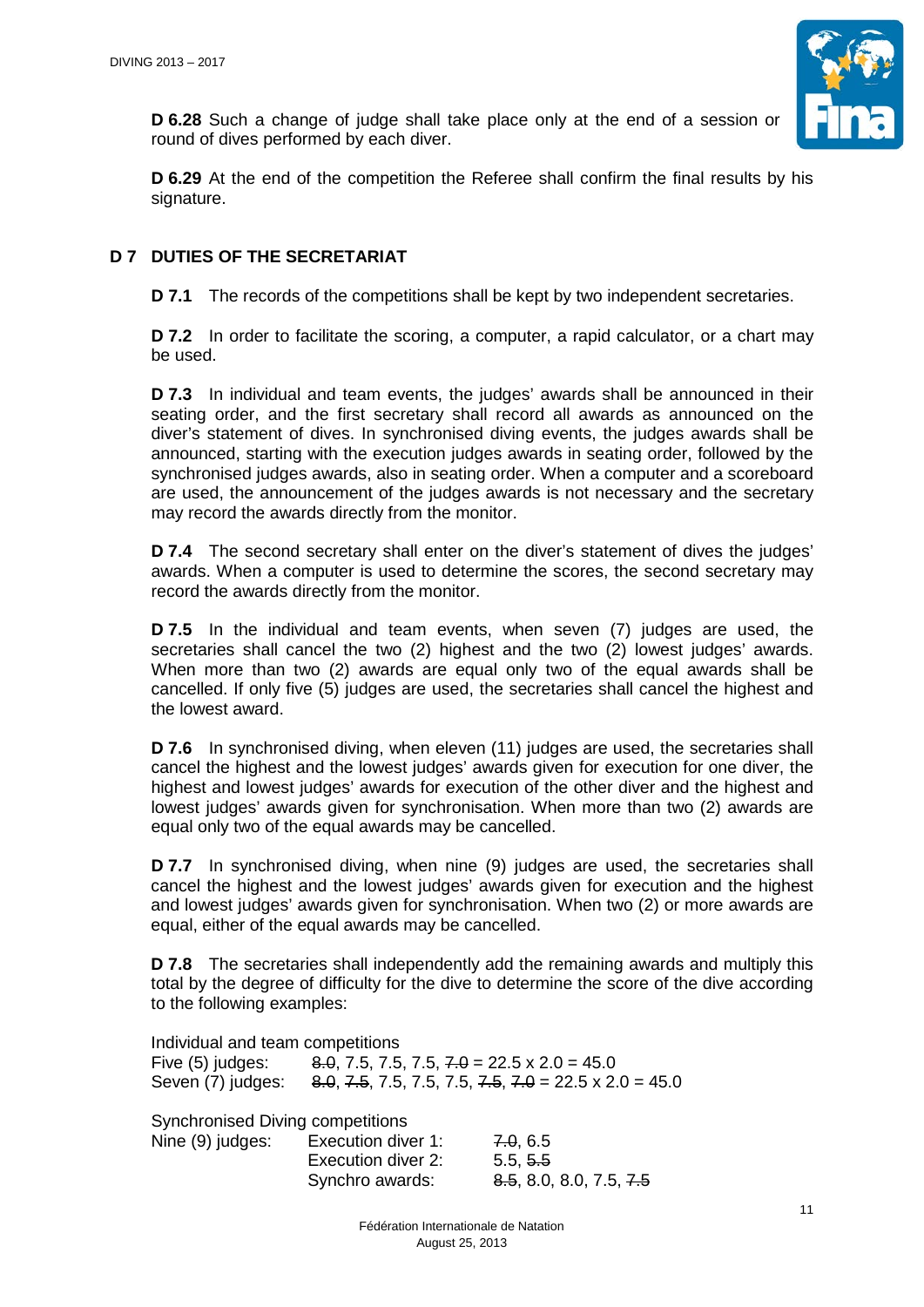$= 35.5 \div 5 \times 3 = 21.3 \times 2.8 = 59.64$ 



Eleven (11) judges: Execution diver 1: 7.0, 6.5, 6.0 Execution diver 2: 5.5, 5.5, 7.0

Synchro awards: 8.0, 8.0, 7.5, 8.0, 7.0  $= 35.5 \div 5 \times 3 = 21.3 \times 2.8 = 59.64$ 

**D 7.9** When a judge by reason of illness or any other unforeseen circumstances, has made no award for a particular dive, the average of the awards of the other judges shall be adopted as the missing award. The award shall be rounded up or down to the nearest half point or whole point. Averages ending in .01 to .24 shall be lost. Averages ending in .25 to .74 shall be rounded to .50. Averages ending in .75 or higher shall be rounded up to the next whole point.

**D 7.10** In synchronised diving, when a judge (execution or synchronised) by reason of illness or any other unforeseen circumstances, has made no award for a particular dive, in an eleven (11) judge panel, the average of the awards of the other two (2) execution judges of the same diver, or the average of the other four synchronised judges, shall be adopted as the missing award. The average award shall be rounded up or down to the nearest half point or whole point. Averages ending in .01 to .24 shall be lost. Averages ending in .25 to .74 shall be rounded to .50. Averages ending in .75 or higher shall be rounded up to the next whole point. In a nine (9) judge panel, the award of the other execution judge of the same diver shall be adopted as the missing award.

**D 7.11** At the end of the competition the two secretaries shall collate the score sheets.

**D 7.12** The result of the competition shall be obtained from the score sheets.

**D 7.13** The final result at FINA events shall be announced in one of the official languages of FINA (English or French).

## **D 8 JUDGING**

## **D 8.1 General**

**D 8.1.1** A judge shall award from 0 to 10 points for a dive according to his overall impression within the following criteria:

| 10          |
|-------------|
| $8.5 - 9.5$ |
| $7.0 - 8.0$ |
| $5.0 - 6.5$ |
| $2.5 - 4.5$ |
| $0.5 - 2.0$ |
| O           |
|             |

**D 8.1.2** When judging a dive, the judge must not be influenced by any factor other than the technique and execution of the dive. The dive must be considered without regard to the approach to the starting position, the difficulty of the dive, or any movement beneath the surface of the water.

**D 8.1.3** The points to be considered in judging the overall impression of a dive are the technique and grace of:

- the starting position and the approach
- the take-off
- the flight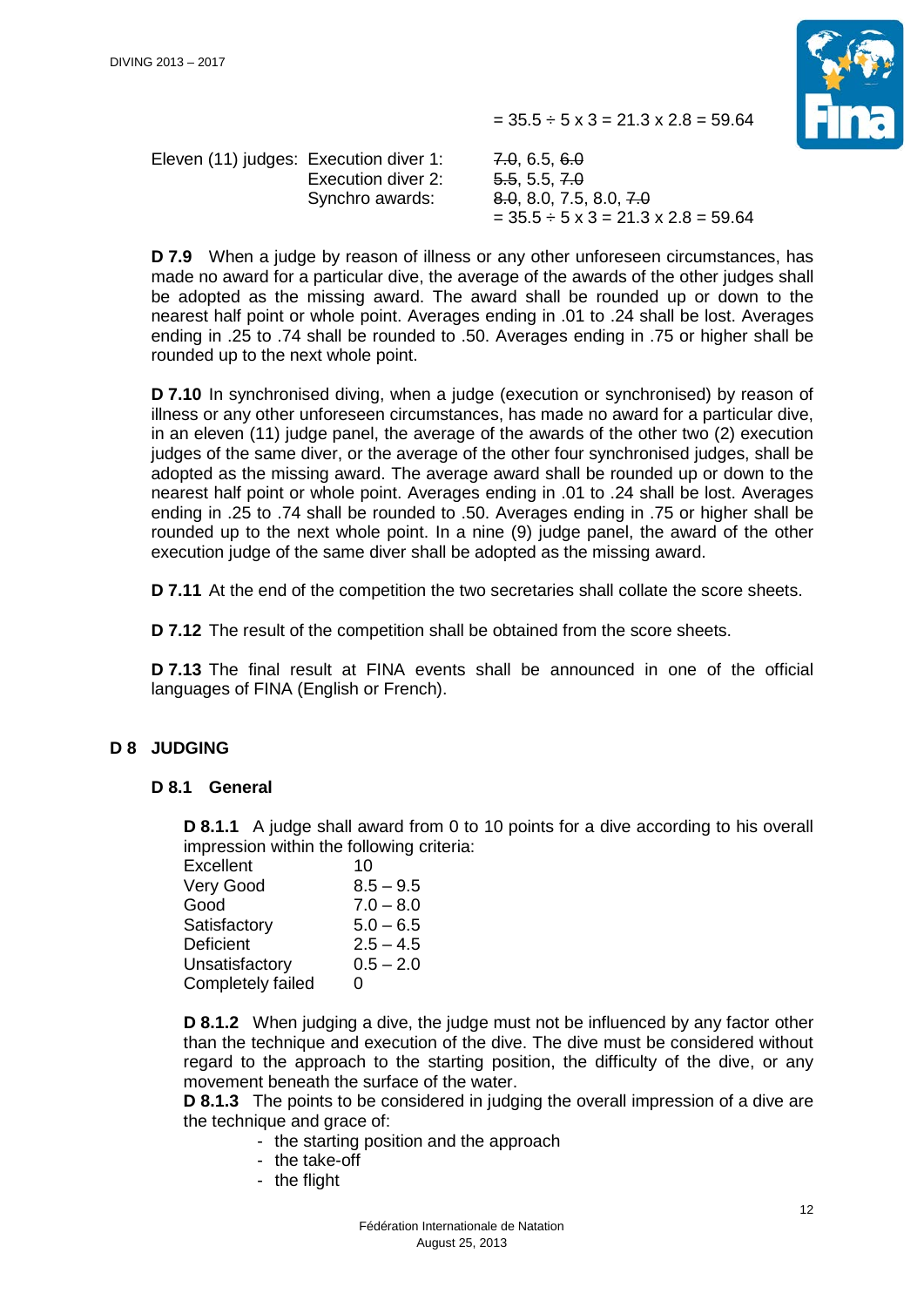

- the entry

**D 8.1.4** When a dive is performed clearly in a position other than that announced the dive shall be deemed unsatisfactory. The highest award for such a dive is 2 points.

**D 8.1.5** When a dive is performed partially in a position other than that announced, the judges shall exercise their own opinion in making their award up to a maximum of 4½ points.

**D 8.1.6** When a dive is not performed in the straight (A), pike (B), tuck (C), or free (D) position, the judge shall deduct from  $\frac{1}{2}$  to 2 points, according to his opinion.

**D 8.1.7** When a judge considers that a dive of a different number has been performed he may award zero (0) points, notwithstanding that the Referee has not declared it to be a failed dive.

## **D 8.2 The starting position**

**D 8.2.1** When the signal is given by the Referee, the diver shall take the starting position.

**D 8.2.2** The starting position shall be free and unaffected.

**D 8.2.3** When the correct starting position is not free and unaffected, each judge shall deduct ½ to 2 points, according to his opinion.

## **D 8.2.4 Standing dives**

**D 8.2.4.1** The starting position in standing dives shall be assumed when the diver stands on the front end of the board or platform.

**D 8.2.4.2** The body shall be straight, head erect, with the arms straight in any position.

**D 8.2.4.3** When executing a standing dive, the diver must not bounce (crowhop) on the springboard or platform before the take-off. In this circumstance, the judge shall deduct from  $\frac{1}{2}$  to 2 points, according to his opinion.

## **D 8.2.5 Running dives**

**D 8.2.5.1** The starting position in a running dive shall be assumed when the diver is ready to take the first step of the run.

## **D 8.2.6 Armstand dives**

**D 8.2.6.1** The starting position in an armstand dive shall be assumed when both hands are on the front end of the platform and both feet are off the platform.

**D 8.2.6.2** When, in an armstand dive, a stationary and steady balance in the straight vertical position is not shown, each judge shall deduct from  $\frac{1}{2}$  to 2 points, according to his opinion.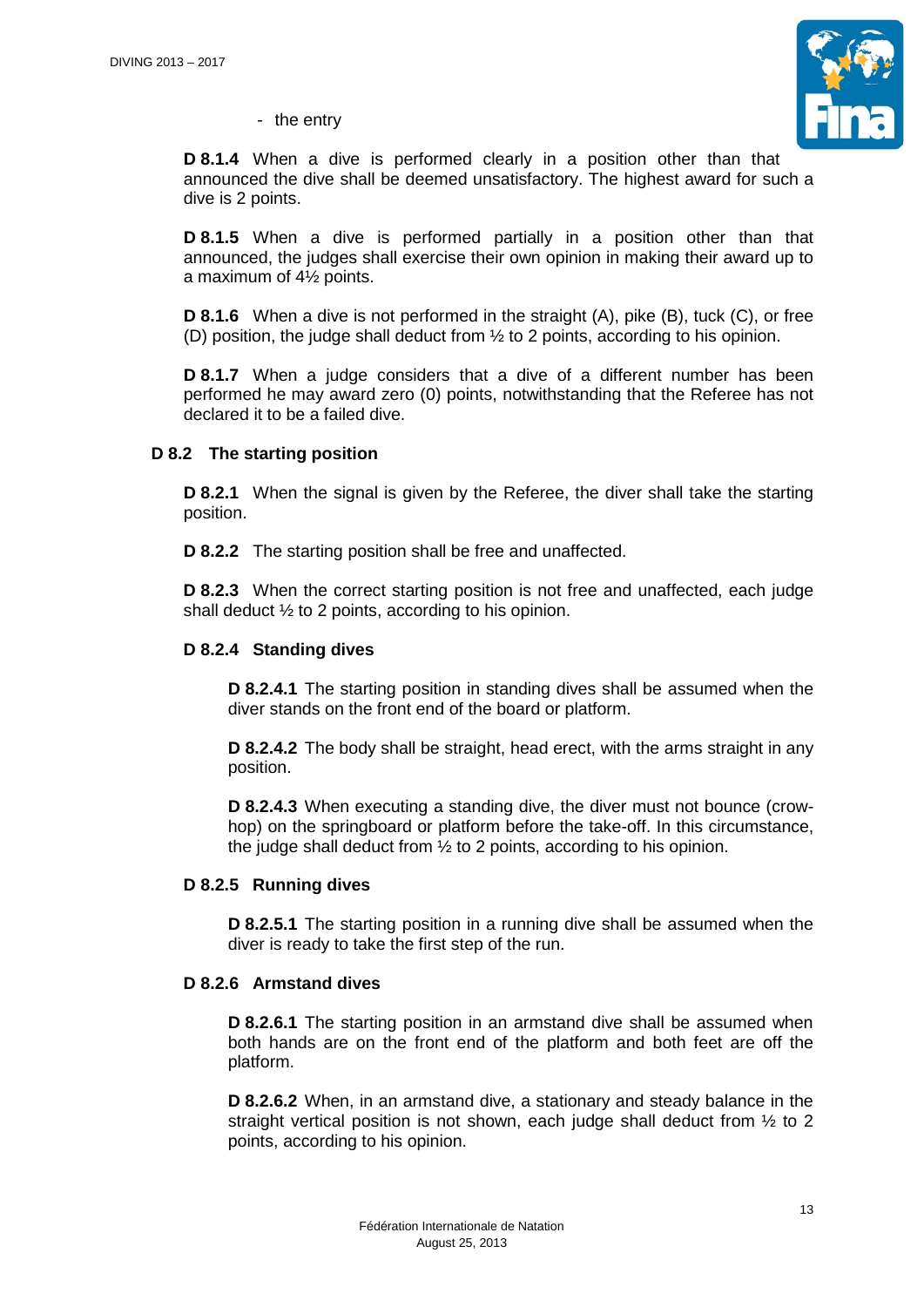

**D 8.2.6.3** A re-start shall be allowed when a diver loses his balance, one or both feet return to the platform, or any other part of his body other than his hands touches the platform. When a diver loses his balance and moves one or both hands from the original position at the front end of the platform, this shall be deemed as a re-start.

## **D 8.3 The approach**

**D 8.3.1** When executing a running dive from either the springboard or the platform, the run shall be smooth, aesthetically pleasing, and in a forward direction to the end of the springboard or platform with the final step being from one foot.

**D 8.3.2** When the run is not smooth, aesthetically pleasing, or in a forward direction to the end of the springboard or platform, each judge shall deduct  $\frac{1}{2}$  to 2 points, according to his opinion.

**D 8.3.3** When the final step is not from one foot, the Referee shall declare a failed dive.

**D 8.3.4** The diver must not double bounce on the end of the springboard or platform before the take-off. When the judge considers that the diver has double bounced in a dive, the judge may award zero (0) points, notwithstanding that the Referee has not declared it to be a failed dive.

## **D 8.4 The take-off**

**D 8.4.1** The take-off in forward and reverse dives may be performed either standing or running at the option of the diver. The take-off in backward and inward dives must be performed standing.

**D 8.4.2** The take-off from the springboard shall be from both feet simultaneously. The forward and reverse take-off from the platform may be from one foot.

**D 8.4.3** When the take-off from the springboard is not from both feet simultaneously, the Referee shall declare it a failed dive.

**D 8.4.4** In running and standing dives, the take-off shall be bold, high and confident, and shall be from the end of the springboard or platform.

**D 8.4.5** When the take-off is not bold, high and confident, or from the end of the springboard or platform, each judge shall deduct  $\frac{1}{2}$  to 2 points, according to his opinion.

**D 8.4.6** In dives with twist, the twisting shall not be manifestly done from the springboard or platform. If the twisting is manifestly done from the springboard or platform, each judge shall deduct ½ to 2 points, according to his opinion.

## **D 8.5 The flight**

**D 8.5.1** If during the execution of a dive, a diver dives to the side of the direct line of flight, each judge shall deduct according to his opinion.

**D 8.5.2** If during an execution of a dive, a diver touches the end of the springboard or platform with his feet or hands, each judge shall deduct according to his opinion.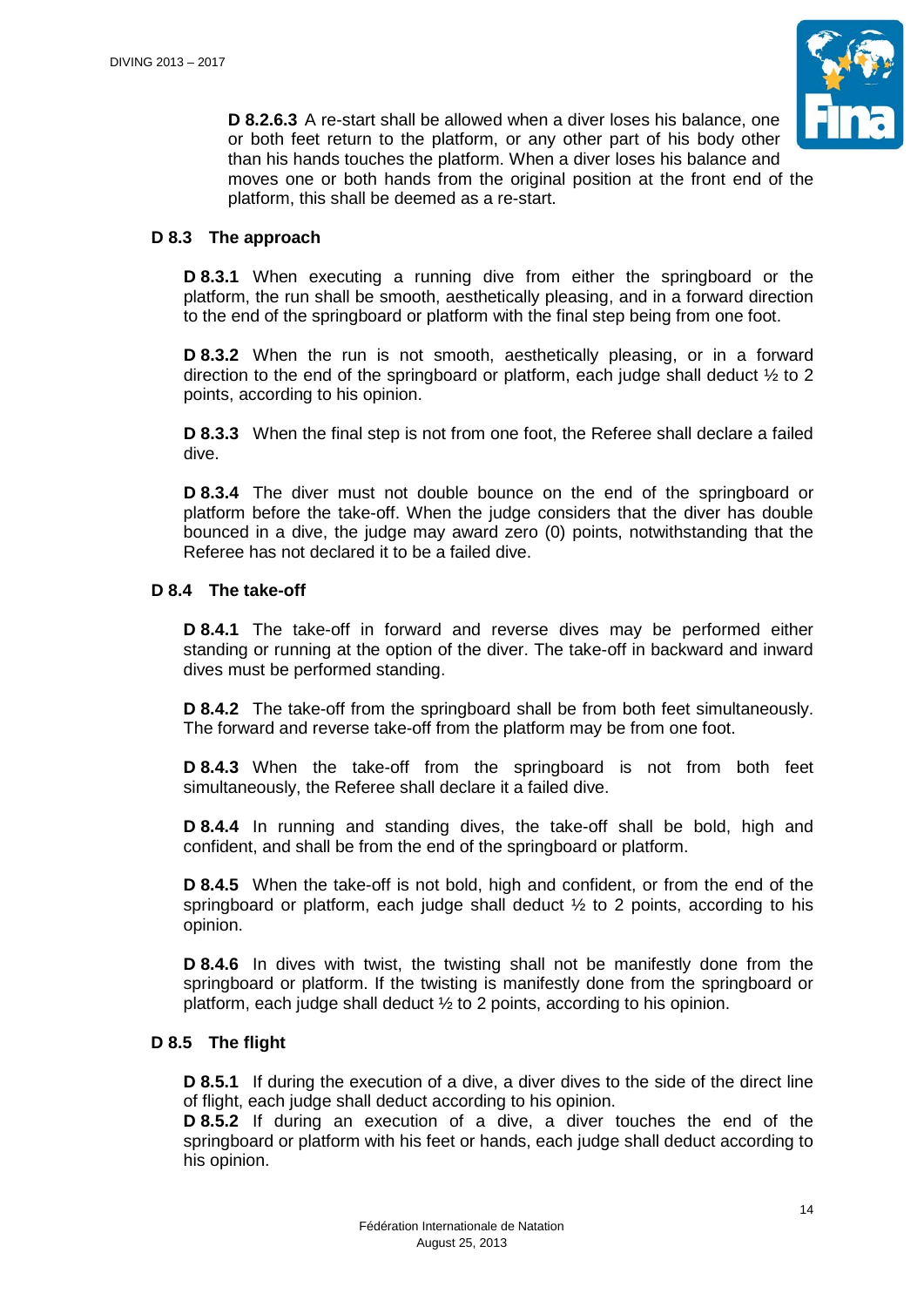

**D 8.5.3** If during the execution of a dive, a diver is unsafely close to the springboard or platform or touches the end of the springboard or platform with his head, the judges shall award up to a maximum of 2 points. If the majority of the judges (at least three (3) in a 5 judge panel / at least four (4) in a 7 judge panel) award two (2) or less points, all higher scores shall be two (2) points.

**D 8.5.4** During the flight, the position of the dive shall be at all times aesthetically pleasing. Should any of the positions not be shown as described below, each judge shall deduct ½ to 2 points, according to his opinion.

The dive can be executed in the following positions:

# **Straight (A)**

**D 8.5.5** In the straight position the body shall not be bent either at the knees or hips. The feet shall be together and the toes pointed. The position of the arms is at the option of the diver.

**D 8.5.6** In all flying dives a straight position shall be clearly shown and that position shall be assumed from the take off or after one somersault. When the straight position is not shown for at least one quarter of a somersault (90º) in dives with one (1) somersault, and at least one half of a somersault (180°) in dives with more than one (1) somersault, the maximum award by the judges shall be 4½ points.

# **Pike (B)**

**D 8.5.7** In the pike position the body shall be bent at the hips, but the legs must be kept straight at the knees, the feet shall be together, and the toes pointed. The position of the arms is at the option of the diver.

**D 8.5.8** In the pike dives with twist, the pike position must be clearly shown. Should this position not be shown, each judge shall deduct  $\frac{1}{2}$  to 2 points, according to his opinion.



*These diving illustrations serve as a guide only and the position of the arms is at the choice of the diver except in the entry.*

# **Tuck (C)**

**D 8.5.9** In the tuck position the body shall be compact, bent at the knees and hips with the knees and feet together. The hands shall be on the lower legs and the toes pointed.

**D 8.5.10** In tuck dives with twist, the tuck position must be clearly shown. Should this position not be shown, each judge shall deduct  $\frac{1}{2}$  to 2 points, according to his opinion.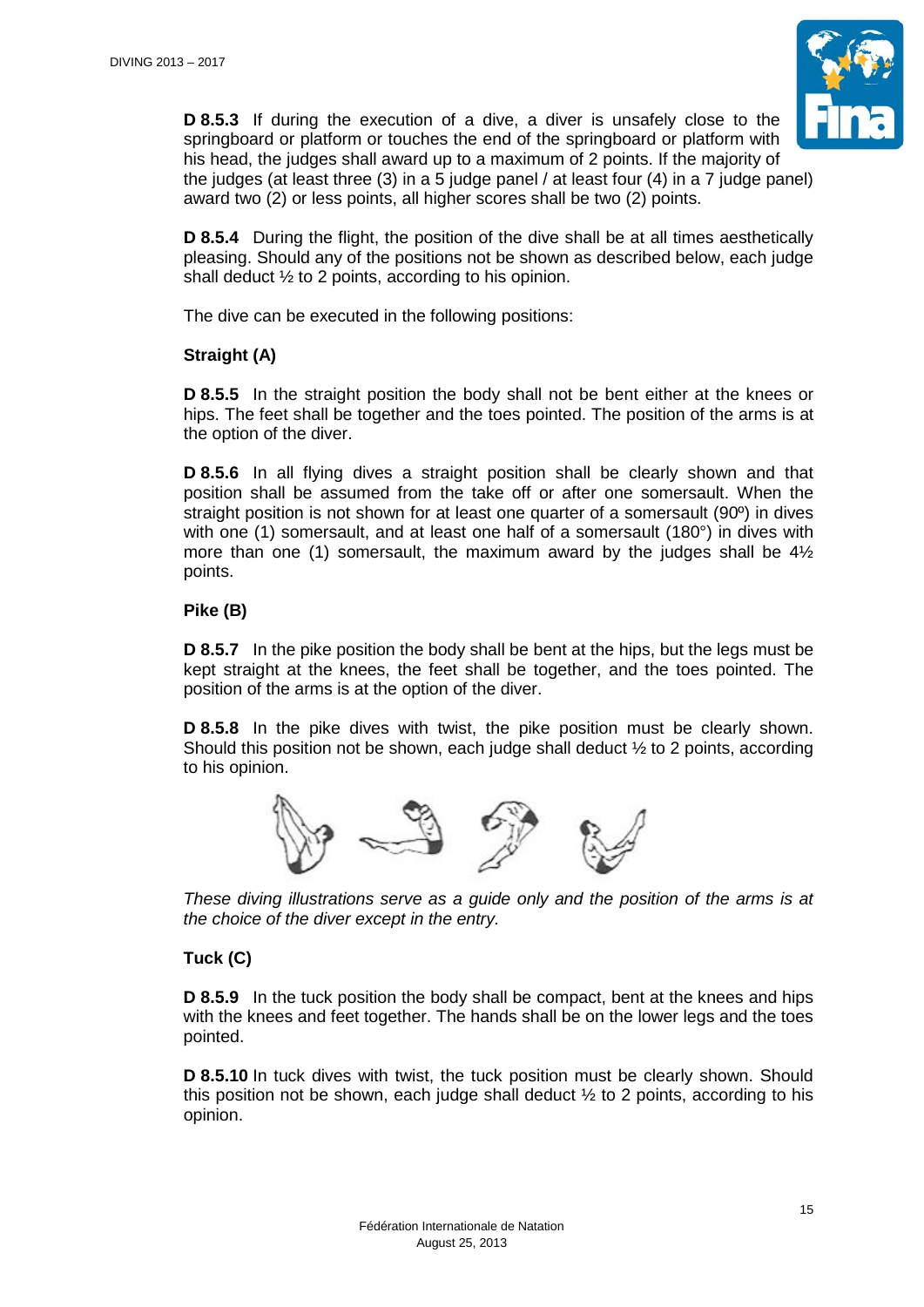





*These diving illustrations serve as a guide only and the position of the arms is at the choice of the diver except in the case of the hands in the tuck and the entry.* 

## **Free position (D)**

**D 8.5.11** In the free position, the body position is optional but the legs shall be together and the toes pointed.

**D 8.5.12** In somersault dives with twist, the twist may be performed at any time during the flight.

## **D 8.6 The entry**

**D 8.6.1** The entry into the water shall in all cases be vertical, not twisted, with the body straight, the feet together, and the toes pointed.

**D 8.6.2** When the entry is short or over, twisted or the body not straight, the feet not together, and the toes not pointed, each judge shall deduct according to his opinion.

**D 8.6.3** In head first entries, the arms shall be stretched beyond the head and in line with the body, with the hands close together. If one or both arms are held below the head on entry, the Referee shall declare a maximum award of 4½ points.

**D 8.6.4** In feet first entries, the arms shall be close to the body with no bending at the elbows. If one or both arms are held beyond the head on entry, the Referee shall declare a maximum award of 4½ points.

**D 8.6.5** Other than as provided in Rules D 8.6.3 and D 8.6.4, when the arms are not in the correct position in either the head first or feet first entry, each judge shall deduct from  $\frac{1}{2}$  to 2 points, according to his opinion.

**D 8.6.6** When a twist is greater or less than that announced by 90 degrees or more, the Referee shall declare it a failed dive

**D 8.6.7** The dive is considered to have been completed when the whole of the body is completely under the surface of the water.

## **D 9 JUDGING SYNCHRONISED DIVING**

**D 9.1** Synchronised diving is judged by the execution of the individual dives and the synchronisation of the divers

**D 9.2** The rules for judging individual diving shall apply to the execution of dives in synchronised diving, except that where one or both divers perform a dive of a different number or position, other than that announced, the Referee shall declare it a failed dive.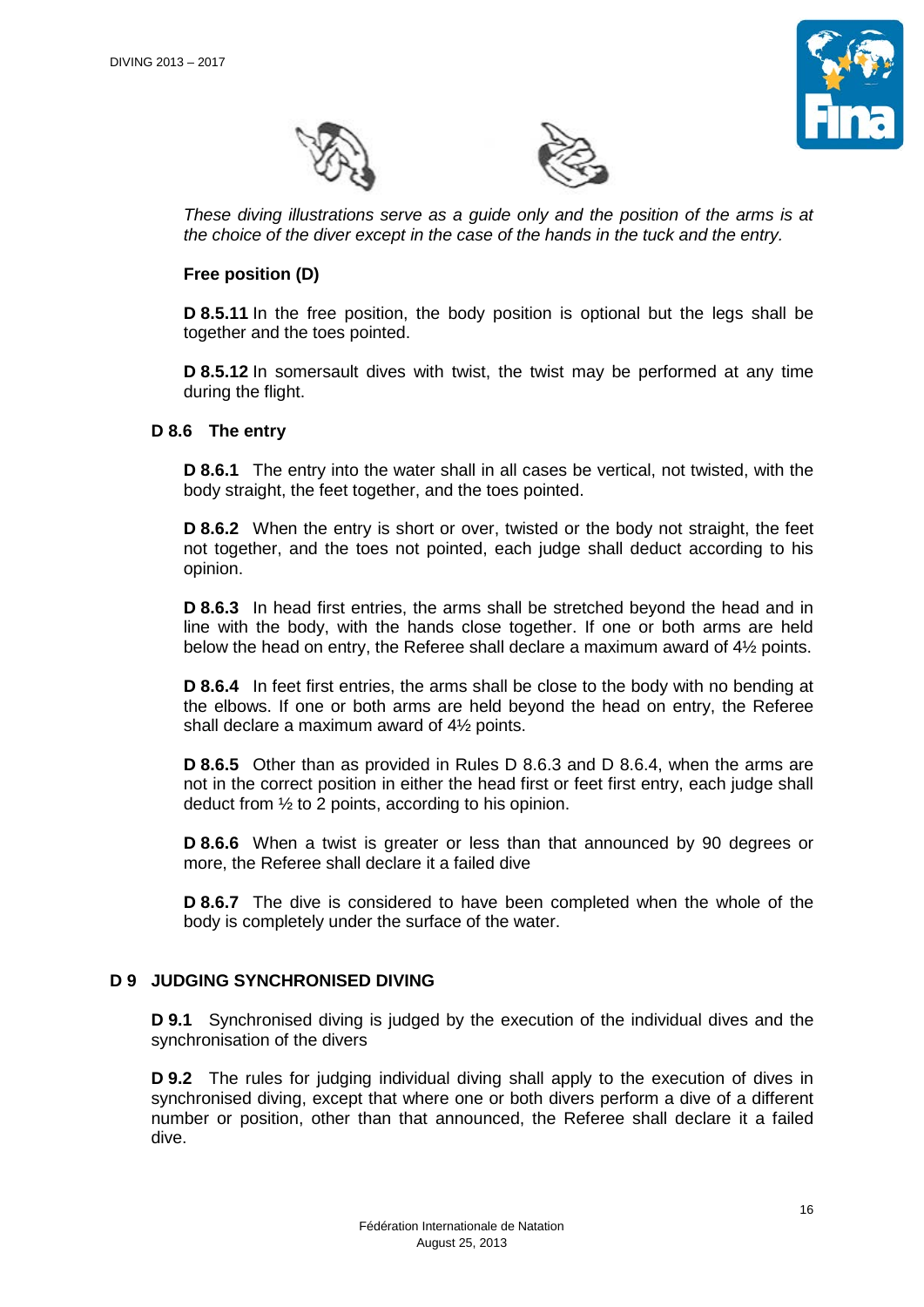

**D 9.3** When judging the synchronisation of the divers, the overall impression of the dives must be taken into account.

**D 9.4** The factors to be considered in judging synchronised diving are:

- the starting position, the approach and the take-off, including the similarity of the height.
- the coordinated timing of the movements during the flight,
- the similarity of the vertical angles of the entries,
- the comparative distance from the springboard or platform of the entry,
- the coordinated timing of the entries.

**D 9.5** If either diver enters the surface of the water before the other diver leaves the springboard or platform, the Referee shall declare it a failed dive.

**D 9.6** The Referee shall declare a two-point deduction from all judges when there is a re-start by one or both divers.

**D 9.7** The execution judges must not be influenced by any factor other than the technique and execution of the dive, not both dives, nor the synchronisation of the divers.

**D 9.8** When either or both divers perform a dive of a different number or position other than that announced, the Referee shall declare the dive a failed dive.

**D 9.9** When an execution judge considers that a dive of a different number has been performed by a diver, the judge shall award zero (0) points notwithstanding that the Referee has not declared it to be a failed dive. If both execution judges of one diver in a nine (9) judge panel or all three (3) execution judges in an eleven (11) judge panel, award zero (0) points, the Referee shall declare it a failed dive. If the Referee declares a failed dive, zero (0) points are awarded by all nine (9) or eleven (11) judges.

**D 9.10** The synchronisation judges must not be influenced by any other factor other than the coordinated performance of the two divers and not the execution of both dives.

**D 9.11** If all the synchronisation judges award zero (0) points, the Referee shall declare it a failed dive.

**D 9.12** When any of the following faults are shown, each synchronisation judge shall deduct from ½ to 2 points, according to his opinion, for the lack of:

- similarity of the starting position, approach, take-off or height,
- coordinated timing of the movement during the flight,
- similarity of the vertical angles of the entries,
- comparative distance from the springboard or platform of the entry,
- coordinated timing of the entries.

## **D 10 SUMMARY OF THE PENALTIES**

## **Referee to declare "Failed Dive"; 0 points**

**D 6.12** If the diver takes more than one minute, after a warning.

**D 6.16** If a diver double bounces on the end of the springboard or platform before takeoff.

**D 6.18** If a diver has performed a dive of a number other than that announced.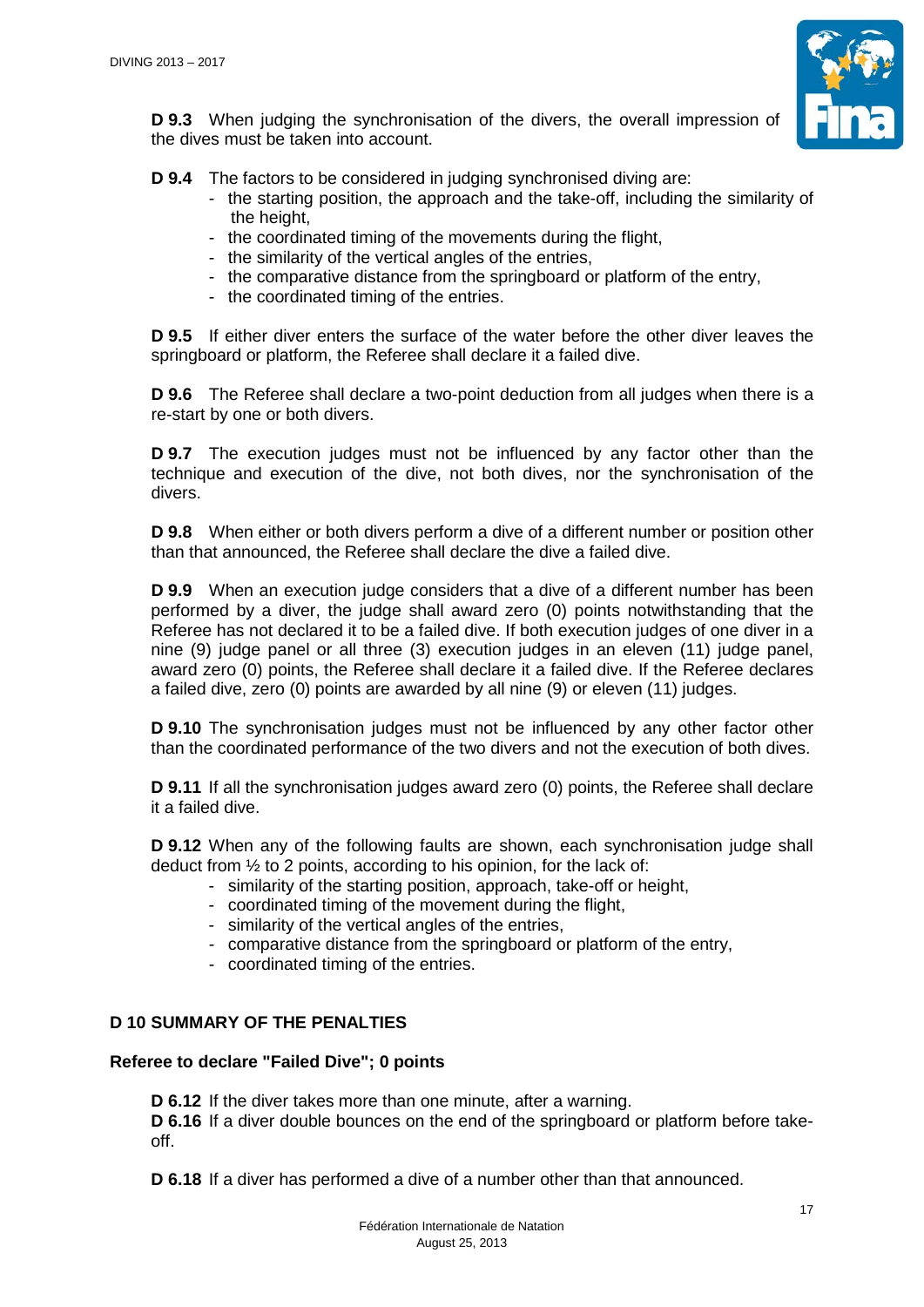

**D 6.19.1** If the feet enter the water before the head or hands in a head first dive.

**D 6.19.2** If the head or hands enter the water before the feet in a feet first dive.

**D 6.21** If assistance has been given to the diver after the starting signal.

**D 6.24** When a second attempt (a re-start) is unsuccessful.

**D 6.25** If a diver refuses the execution of a dive.

**D 8.3.3** If the final step is not from one foot.

**D 8.4.3** If the take-off from the springboard is not from both feet simultaneously.

**D 8.6.6** If a twist is greater or less than that announced by 90 degrees or more.

**D 9.2 / 9.8** In synchronised diving if a diver**,** or both divers, perform a dive of a different number or position.

**D 9.5** In synchronised diving if either diver enters the surface of the water before the other diver leaves the springboard or platform.

**D 9.9** In synchronised diving if all execution judges for one diver award zero (0) points

**D 9.11** In synchronised diving if all synchronisation judges award zero (0) points.

#### **Referee to declare "2 points deduction"**

**D 6.22** If a diver takes a step and stops or stops the movement for a standing take-off after the legs have commenced to press.

**D 6.23** If there is a re-start in a standing, running, or armstand dive.

**D 9.6** In synchronised diving if there is a re-start by one or both divers.

#### **Referee to declare "2 points maximum"**

**D 6.17** If a diver performs a dive in a position other than that announced.

#### **Referee to declare "4 ½ points maximum"**

**D 6.19** If a diver has one or both arms held above the head in a feet first entry or below the head in a head first entry.

#### **Judges to award "0 points"**

**D 8.1.7** If a dive of a different number has been performed.

**D 8.3.4** If a diver double bounces in a dive at the end of the springboard or platform before the take-off.

**D 9.9** If an execution judge considers that a dive of a different number has been performed.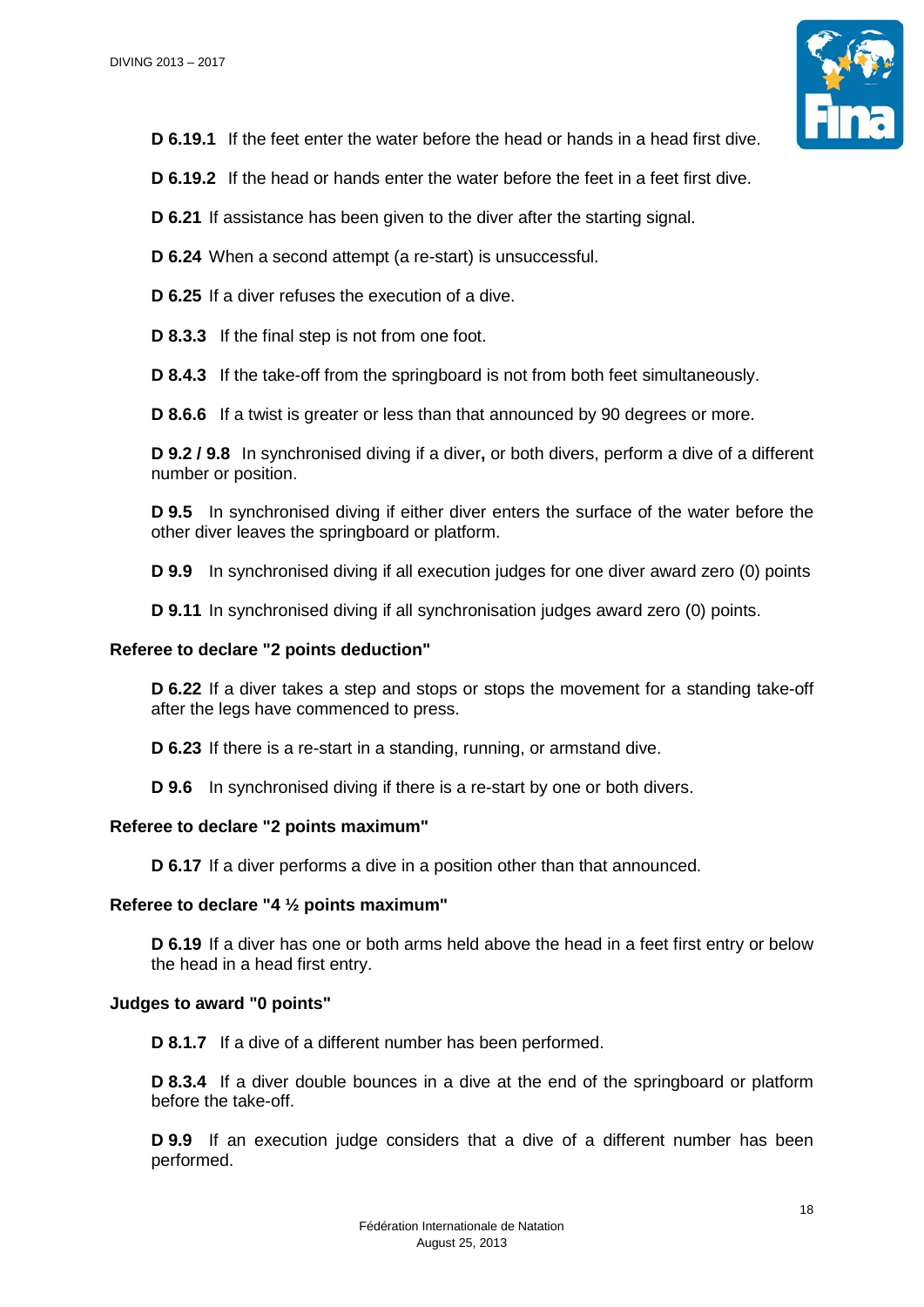## **Judges to award "2 points maximum"**



**D 8.1.4** If a dive is performed clearly in a position other than that announced.

**D 8.5.3** If in a dive, a diver is unsafely close to the springboard or platform or touches the end of the springboard or platform with his head.

## **Judges to award "4 ½ points maximum"**

**D 8.1.5** If a dive is performed partially in a position other than that announced.

**D 8.5.6** If in a flying dive, a straight position is not clearly shown for at least one quarter of a somersault (90º) in dives with somersault and at least a half somersault (180º) in dives with more than 1 somersault.

**D 8.6.3** If the arms are not stretched beyond the head and in line with the body, with the hands close together in a head first dive.

**D 8.6.4** If the arms are held above the head in a feet first entry.

#### **Judges to deduct "from ½ to 2 points"**

**D 8.1.6** If a dive is not performed in a position as described.

**D 8.2.3** If the correct starting position is not free and unaffected.

**D 8.2.4.3** If there is a bounce (crow-hop) in a standing dive.

**D 8.2.6.2** If in an armstand dive, a stationary and steady balance in the straight vertical position is not shown.

**D 8.3.2** If the run is not smooth, aesthetically pleasing in a forward direction to the end of the springboard or platform.

**D 8.4.5** If the take-off is not bold, high, and confident.

**D 8.4.6** If in a twist dive, the twisting is manifestly done from the springboard or platform.

**D 8.5.4** If the positions as described in the rules are not shown.

**D 8.5.8** If in a pike dive with twist, the pike position is not clearly shown.

**D 8.5.10** If in a tuck dive with twist, the tuck position is not clearly shown.

**D 8.6.5** Notwithstanding Rules D 8.6.3 and D 8.6.4, the arms are not in the correct position in either the head first or feet first entry.

**D 9.12** In synchronised diving if any of the following are not shown:

- similarity of the starting position, approach, take-off and height;
- coordinated timing of the movement during the flight;
- similarity of the vertical angles of the entries;
- comparative distance from the springboard or platform of the entry;
- coordinated timing of the entries.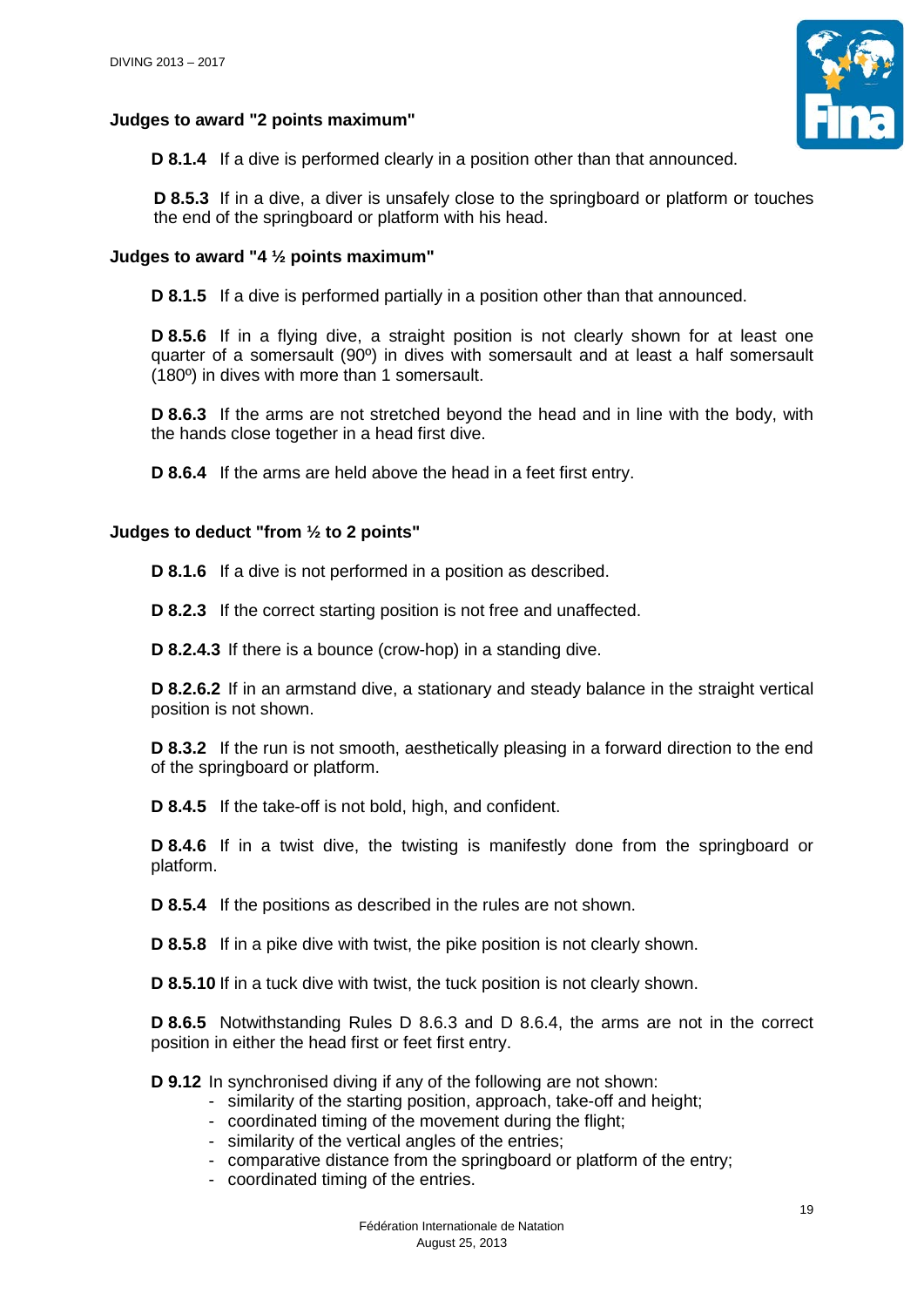

## **Judges to deduct "according to individual opinion"**

**D 8.5.1** If in a dive, the diver dives to the side of the direct line of flight.

**D** 8.5.2 If in a dive, a diver touches the end of the springboard or platform with his feet or hands.

**D 8.6.2** If the entry into the water is not vertical, or nearly so, or twisted with the body not straight, the feet not together, and the toes not pointed.

# **AGE GROUP RULES DIVING**

## **DAG 1 FINA Rules of competition will apply in all age group competitions.**

## **DAG 2 Age Categories**

All age group divers remain qualified from the 1st of January to midnight of the following 31st of December in the year of competition.

#### **DAG 3 Diving Events**

#### **DAG 3.1 Group A**

**DAG 3.1.1** Age: 16, 17, or 18 years on December 31st of the year of the competition.

## **DAG 3.1.2** Competition Format

#### **Girls' Springboard – 1 metre and 3 metre**

This competition shall comprise nine (9) different dives; five (5) dives each selected from a different group, the total degree of difficulty shall not exceed 9.5 for 3 metre events and 9.0 for 1 metre events, and four (4) dives without limit of degree of difficulty, each dive selected from a different group.

#### **Girls' Platform – 5 metre – 7.5 metre – 10 metre**

This competition shall comprise eight (8) different dives; four (4) dives each selected from a different group, the total degree of difficulty shall not exceed 7.6, and four (4) dives without limit of degree of difficulty, each dive selected from a different group. At least five (5) different groups must be used.

#### **Boys' Springboard – 1 metre and 3 metre**

This competition shall comprise ten (10) different dives; five (5) dives each selected from a different group, the total degree of difficulty shall not exceed 9.5 for 3 metre events and 9.0 for 1 metre events, and five (5) dives without limit of degree of difficulty, each dive selected from a different group.

#### **Boys' Platform – 5 metre – 7.5 metre – 10 metre**

This competition shall comprise nine (9) different dives; four (4) dives each selected from a different group, the total degree of difficulty shall not exceed 7.6, and five (5) dives without limit of degree of difficulty, each dive selected from a different group. All six (6) groups must be used.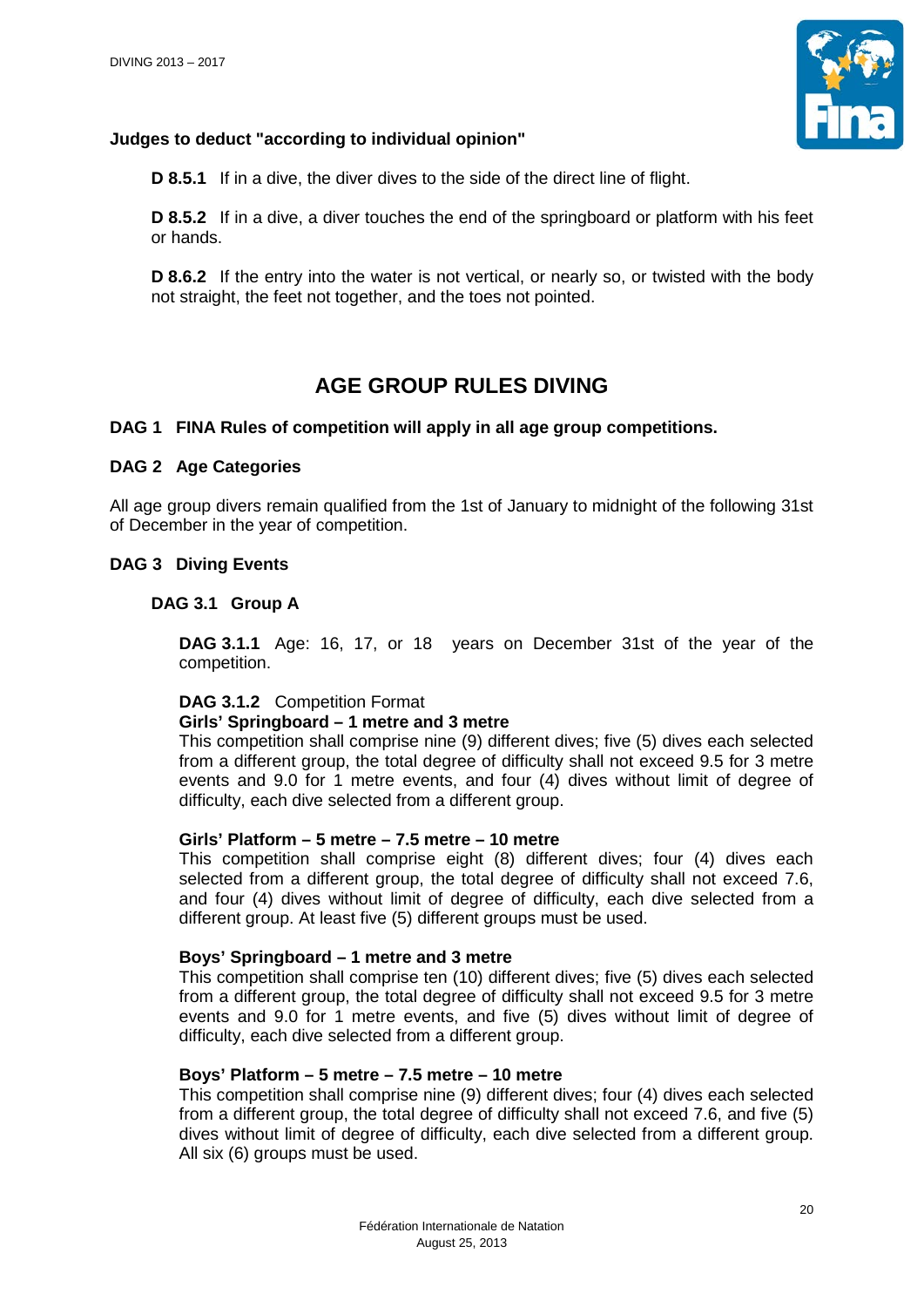

# **A / B combined**

## **Girls' and Boys' Synchronised Diving - 3 metre**

This competition shall comprise five (5) dives; two (2) rounds of dives with an assigned degree of difficulty of 2.0 for each dive regardless of formula, and three (3) rounds of dives without limit of degree of difficulty. The five (5) dives must be selected from at least four (4) different groups.

# **DAG 3.2 Group B**

**DAG 3.2.1** Age: 14 or 15 years on December 31st of the year of the competition.

**DAG 3.2.2** Competition Format

# **Girls' Springboard – 1 metre and 3 metre**

This competition shall comprise eight (8) different dives; five (5) dives each selected from a different group, the total degree of difficulty shall not exceed 9.5 for 3 metre events and 9.0 for 1 metre events, and three (3) dives without limit of degree of difficulty, each dive selected from a different group.

## **Girls' Platform – 5 metre – 7.5 metre – 10 metre**

This competition shall comprise seven (7) different dives; four (4) dives each selected from a different group, the total degree of difficulty shall not exceed 7.6, and three (3) dives without limit of degree of difficulty, each dive selected from a different group. At least five (5) different groups must be used.

## **Boys' Springboard – 1 metre and 3 metre**

This competition shall comprise nine (9) different dives; five (5) dives each selected from a different group, the total degree of difficulty shall not exceed 9.5 for 3 metre events and 9.0 for 1 metre events, and four (4) dives without limit of degree of difficulty, each dive selected from a different group.

## **Boys' Platform – 5 metre – 7.5 metre – 10 metre**

This competition shall comprise eight (8) different dives; four (4) dives each selected from a different group, the total degree of difficulty shall not exceed 7.6, and four (4) dives without limit of degree of difficulty, each dive selected from a different group. All least five (5) different groups must be used.

## **DAG 3.3 Group C**

**DAG 3.3.1** Age: 12 or 13 years on December 31st of the year of the competition.

**DAG 3.3.2** Competition Format

# **Girls' Springboard – 1 metre and 3 metre**

This competition shall comprise seven (7) different dives; five (5) dives each selected from a different group, the total degree of difficulty shall not exceed 9.5 for 3 metre events and 9.0 for 1 metre events, and two (2) dives without limit of degree of difficulty, each dive selected from a different group.

## **Girls' Platform – 5 metre or 7.5 metre**

This competition shall comprise six (6) different dives; four (4) dives each selected from a different group, the total degree of difficulty shall not exceed 7.6, and two (2) dives without limit of degree of difficulty, each dive selected from a different group.

## **Boys' Springboard – 1 metre and 3 metre**

This competition shall comprise eight (8) different dives; five (5) dives each selected from a different group, the total degree of difficulty shall not exceed 9.5 for 3 metre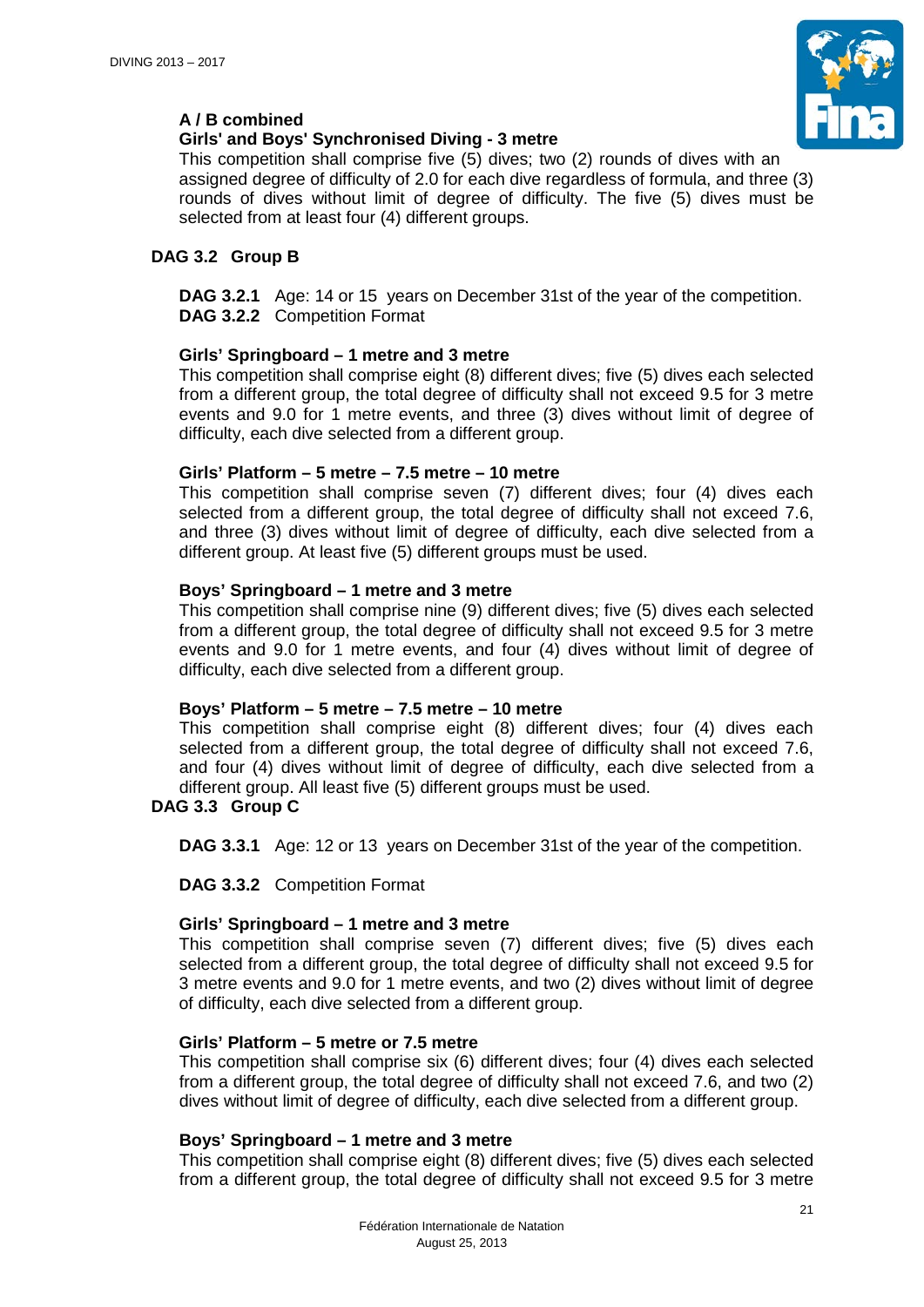

events and 9.0 for 1 metre events, and three (3) dives without limit of degree of difficulty, each dive selected from a different group.

## **Boys' Platform – 5 metre or 7.5 metre**

This competition shall comprise seven (7) different dives; four (4) dives each selected from a different group, the total degree of difficulty shall not exceed 7.6, and three (3) dives without limit of degree of difficulty, each dive selected from a different group.

## **DAG 4 General Rules for Junior Diving World Championships**

**DAG 4.1** Junior Diving World Championships shall be conducted every two years in Groups A and B.

**DAG 4.2** Each Federation is entitled to enter a maximum of two (2) divers in individual events and one (1) team in synchronised diving events.

**DAG 4.3** Each diver shall only compete in his age group.

**DAG 4.4** Each diver shall perform a full list of dives as indicated in his age group.

**DAG 4.5** Each individual diving event shall be a preliminary and final competition, irrespective of the number of entrants and may be conducted in more than one session.

**DAG 4.5.1** The top twelve (12) divers from the previous session will participate in a final competition performing only dives without limit. The scores of the dives with limit from the previous session will be carried forward and added to the scores in the final competition to determine the top twelve (12) rankings. Divers lower than twelfth place will be ranked by their preliminary scores.

**DAG 4.5.2** When facilities allow, the opportunity for simultaneous preliminary events may be scheduled subject to the approval of the Bureau on recommendation of the Technical Diving Committee.

**DAG 4.5.3** The program schedule shall be agreed by the Bureau upon recommendation of the Technical Diving Committee.

**DAG 4.6** Either five (5) or seven (7) judges shall officiate in the individual events and nine (9) judges in the synchronised diving events. Note: If possible, eleven (11) judges in the synchronised diving events may be used.

**DAG 4.7** The Championships shall normally be conducted separately and not in conjunction with Swimming, Water Polo or Synchronised Swimming.

**DAG 4.8** The Championships shall be conducted in a minimum period of six (6) days.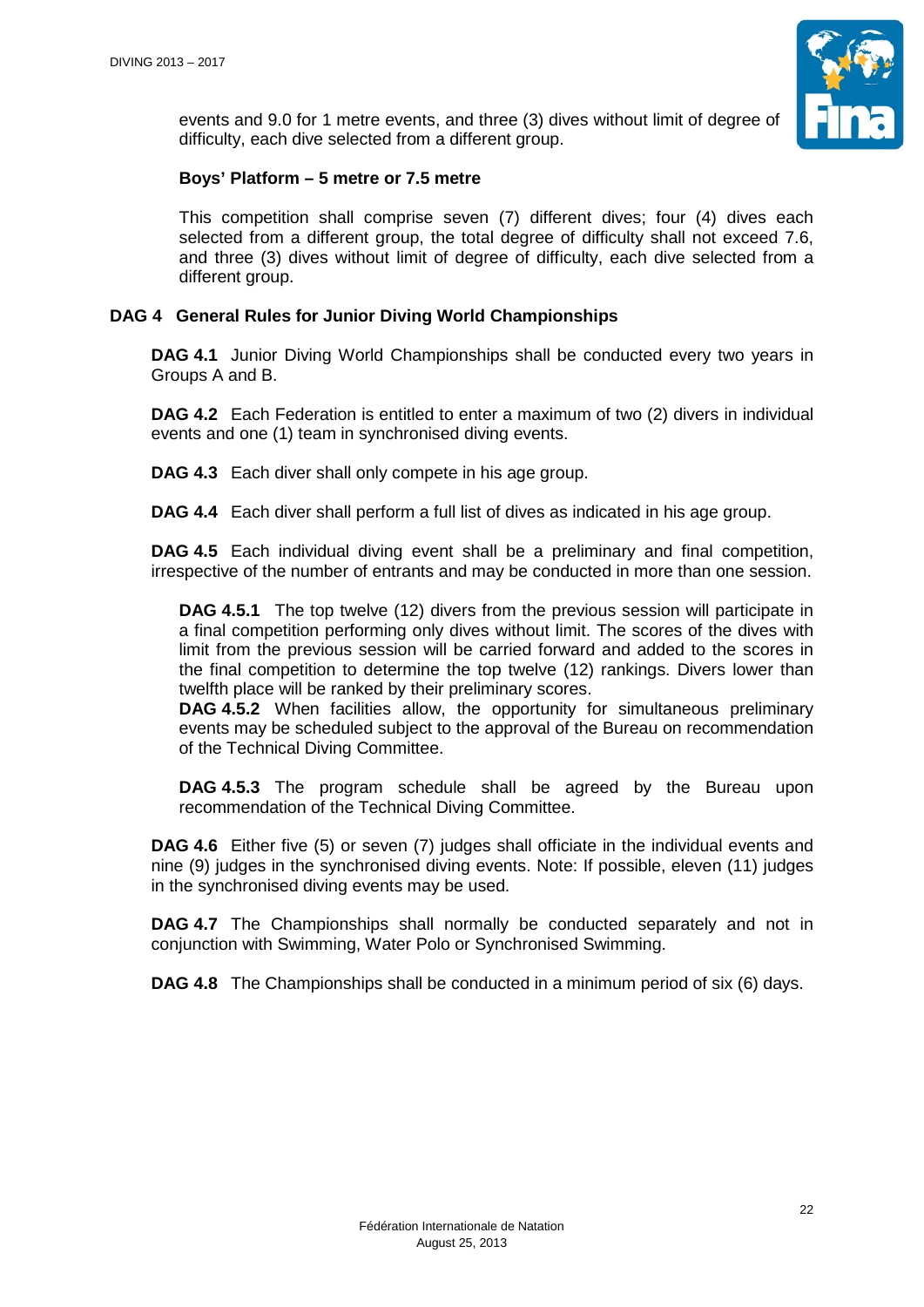# **FINA DEGREE OF DIFFICULTY - FORMULA AND COMPONENTS SPRINGBOARD**

#### **Note: Degree of Difficulty (DD) is calculated by adding: A + B + C + D + E = DD**

#### **EFFECTIVE 1 OCTOBER 2013**

#### **A. Somersaults**

| $\overline{\phantom{a}}$<br>Level '<br>Somersault |    |         |         | ,,      |          | 216<br>$\epsilon$ |                     | $\sim$<br>.,,, |   | . .<br>T / 2 |
|---------------------------------------------------|----|---------|---------|---------|----------|-------------------|---------------------|----------------|---|--------------|
| 1m                                                | v. |         | .       | .       | <u>.</u> | <u>.</u>          |                     |                | . | .            |
| -3m                                               |    | $\cdot$ | $\cdot$ | $\cdot$ |          | - -<br>ے ، ے      | $\sim$ $\sim$<br>۰۰ | <u>.</u>       |   | J.J          |

#### **B. Flight Position** For flying dives add fly position (E) to either (B) or (C) Position

|            |           | J- 1                | Somersault |        |     | 1 <sup>1</sup> / <sub>2</sub> - 2 Somersaults |        |     |           | 2½ Somersaults |        |     |          | 3 - 3½ Somersaults       |            |     |                          | 4 - 4½ Somersaults       |                |     |
|------------|-----------|---------------------|------------|--------|-----|-----------------------------------------------|--------|-----|-----------|----------------|--------|-----|----------|--------------------------|------------|-----|--------------------------|--------------------------|----------------|-----|
|            | Fwd       | Back                | Rev        | Inw    | Fwd | <b>Back</b>                                   | Rev    | Inw | Fwd       | Back           | Rev    | Inw | Fwd      | Back                     | Rev        | Inw | Fwd                      | <b>Back</b>              | Rev            | Inw |
| C =Tuck    | 0.1       | $\sim$<br>v.        | v.         | $-0.3$ |     |                                               |        | 0.1 |           | 0.1            |        | 0.2 |          |                          |            | U.J |                          | 0.1                      | 0.2            | 0.4 |
| $B = Pike$ | 0.2       | ∩ ∩<br>v.z          | 0.2        | $-0.2$ | 0.1 | 0.3                                           | 0.3    | 0.3 | v.z       | 0.3            | 0.2    | 0.5 | ∩<br>U.J | 0.3                      | ሰ 2<br>U.J | U.b | 4.ل                      | 0.4                      | 0.5            | 0.8 |
| $A = Str$  | ററ<br>U.3 | ก ว<br>U.J          | 0.3        | 0.7    | 0.4 | 0.5                                           | 0.6    | 0.8 | U.b       | 0.7            | 0.6    |     |          | $\overline{\phantom{a}}$ | ۰          |     |                          | $\overline{\phantom{a}}$ |                |     |
| $D = Free$ | U.        | $\sim$<br>v.        | v.         | $-0.1$ |     | $-0.1$                                        | $-0.1$ | 0.2 |           | $-0.1$         | $-0.2$ | 0.4 |          |                          |            |     |                          |                          |                |     |
| E = Flv    | ∩∩<br>V.Z | $\sim$ $\sim$<br>v. | v.         | V.4    | 0.2 | 0.2                                           | 0.2    | 0.5 | ູາ<br>v.J | 0.3            | 0.3    | ບ., | 0.4      |                          | ۰          | -   | $\overline{\phantom{a}}$ | $\overline{\phantom{a}}$ | $\blacksquare$ |     |

Seven of the above components have negative values. Dashes indicate dives that currently are not possible.

#### **C. Twists**

| Group       | $\frac{1}{2}$<br>Twist<br>$\frac{1}{2}$ -<br>Som. | $\frac{1}{2}$<br>Twist<br>$1/2 - 2$<br>Som. | $\frac{1}{2}$<br>Twist<br>2 ½<br>Som. | $\frac{1}{2}$<br>Twist<br>$3 - 3\frac{1}{2}$<br>Som. | Twist | $\frac{1}{2}$<br>Twists<br>$1/2 - 2$<br>Som. | $\frac{1}{2}$<br><b>Twists</b><br>$2\frac{1}{2} - 3\frac{1}{2}$<br>Som. | ◠<br><b>Twists</b> | 2 <sub>2</sub><br>Twist<br>$1/2 - 2$<br>Som. | 2 <sub>2</sub><br>Twists<br>$2\frac{1}{2} \cdot 3\frac{1}{2}$<br>Som. | <b>Twists</b> | 3 <sub>2</sub><br><b>Twists</b> | <b>Twists</b>   | 4 ½<br><b>Twists</b> |
|-------------|---------------------------------------------------|---------------------------------------------|---------------------------------------|------------------------------------------------------|-------|----------------------------------------------|-------------------------------------------------------------------------|--------------------|----------------------------------------------|-----------------------------------------------------------------------|---------------|---------------------------------|-----------------|----------------------|
| Fwd.        | 0.4                                               | 0.4                                         | 0.4                                   | 0.4                                                  | 0.6   | 0.8                                          | 0.8                                                                     | 1.0                | ົ<br>ے ،                                     | ົ<br>ے ، ا                                                            | ن. ا          | I .O                            | . .             | 2.0                  |
| <b>Back</b> | 0.2                                               | 0.4                                         |                                       |                                                      | 0.4   | $0.8\,$                                      | 0.7                                                                     | 0.8                | ົ<br>.                                       | 1.1                                                                   | 1.4           | .                               | $\circ$<br>l.ŏ  | $^{\circ}$ 1<br>Z.I  |
| Rev.        | 0.2                                               | 0.4                                         |                                       |                                                      | 0.4   | 0.8                                          | 0.6                                                                     | 0.8                | ົ<br>.                                       | 1.0                                                                   | .4            | l.ŏ                             | 8. ا            | $^{\circ}$ 1<br>Z.   |
| Inw.        | 0.2                                               | 0.4                                         | 0.2                                   | 0.4                                                  | 0.4   | $0.8\,$                                      | 0.8                                                                     | 0.8                | $\sim$<br>ے ،                                | $\sim$<br>ے ،                                                         | ن. ا          | I .O                            | $\Omega$<br>. . | 2.0                  |

(1) Dives with ½ somersault and twists can only be executed in positions A, B, or C,

(2) Dives with 1 or 1 ½ somersaults and twists can only be executed in position D,

(3) Dives with 2 or more somersaults and twists can only be executed in positions B or C

#### **D. Approach**

| Level | Forward<br>$1/2 - 31/2$ Som. | Forward<br>$1 - 4$ $\frac{1}{2}$ Som. | <b>Back</b><br>२ Som.<br>$1/2 - 3$ | <b>Back</b><br>$3\frac{1}{2}$ - 4 $\frac{1}{2}$ Som. | Reverse<br>$1/2 - 3$ Som. | Reverse<br>$3\frac{1}{2}$ - 4 $\frac{1}{2}$ Som. | Inward<br>1 Som.<br>$1/2 - 1$ | Inward<br>1½ - 4½ Som. |
|-------|------------------------------|---------------------------------------|------------------------------------|------------------------------------------------------|---------------------------|--------------------------------------------------|-------------------------------|------------------------|
| 1m    |                              | U.5                                   | $\sim$ $\sim$<br>v.z               | v.u                                                  | v.J                       | $\sim$ $\sim$<br>U.5                             | v.c                           | 0.5                    |
| 3m    |                              | U.J                                   | $\sim$ $\sim$<br>v.z               |                                                      | v.J                       | $\sim$<br>U.J                                    | U.J                           | <b>U.J</b>             |

#### **E. Unnatural Entry** (does not apply to twisting dives)

| Group                | $\frac{1}{2}$ Som. | Som. | 1½ Som. | <sup>2</sup> Som. | 2½ Som. | 3 Som.               | $3\frac{1}{2}$<br>Som. | Som. | 4½ Som. |
|----------------------|--------------------|------|---------|-------------------|---------|----------------------|------------------------|------|---------|
| -orward.<br>' Inward |                    | ັ.   |         | v.z               |         | $\sim$ $\sim$<br>v.z |                        | v.z  |         |
| ' Reverse<br>Back,   | U.                 |      | v.z     |                   | v.J     |                      | ∪.∙                    |      | v.,     |

A value indicates the diver does not see the water before the entry. The component is the same at all levels.

(-) indicates the diver does see the water before the entry. The component is the same at all levels.

#### **Examples**

| Dive | Pos | Height | А                      | ∼                    |            |                      |     | DD                   | Dive         | Pos | Heigh |                        | r<br>ப               |               | ш                    |                      | DD              |
|------|-----|--------|------------------------|----------------------|------------|----------------------|-----|----------------------|--------------|-----|-------|------------------------|----------------------|---------------|----------------------|----------------------|-----------------|
| 207  |     |        | $\Omega$<br>Z.O        | $\sim$<br>u.J        | ∩ ∩<br>U.U | $\sim$<br>J.4        | 9.4 | <b>20</b><br>J. /    | 309          |     |       | $\sim$<br>J.J          | $\sim$ $\sim$<br>v.J | $\cap$<br>v.v | $\sim$<br>υ.υ        | $\sim$<br>U.4        | −.,             |
| 207  |     |        | റ റ<br>Z.O             | 0.0                  | 0.0        | $\sim$<br>J.4        | U.4 | $\sim$<br>3.6        | 309          |     |       | J.J                    | $\sim$ $\sim$<br>v.z | $\cap$<br>v.v | $\sim$ $\sim$<br>U.J | $\sim$<br>V.4        | 4.5             |
| 5253 |     |        | $\sim$ $\sim$<br>ے ، ک | $\sim$ $\sim$<br>v.J | U. /       | $\sim$ $\sim$<br>U.Z |     | $\sim$<br>3.4        | 5255         | u   |       | $\sim$ $\sim$<br>ے . ۔ | $\sim$ $\sim$<br>U.J | .             | $\sim$ $\sim$<br>v.z |                      | റ റ<br>J.U      |
| 5355 |     |        | $\sim$ $\sim$<br>ے ، ک | $\sim$ $\sim$<br>U.L | . v        | $\sim$ $\sim$<br>v.J |     | $\sim$ $\sim$<br>J.I | 040<br>ں ا ں |     |       | ن. ا                   | $\sim$ $\sim$<br>v.z |               | $\sim$ $\sim$<br>U.J | $\sim$ $\sim$<br>v.z | $\sim$<br>ے . ۔ |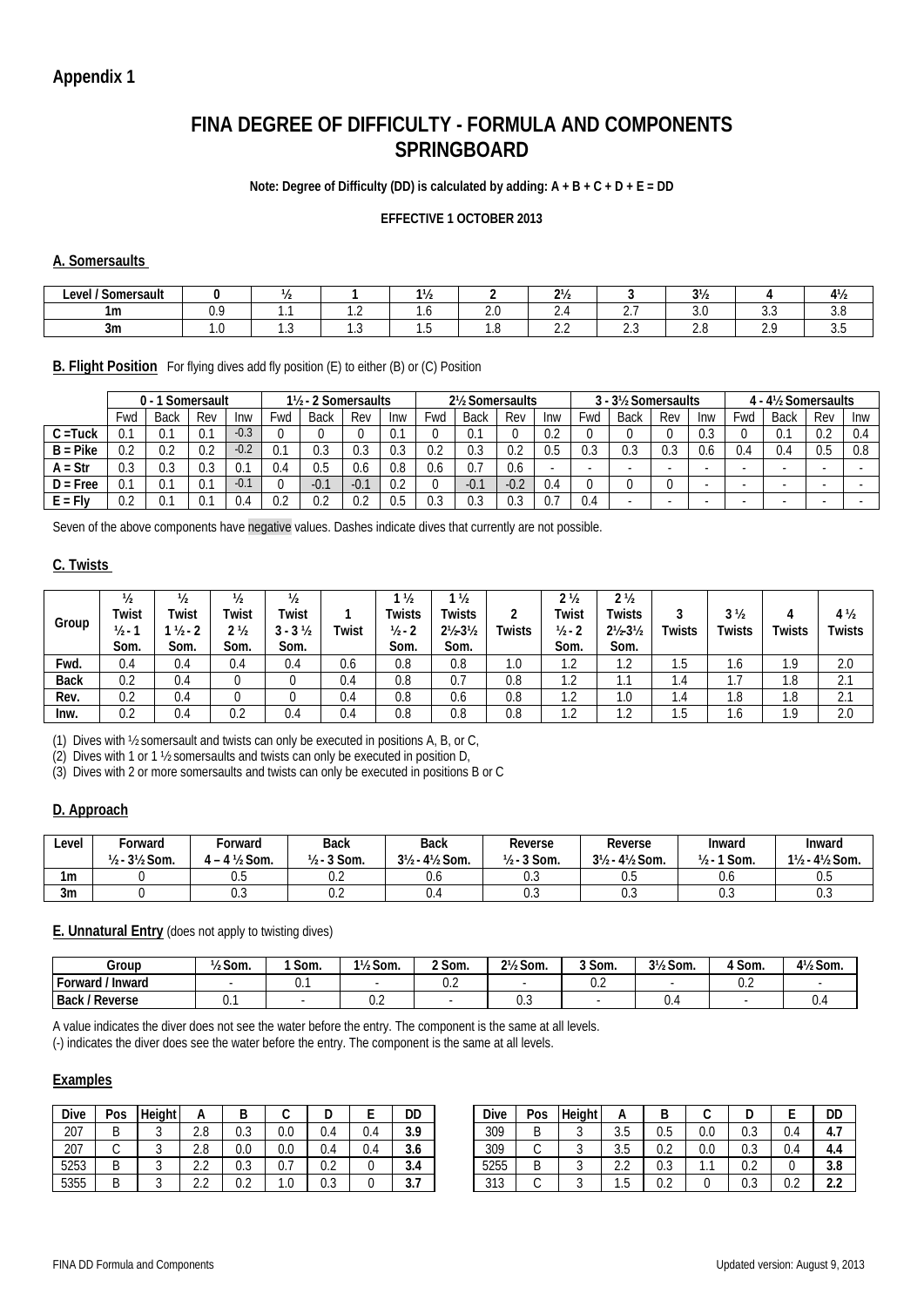# **FINA TABLE OF DEGREES OF DIFFICULTY SPRINGBOARD**

#### *Dives which have been changed are shaded.*

In the following table, a dive with (-) is not possible and dives with empty spaces have not been calculated

#### **EFFECTIVE 1 OCTOBER 2013**

|                  |                                  |                          |                          | 1 METER                  |                          |                          |                  | 3 METER          |                             |
|------------------|----------------------------------|--------------------------|--------------------------|--------------------------|--------------------------|--------------------------|------------------|------------------|-----------------------------|
|                  | SPRINGBOARD                      | $\overline{\text{STR}}$  | <b>PIKE</b>              | <b>TUCK</b>              | <b>FREE</b>              | STR                      | <b>PIKE</b>      | <b>TUCK</b>      | <b>FREE</b>                 |
|                  | <b>Forward Group</b>             | Α                        | B                        | C                        | D                        | Α                        | B                | $\mathsf{C}$     | D                           |
| 101              | <b>Forward Dive</b>              | $\overline{1.4}$         | $\overline{1.3}$         | $\overline{1.2}$         | $\overline{\phantom{a}}$ | 1.6                      | 1.5              | 1.4              | ÷.                          |
| 102              | <b>Forward Somersault</b>        | 1.6                      | 1.5                      | 1.4                      | ÷,                       | 1.7                      | 1.6              | 1.5              | $\overline{\phantom{a}}$    |
| 103              | Forward 11/2 Somersaults         | $\overline{2.0}$         | 1.7                      | 1.6                      | ÷,                       | 1.9                      | 1.6              | $\overline{1.5}$ |                             |
| 104              | Forward 2 Somersaults            | $\overline{2.6}$         | 2.3                      | 2.2                      | ÷,                       | 2.4                      | 2.1              | $\overline{2.0}$ | $\mathcal{L}_{\mathcal{A}}$ |
| 105              | Forward 21/2 Somersaults         |                          | 2.6                      | 2.4                      | $\overline{\phantom{a}}$ | 2.8                      | 2.4              | 2.2              | $\overline{\phantom{a}}$    |
| 106              | Forward 3 Somersaults            |                          | $\overline{3.2}$         | 2.9                      | ÷,                       |                          | $\overline{2.8}$ | 2.5              |                             |
| 107              | Forward 31/2 Somersaults         | $\sim$                   | $\overline{3.3}$         | $\overline{3.0}$         | $\blacksquare$           |                          | $\overline{3.1}$ | 2.8              |                             |
| 108              | Forward 4 Somersaults            |                          |                          | 4.0                      | $\overline{\phantom{a}}$ |                          | $\overline{3.8}$ | $\overline{3.4}$ |                             |
| 109              | Forward 41/2 Somersaults         |                          | L.                       | 4.3                      | L,                       | ä,                       | 4.2              | $\overline{3.8}$ | $\mathcal{L}$               |
| 112              | <b>Forward Flying Somersault</b> | ×.                       | $\overline{1.7}$         | 1.6                      | $\blacksquare$           | $\mathbf{r}$             | $\overline{1.8}$ | $\overline{1.7}$ | ÷.                          |
| 113              | Forward Flying 11/2 Somersaults  | ×.                       | 1.9                      | 1.8                      | $\blacksquare$           | $\blacksquare$           | 1.8              | 1.7              | $\mathcal{L}_{\mathcal{A}}$ |
| 115              | Forward Flying 21/2 Somersaults  | $\mathbf{r}$             | ÷.                       | $\overline{\phantom{a}}$ | $\mathcal{L}$            | ä,                       | 2.7              | 2.5              | ÷.                          |
|                  |                                  |                          |                          |                          |                          |                          |                  |                  |                             |
|                  | <b>Back Group</b>                | A                        | $\sf B$                  | С                        | D                        | А                        | B                | $\mathsf C$      | D                           |
| 201              | <b>Back Dive</b>                 | 1.7                      | $\overline{1.6}$         | 1.5                      | ä,                       | $\overline{1.9}$         | $\overline{1.8}$ | 1.7              |                             |
| 202              | <b>Back Somersault</b>           | $\overline{1.7}$         | 1.6                      | $\overline{1.5}$         | ÷,                       | 1.8                      | $\overline{1.7}$ | $\overline{1.6}$ | $\mathcal{L}_{\mathcal{A}}$ |
| $\overline{203}$ | Back 11/2 Somersaults            | 2.5                      | 2.3                      | 2.0                      | $\blacksquare$           | 2.4                      | 2.2              | 1.9              |                             |
| 204              | <b>Back 2 Somersaults</b>        | ä,                       | 2.5                      | 2.2                      | $\mathcal{L}$            | 2.5                      | 2.3              | $\overline{2.0}$ | $\mathcal{L}_{\mathcal{A}}$ |
| 205              | Back 21/2 Somersaults            |                          | 3.2                      | 3.0                      | $\overline{\phantom{a}}$ | $\overline{\phantom{a}}$ | 3.0              | 2.8              |                             |
| 206              | <b>Back 3 Somersaults</b>        | $\blacksquare$           | 3.2                      | 2.9                      | $\blacksquare$           | $\mathbb{Z}^2$           | 2.8              | 2.5              |                             |
| 207              | Back 31/2 Somersaults            | $\mathbf{r}$             | ä,                       | ä,                       | ÷,                       | $\mathbb{Z}^2$           | 3.9              | $\overline{3.6}$ | ÷.                          |
| 208              | <b>Back 4 Somersaults</b>        |                          |                          |                          |                          |                          | 3.7              | $\overline{3.4}$ |                             |
| 209              | Back 41/2 Somersaults            | $\overline{\phantom{a}}$ | $\overline{\phantom{a}}$ | $\overline{\phantom{a}}$ | $\overline{\phantom{a}}$ | $\blacksquare$           | 4.8              | 4.5              | $\overline{\phantom{a}}$    |
|                  |                                  | $\overline{\phantom{a}}$ | $\overline{\phantom{a}}$ | $\overline{\phantom{a}}$ | $\overline{\phantom{a}}$ | $\overline{\phantom{a}}$ |                  |                  | $\sim$                      |
| 212              | <b>Back Flying Somersault</b>    | $\overline{\phantom{a}}$ | 1.7                      | 1.6                      | $\overline{\phantom{a}}$ | $\blacksquare$           | 1.8              | 1.7              | $\sim$                      |
| 213              | Back Flying 11/2 Somersaults     | $\overline{\phantom{a}}$ |                          |                          | $\overline{\phantom{a}}$ | $\overline{\phantom{a}}$ | 2.4              | 2.1              | $\overline{\phantom{a}}$    |
| $\overline{215}$ | Back Flying 21/2 Somersaults     | $\overline{\phantom{a}}$ | ÷,                       | $\overline{\phantom{a}}$ | ÷,                       | ä,                       | $\overline{3.3}$ | $\overline{3.1}$ | $\overline{\phantom{a}}$    |
|                  | <b>Reverse Group</b>             | Α                        | B                        | C                        | D                        | Α                        | B                | $\overline{c}$   | D                           |
| 301              | <b>Reverse Dive</b>              | 1.8                      | 1.7                      | 1.6                      | $\mathbb{Z}$             | 2.0                      | 1.9              | 1.8              |                             |
| 302              | Reverse Somersault               | 1.8                      | 1.7                      | 1.6                      | $\overline{\phantom{a}}$ | 1.9                      | 1.8              | 1.7              | ÷                           |
| 303              | Reverse 11/2 Somersaults         | 2.7                      | 2.4                      | $\overline{2.1}$         | $\blacksquare$           | 2.6                      | 2.3              | 2.0              | ÷.                          |
| 304              | Reverse 2 Somersaults            | 2.9                      | $\overline{2.6}$         | 2.3                      | $\overline{\phantom{a}}$ | 2.7                      | 2.4              | $\overline{2.1}$ | $\sim$                      |
| 305              | Reverse 21/2 Somersaults         | $\overline{\phantom{a}}$ | 3.2                      | 3.0                      | $\overline{\phantom{a}}$ | 3.4                      | 3.0              | 2.8              | $\overline{\phantom{a}}$    |
| 306              | Reverse 3 Somersaults            |                          | 3.3                      | $\overline{3.0}$         | ÷,                       | $\mathbf{r}$             | 2.9              | $\overline{2.6}$ | $\mathcal{L}_{\mathcal{A}}$ |
| 307              | Reverse 3½ Somersaults           | $\overline{\phantom{a}}$ | $\overline{\phantom{a}}$ | $\omega$                 | $\overline{\phantom{a}}$ | $\overline{\phantom{a}}$ | $\overline{3.8}$ | 3.5              | $\sim$                      |
| 308              | Reverse 4 Somersaults            | $\sim$                   |                          | $\mathbf{r}$             | $\sim$                   |                          | $\overline{3.7}$ | 3.4              |                             |
| 309              | Reverse 41/2 Somersaults         |                          | ÷.                       | $\overline{\phantom{a}}$ |                          |                          | 4.7              | 4.4              |                             |
| 312              | Reverse Flying Somersault        | $\mathbf{r}$             | 1.8                      | $\overline{1.7}$         | $\Box$                   | ä,                       | $\overline{1.9}$ | 1.8              | ×.                          |
| 313              | Reverse Flying 11/2 Somersaults  | $\mathbf{r}$             | 2.6                      | 2.3                      | $\blacksquare$           | $\blacksquare$           | 2.5              | 2.2              | $\sim$                      |
|                  |                                  |                          |                          |                          |                          |                          |                  |                  |                             |
|                  | <b>Inward Group</b>              | А                        | В                        | C                        | D                        | A                        | В                | C                | D                           |
| 401              | <b>Inward Dive</b>               | $1.8\,$                  | 1.5                      | 1.4                      | $\blacksquare$           | 1.7                      | 1.4              | 1.3              |                             |
| 402              | Inward Somersault                | $\overline{2.0}$         | 1.7                      | $\overline{1.6}$         | $\blacksquare$           | 1.8                      | 1.5              | 1.4              |                             |
| 403              | Inward 11/2 Somersaults          |                          | 2.4                      | 2.2                      |                          |                          | 2.1              | 1.9              |                             |
| 404              | Inward 2 Somersaults             | ä,                       | 3.0                      | 2.8                      | $\mathbb{Z}^2$           | ÷.                       | 2.6              | 2.4              | ÷.                          |
| 405              | Inward 21/2 Somersaults          | $\overline{\phantom{a}}$ | 3.4                      | 3.1                      | $\blacksquare$           | $\overline{\phantom{a}}$ | 3.0              | 2.7              | $\blacksquare$              |
| 407              | Inward 31/2 Somersaults          | $\overline{\phantom{a}}$ | $\blacksquare$           | $\blacksquare$           | $\overline{\phantom{a}}$ | $\blacksquare$           | $\overline{3.7}$ | 3.4              | $\overline{\phantom{a}}$    |
| 409              | Inward 41/2 Somersaults          | $\overline{\phantom{a}}$ |                          |                          | $\overline{\phantom{a}}$ | $\overline{\phantom{a}}$ | 4.6              | 4.2              | 4                           |
| 412              | Inward Flying Somersault         |                          | 2.1                      | $2.0\,$                  | $\blacksquare$           | $\overline{\phantom{a}}$ | 1.9              | 1.8              |                             |
| 413              | Inward Flying 11/2 Somersaults   |                          | 2.9                      | 2.7                      |                          |                          | 2.6              | 2.4              |                             |
|                  |                                  |                          |                          |                          |                          |                          |                  |                  |                             |
|                  |                                  |                          |                          | 1 METER                  |                          |                          |                  | 3 METER          |                             |
|                  | <b>Twisting Group</b>            | A                        | B                        | $\mathsf C$              | D                        | A                        | B                | $\mathsf{C}$     | D                           |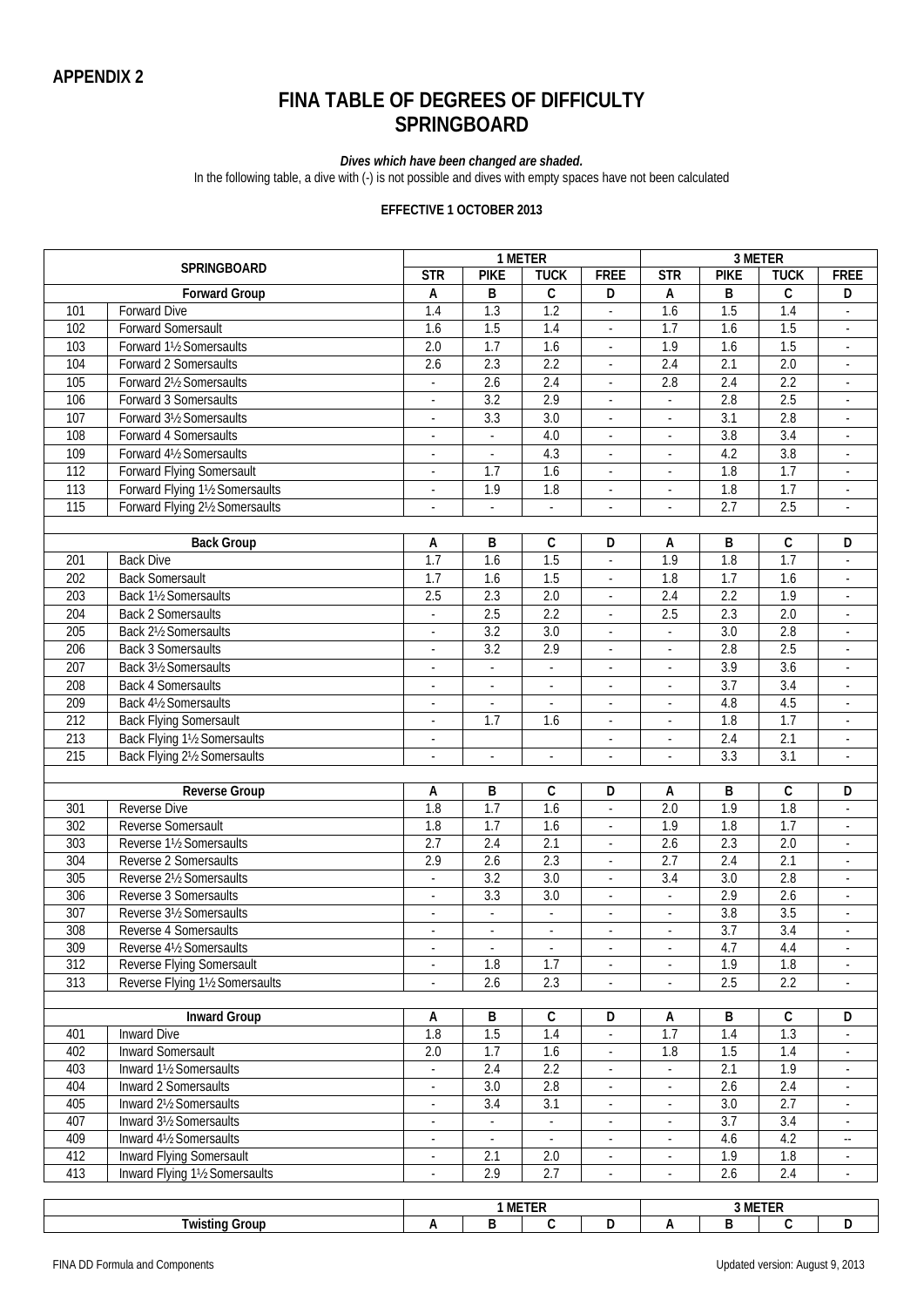| 5111         | Forward Dive 1/2 Twist                                               | 1.8                                        | 1.7                                | 1.6                                | $\sim$                      | 2.0                                   | 1.9                                                  | 1.8                       | $\sim$                      |
|--------------|----------------------------------------------------------------------|--------------------------------------------|------------------------------------|------------------------------------|-----------------------------|---------------------------------------|------------------------------------------------------|---------------------------|-----------------------------|
| 5112         | Forward Dive 1 Twist                                                 | 2.0                                        | 1.9                                |                                    |                             | 2.2                                   | 2.1                                                  |                           |                             |
| 5121         | Forward Somersault 1/2 Twist                                         | $\mathcal{L}_{\mathcal{A}}$                | $\sim$                             | $\sim$                             | 1.7                         | $\mathbb{Z}^{\times}$                 | $\mathcal{L}$                                        |                           | 1.8                         |
| 5122         | Forward Somersault 1 Twist                                           | $\blacksquare$                             | $\overline{\phantom{a}}$           |                                    | 1.9                         | ä,                                    | $\blacksquare$                                       |                           | 2.0                         |
|              |                                                                      |                                            |                                    |                                    |                             |                                       |                                                      |                           |                             |
| 5124         | Forward Somersault 2 Twists                                          | $\mathcal{L}_{\mathcal{A}}$                | $\omega$                           | ÷.                                 | 2.3                         | L,                                    | ä,                                                   | ÷,                        | 2.4                         |
| 5126         | Forward Somersault 3 Twists                                          | $\blacksquare$                             | $\omega$                           | $\overline{\phantom{a}}$           | 2.8                         | $\mathcal{L}_{\mathcal{A}}$           | $\overline{\phantom{a}}$                             | $\overline{\phantom{a}}$  | 2.9                         |
| 5131         | Forward 11/2 Somersaults 1/2 Twist                                   | $\mathcal{L}_{\mathcal{A}}$                | $\mathcal{L}_{\mathcal{A}}$        | $\overline{\phantom{a}}$           | 2.0                         | ÷.                                    | $\omega$                                             | $\blacksquare$            | 1.9                         |
| 5132         | Forward 11/2 Somersaults 1 Twist                                     | $\overline{\phantom{a}}$                   | $\overline{\phantom{a}}$           | $\sim$                             | 2.2                         | ä,                                    | $\overline{\phantom{a}}$                             | $\overline{\phantom{a}}$  | 2.1                         |
| 5134         | Forward 11/2 Somersaults 2 Twists                                    | $\overline{\phantom{a}}$                   |                                    | $\overline{\phantom{a}}$           | 2.6                         |                                       | $\overline{\phantom{a}}$                             |                           | 2.5                         |
| 5136         | Forward 11/2 Somersaults 3 Twists                                    | $\blacksquare$                             | $\mathcal{L}_{\mathcal{A}}$        | $\omega$                           | $\overline{3.1}$            | ä,                                    | $\Box$                                               | $\blacksquare$            | 3.0                         |
|              |                                                                      |                                            |                                    |                                    |                             |                                       |                                                      |                           |                             |
| 5138         | Forward 11/2 Somersaults 4 Twists                                    | $\sim$                                     | $\sim$                             | $\sim$                             | 3.5                         | $\bullet$                             | $\bullet$                                            | $\overline{\phantom{a}}$  | 3.4                         |
| 5151         | Forward 21/2 Somersaults 1/2 Twist                                   | $\overline{\phantom{a}}$                   | 3.0                                | 2.8                                | $\sim$                      | $\blacksquare$                        | 2.8                                                  | 2.6                       | $\sim$                      |
| 5152         | Forward 2 <sup>1</sup> / <sub>2</sub> Somersaults 1 Twist            | $\blacksquare$                             | 3.2                                | 3.0                                | $\sim$                      | $\overline{\phantom{a}}$              | 3.0                                                  | 2.8                       | $\mathcal{L}_{\mathcal{A}}$ |
| 5154         | Forward 21/2 Somersaults 2 Twists                                    | $\mathcal{L}$                              | 3.6                                | $\overline{3.4}$                   | $\mathcal{L}$               | ä,                                    | $\overline{3.4}$                                     | $\overline{3.2}$          |                             |
| 5156         | Forward 21/2 Somersaults 3 Twists                                    | $\sim$                                     |                                    |                                    | $\mathbb{Z}^{\times}$       | $\overline{\phantom{a}}$              | 3.9                                                  | $\overline{3.7}$          | $\mathcal{L}_{\mathcal{A}}$ |
| 5172         | Forward 31/2 Somersaults 1 Twist                                     | $\blacksquare$                             | $\sim$                             | $\overline{\phantom{a}}$           | $\blacksquare$              | $\overline{\phantom{a}}$              | 3.7                                                  | 3.4                       | $\sim$                      |
|              |                                                                      |                                            |                                    |                                    |                             |                                       |                                                      |                           |                             |
|              |                                                                      |                                            |                                    |                                    |                             |                                       |                                                      |                           |                             |
| 5211         | Back Dive 1/2 Twist                                                  | 1.8                                        | 1.7                                | 1.6                                | $\blacksquare$              | 2.0                                   | 1.9                                                  | 1.8                       | $\sim$                      |
| 5212         | Back Dive 1 Twist                                                    | $\overline{2.0}$                           |                                    |                                    | $\sim$                      | 2.2                                   |                                                      |                           |                             |
| 5221         | Back Somersault 1/2 Twist                                            | $\mathbb{Z}^{\mathbb{Z}}$                  | ÷.                                 | $\mathcal{L}$                      | 1.7                         | $\mathbb{Z}^{\mathbb{Z}}$             | ÷.                                                   | $\mathbb{Z}^{\mathbb{Z}}$ | 1.8                         |
| 5222         | <b>Back Somersault 1 Twist</b>                                       | $\mathbb{Z}^{\times}$                      | $\sim$                             | $\mathcal{L}_{\mathcal{A}}$        | 1.9                         | $\mathbb{Z}^{\times}$                 | $\Box$                                               | $\overline{\phantom{a}}$  | 2.0                         |
| 5223         | Back Somersault 11/2 Twists                                          | $\overline{\phantom{a}}$                   | $\sim$                             | $\overline{\phantom{a}}$           | 2.3                         | $\overline{\phantom{a}}$              | ÷                                                    |                           | 2.4                         |
| 5225         | Back Somersault 21/2 Twists                                          | $\blacksquare$                             | $\overline{\phantom{a}}$           | $\sim$                             | $\overline{2.7}$            | $\overline{\phantom{a}}$              | $\blacksquare$                                       | $\sim$                    | 2.8                         |
| 5227         | Back Somersault 31/2 Twists                                          | $\blacksquare$                             | $\sim$                             | $\overline{\phantom{a}}$           | $\overline{3.2}$            |                                       | ÷,                                                   |                           | $\overline{3.3}$            |
|              |                                                                      |                                            |                                    |                                    | 2.1                         | L,                                    |                                                      |                           |                             |
| 5231         | Back 1½ Somersaults ½ Twist                                          | $\omega$                                   | $\omega$                           | ÷.                                 |                             |                                       | ä,                                                   | $\overline{\phantom{a}}$  | 2.0                         |
| 5233         | Back 11/2 Somersaults 11/2 Twists                                    | $\mathbb{Z}^{\times}$                      | $\sim$                             | $\mathcal{L}_{\mathcal{A}}$        | 2.5                         | $\blacksquare$                        | $\Box$                                               | $\overline{\phantom{a}}$  | 2.4                         |
| 5235         | Back 11/2 Somersaults 21/2 Twists                                    | $\overline{\phantom{a}}$                   | $\overline{\phantom{a}}$           | $\overline{\phantom{a}}$           | 2.9                         | ÷                                     | $\overline{\phantom{a}}$                             | $\overline{\phantom{a}}$  | 2.8                         |
| 5237         | Back 11/2 Somersaults 31/2 Twists                                    | $\blacksquare$                             | $\overline{\phantom{a}}$           | $\sim$                             | $\mathcal{L}$               | $\blacksquare$                        | $\sim$                                               | $\mathcal{L}$             | 3.3                         |
| 5239         | Back 1½ Somersaults 4½ Twists                                        | $\blacksquare$                             |                                    | $\mathcal{L}_{\mathcal{A}}$        | $\sim$                      | $\blacksquare$                        | $\sim$                                               |                           | 3.7                         |
| 5251         | Back 2½ Somersaults ½ Twist                                          | $\omega$                                   | 2.9                                | 2.7                                | $\mathbb{Z}^2$              | ÷.                                    | 2.7                                                  | 2.5                       | $\mathbb{Z}^{\mathbb{Z}}$   |
| 5253         | Back 21/2 Somersaults 11/2 Twists                                    | $\overline{\phantom{a}}$                   |                                    |                                    | $\overline{\phantom{a}}$    | $\overline{\phantom{a}}$              | $3.4\,$                                              | 3.2                       | $\omega$                    |
| 5255         | Back 21/2 Somersaults 21/2 Twists                                    | $\overline{\phantom{a}}$                   | $\blacksquare$                     |                                    | $\overline{\phantom{a}}$    | $\overline{\phantom{a}}$              | 3.8                                                  | 3.6                       |                             |
|              |                                                                      |                                            |                                    | $\overline{\phantom{a}}$           |                             |                                       |                                                      |                           | $\sim$                      |
|              |                                                                      |                                            |                                    |                                    |                             |                                       |                                                      |                           |                             |
| 5311         | Reverse Dive 1/2 Twist                                               | 1.9                                        | 1.8                                | 1.7                                | $\mathcal{L}_{\mathcal{A}}$ | 2.1                                   | 2.0                                                  | 1.9                       | $\mathcal{L}_{\mathcal{A}}$ |
| 5312         | Reverse Dive 1 Twist                                                 | 2.1                                        |                                    |                                    | $\mathcal{L}$               | 2.3                                   |                                                      |                           |                             |
| 5321         | Reverse Somersault 1/2 Twist                                         | $\mathbb{Z}^{\mathbb{Z}}$                  | $\sim$                             | $\overline{\phantom{a}}$           | 1.8                         | $\mathbb{Z}^{\mathbb{Z}}$             | ÷.                                                   | $\blacksquare$            | 1.9                         |
| 5322         | Reverse Somersault 1Twist                                            | $\blacksquare$                             | $\sim$                             | $\overline{\phantom{a}}$           | 2.0                         | $\blacksquare$                        | $\sim$                                               | $\overline{\phantom{a}}$  | 2.1                         |
| 5323         | Reverse Somersault 11/2 Twists                                       | $\blacksquare$                             | $\sim$                             | $\overline{\phantom{a}}$           | 2.4                         | $\overline{\phantom{a}}$              | $\blacksquare$                                       | $\blacksquare$            | 2.5                         |
| 5325         | Reverse Somersault 21/2 Twists                                       | $\blacksquare$                             | $\sim$                             | $\sim$                             | 2.8                         | $\overline{\phantom{a}}$              | $\overline{\phantom{a}}$                             | $\omega$                  | 2.9                         |
| 5331         | Reverse 11/2 Somersaults 1/2 Twist                                   | $\blacksquare$                             | $\overline{\phantom{a}}$           | $\Box$                             | 2.2                         | ä,                                    | ä,                                                   | $\mathcal{L}$             | 2.1                         |
| 5333         | Reverse 11/2 Somersaults 11/2 Twists                                 |                                            |                                    |                                    | 2.6                         |                                       |                                                      |                           |                             |
|              |                                                                      | $\blacksquare$                             | $\sim$                             | $\mathcal{L}_{\mathcal{A}}$        |                             | $\blacksquare$                        | $\blacksquare$                                       | $\blacksquare$            | 2.5                         |
| 5335         | Reverse 11/2 Somersaults 21/2 Twists                                 | $\sim$                                     | $\sim$                             | $\sim$                             | 3.0                         | $\sim$                                | $\sim$                                               | $\sim$                    | 2.9                         |
| 5337         | Reverse 11/2 Somersaults 31/2 Twists                                 | ÷.                                         | ÷.                                 | $\overline{\phantom{a}}$           | 3.6                         | $\mathbf{r}$                          |                                                      | $\mathbb{Z}$              | 3.5                         |
| 5339         | Reverse 1½ Somersaults 4½ Twists                                     | $\blacksquare$                             |                                    |                                    | $\sim$                      | $\overline{\phantom{a}}$              |                                                      |                           | 3.8                         |
| 5351         | Reverse 21/2 Somersaults 1/2 Twist                                   |                                            | 2.9                                | 2.7                                |                             |                                       | 2.7                                                  | 2.5                       |                             |
| 5353         | Reverse 21/2 Somersaults 11/2 Twists                                 | $\blacksquare$                             | 3.5                                | 3.3                                | $\mathbb{Z}^2$              | $\overline{\phantom{a}}$              | 3.3                                                  | 3.1                       | $\blacksquare$              |
| 5355         | Reverse 21/2 Somersaults 21/2 Twists                                 | $\sim$                                     | 3.9                                | 3.7                                | $\sim$                      | ÷                                     | 3.7                                                  | 3.5                       | $\sim$                      |
| 5371         | Reverse 31/2 Somersaults 1/2 Twist                                   | $\blacksquare$                             |                                    |                                    | $\sim$                      | $\blacksquare$                        | 3.4                                                  | 3.1                       |                             |
| 5373         | Reverse 3½ Somersaults 1½ Twists                                     | $\blacksquare$                             |                                    |                                    |                             |                                       |                                                      | 3.7                       |                             |
|              |                                                                      |                                            |                                    |                                    |                             | $\overline{\phantom{a}}$              |                                                      |                           |                             |
| 5375         | Reverse 31/2 Somersaults 2 1/2 Twists                                |                                            |                                    |                                    |                             |                                       |                                                      | 4.1                       |                             |
|              |                                                                      |                                            |                                    |                                    |                             |                                       |                                                      |                           |                             |
| 5411         | Inward Dive 1/2 Twist                                                | 2.0                                        | 1.7                                | 1.6                                | $\blacksquare$              | 1.9                                   | 1.6                                                  | 1.5                       | $\sim$                      |
| 5412         | Inward Dive 1 Twist                                                  | 2.2                                        | 1.9                                | 1.8                                |                             | 2.1                                   | 1.8                                                  | 1.7                       |                             |
| 5421         | Inward Somersault 1/2 Twist                                          | $\overline{\phantom{a}}$                   | $\sim$                             | $\sim$                             | 1.9                         | $\overline{\phantom{a}}$              | $\overline{\phantom{a}}$                             | ×.                        | 1.7                         |
| 5422         | Inward Somersault 1 Twist                                            |                                            |                                    |                                    | 2.1                         |                                       |                                                      |                           | 1.9                         |
| 5432         | Inward 11/2 Somersaults 1 Twist                                      | $\mathbb{Z}^{\mathbb{Z}}$                  | $\mathcal{L}^{\mathcal{L}}$        | $\omega$                           | 2.7                         | $\omega$                              | $\sim$                                               | $\mathbb{Z}^2$            | 2.4                         |
|              |                                                                      |                                            |                                    |                                    |                             |                                       |                                                      |                           |                             |
|              |                                                                      |                                            |                                    |                                    |                             |                                       |                                                      |                           |                             |
| 5434<br>5436 | Inward 11/2 Somersaults 2 Twists<br>Inward 11/2 Somersaults 3 Twists | $\blacksquare$<br>$\overline{\phantom{a}}$ | $\sim$<br>$\overline{\phantom{a}}$ | $\overline{\phantom{a}}$<br>$\sim$ | 3.1                         | $\bullet$<br>$\overline{\phantom{a}}$ | $\overline{\phantom{a}}$<br>$\overline{\phantom{a}}$ | $\overline{\phantom{a}}$  | 2.8<br>3.5                  |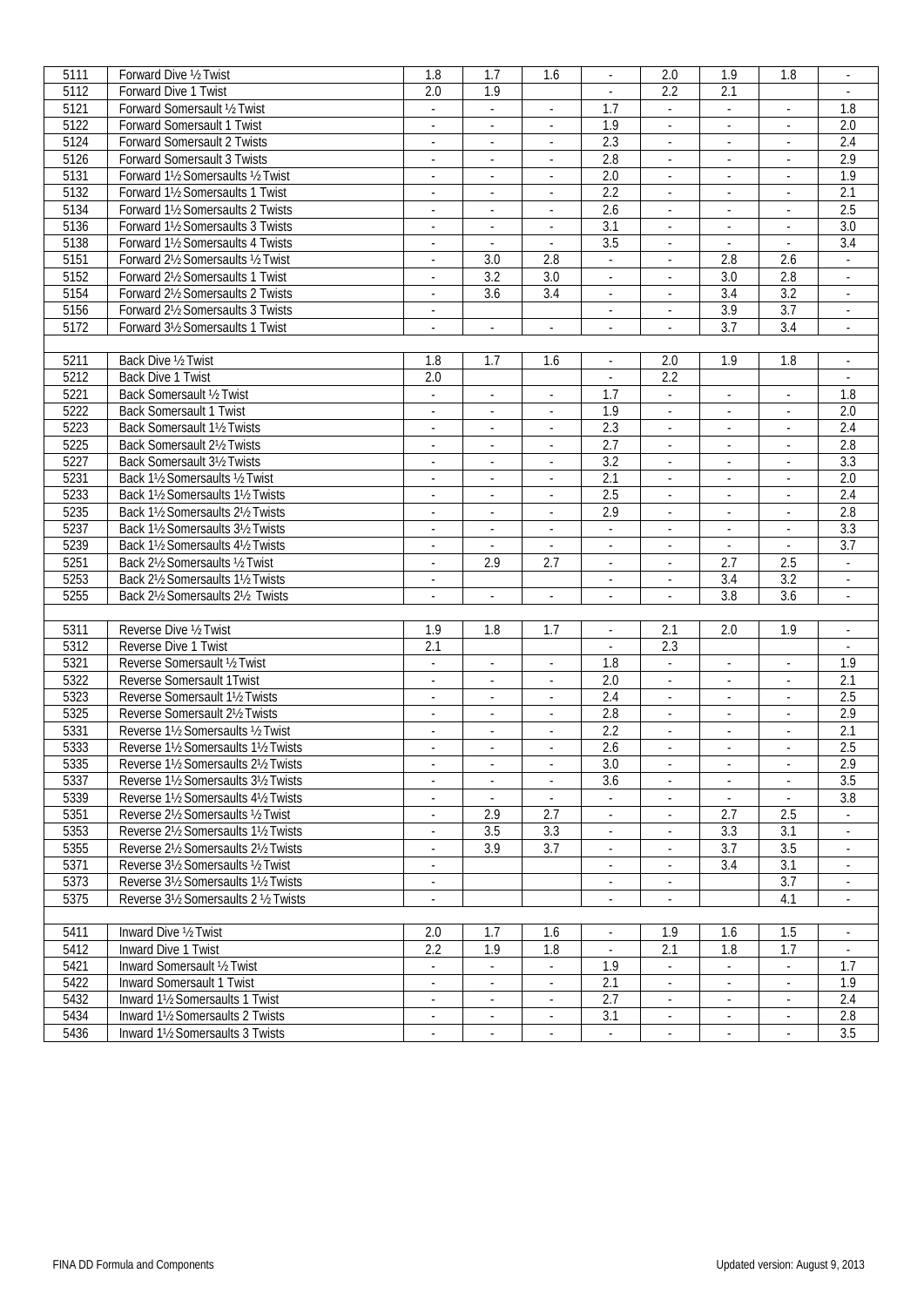# **FINA DEGREE OF DIFFICULTY - FORMULA AND COMPONENTS PLATFORM**

#### **Note: Degree of Difficulty (DD) is calculated by adding: A + B + C + D + E = DD**

#### **EFFECTIVE 1 OCTOBER 2013**

#### **A. Somersaults**

| Level            |                 |     |                                    | 11/2<br>17Z |     | $2\frac{1}{2}$       |                      | $3\frac{1}{2}$       |      | $4\frac{1}{2}$ | $5\frac{1}{2}$ |
|------------------|-----------------|-----|------------------------------------|-------------|-----|----------------------|----------------------|----------------------|------|----------------|----------------|
| 5m               | .               |     | $\sim$<br>$\overline{\phantom{a}}$ | $\cdot$     | ۰۰  |                      | $\sim$ $-$<br>L.     | $\sim$ $\sim$<br>J.V |      |                |                |
| $7\frac{1}{2}$ m | $\cdot$         | ن ا | ن. ا                               | ن. ا        | . . | $\sim$ $\sim$<br>ے ۔ | $\sim$ $\sim$<br>ن ـ | $\sim$ $\sim$<br>Z.U | ັບ.ບ | ن. ب           |                |
| 10 <sub>m</sub>  | $\cdot\, \cdot$ | ن ا | - 7                                | ט           |     | <u>L.</u>            | ں ، ے                | -<br>$\sim\cdot\,1$  | ັບ.ບ | ن. ب           | ຯ.ປ            |

**B. Flight Position** For flying dives add fly position (E) to either (B) or (C) Position

|              |      |        |     | Somersault |     |     | 1½ - 2 Somersaults |        |      |     |     | 2½ Somersaults |        |     |     |     | 3 - 3½ Somersaults |     |     |     |                          | 4 - 4½ Somersaults |     |     |     | 5 <sup>1</sup> / <sub>2</sub> Som |
|--------------|------|--------|-----|------------|-----|-----|--------------------|--------|------|-----|-----|----------------|--------|-----|-----|-----|--------------------|-----|-----|-----|--------------------------|--------------------|-----|-----|-----|-----------------------------------|
|              | '∽wd | Back   | Rev | Inw        | Arm | Fwd | <b>Back</b>        | Rev    | Inw  | Arm | Fwd | Back           | Rev    | Inw | Arm | Fwd | Back               | Rev | Inw | Arm | Fwd I                    | Back               | Rev | Inw | Arm | Fwd                               |
| $C = Tuck$   | 0.1  | U.     | 0.1 | $-0.3$     | 0.1 |     |                    |        | 0.   |     |     | U. I           |        | 0.2 | 0.  |     |                    |     | 0.3 |     |                          |                    |     | 0.4 | 0.3 |                                   |
| $B = Pike$   | 0.2  |        | 0.2 | $-0.2$     | 0.3 |     |                    | 0.3    |      |     |     | 0.3            | 0.2    | 0.5 |     |     | 0.3                |     | 0.6 | 0.4 | 0.4                      | 0.4                | 0.6 |     | 0.5 |                                   |
| $A = Strait$ | 0.3  |        | 0.3 | 0.         | 0.4 | 0.4 |                    | 0.6    | 0.81 | 0.5 | 0.6 | 0.7            | 0.6    |     |     |     |                    |     |     |     | $\overline{\phantom{a}}$ |                    |     |     |     |                                   |
| $D = Free$   | 0.1  | . v. . |     | $-0.7$     |     |     | $-0.$              | $-0.1$ |      |     |     | $-0.1$         | $-0.2$ | 0.4 |     |     |                    |     |     |     | $\overline{\phantom{a}}$ |                    |     |     |     |                                   |
| $E = Fly$    | 0.2  | v.     |     | 0.4        |     | 0.2 |                    | 0.2    | 0.5  |     | 0.3 |                | 0.3    | 0.7 |     | 0.4 |                    |     |     |     | $\overline{\phantom{a}}$ |                    |     |     |     |                                   |

Seven of the above components have negative values. Dashes indicate dives that currently are not possible.

#### **C. Twists**

| Group              | $\frac{1}{2}$ .<br>Som. | $1\frac{1}{2} - 2$<br>Som. | $2\frac{1}{2}$<br>Som. | 1½ Twistl½ Twistl½ Twistl½ Twistl<br>$3 - 3\frac{1}{2}$<br>Som. | Twist          | $1\frac{1}{2}$<br><b>Twists</b><br>$1/2 - 2$<br>Som. | $1\frac{1}{2}$<br>Twists<br>2 <sup>1</sup> / <sub>2</sub> - 3 <sup>1</sup> / <sub>2</sub> Twists<br>Som. |     | $2\frac{1}{2}$<br>Twists<br>$1/2 - 2$<br>Som. | $2\frac{1}{2}$<br>Twists<br>$2\frac{1}{2} - 3\frac{1}{2}$<br>Som. | 3<br>Twists | 3 <sub>2</sub><br><b>Twists</b><br>$1/2 - 2$<br>Som. | 3 <sub>2</sub><br>Twists<br>$2\frac{1}{2}$ - $3\frac{1}{2}$<br>Som. | 4<br><b>Twists</b> | $4\frac{1}{2}$<br>Twists<br>$1/2 - 2$<br>Som. | $4\frac{1}{2}$<br>Twists<br>$2\frac{1}{2}$ - $3\frac{1}{2}$<br>Som. |
|--------------------|-------------------------|----------------------------|------------------------|-----------------------------------------------------------------|----------------|------------------------------------------------------|----------------------------------------------------------------------------------------------------------|-----|-----------------------------------------------|-------------------------------------------------------------------|-------------|------------------------------------------------------|---------------------------------------------------------------------|--------------------|-----------------------------------------------|---------------------------------------------------------------------|
| Forward            | 0.4                     | 0.4                        | 0.4                    | 0.4                                                             | 0.6            | 0.8                                                  | 0.8                                                                                                      | 1.0 | 1.2                                           | ി<br>٠Z                                                           | ۱.5         | 1.6                                                  | ، ه                                                                 | 1.9                | 2.0                                           | 2.0                                                                 |
| <b>Back</b>        | 0.2                     | 0.4                        |                        |                                                                 | 0.4            | 0.8                                                  | 0.6                                                                                                      | 0.8 | 1.2                                           | $\Omega$                                                          | .4          | ۱.7                                                  | .5                                                                  | 0.1                | 2.1                                           | 1.9                                                                 |
| Reverse            | 0.2                     | 0.4                        |                        |                                                                 | 0.4            | 0.8                                                  | 0.6                                                                                                      | 0.8 | 1.2                                           | .0                                                                | .4          | 1.7                                                  | .5                                                                  | 1.8                | 2.1                                           | 1.9                                                                 |
| Inward             | 0.2                     | 0.4                        | 0.2                    | 0.4                                                             | 0.4            | 0.8                                                  | 0.8                                                                                                      | 0.8 | 1.2                                           | .2                                                                | 5.،         | . .6                                                 | l.6                                                                 | 1.9                | 2.0                                           | 2.0                                                                 |
| Arm. Forw.         | 0.4                     | $0.5\,$                    | 0.5                    | 0.4                                                             | .2             | 1.3                                                  | 1.3                                                                                                      | 1.5 | 1.7                                           | ┑<br>۱.,                                                          | 1.9         | $^{\circ}$ 1<br>z.i                                  | 2.1                                                                 | 2.3                | 2.5                                           | 2.5                                                                 |
| Arm. Back /<br>Rev | 0.4                     | $0.5\,$                    | 0.5                    | 0.5                                                             | $\overline{2}$ | l .3                                                 | 1.3                                                                                                      | 1.3 | ۱.7                                           |                                                                   | .9          | $^{\circ}$ 1                                         | 2.1                                                                 | 2.3                | 2.5                                           | 2.5                                                                 |

(1) Dives with ½ somersault and twists can only be executed in positions A, B, or C,

(2) Dives with 1 or 1½ somersaults and twists can only be executed in position D,

(3) Dives with 2 or more somersaults and twists can only be executed in positions B or C,

(4) Armstand dives with 1, 1½, or 2 somersaults and one or more twists can only be executed in position D, and

(5) Armstand dives with 2½ or more somersaults and twist can only be executed in positions B or C

#### **D. Approach Forward-, Back-, Reverse-, Inward-, and Twisting Groups**

| Level           | Forward<br>$1/2 - 31/2$<br>Soms. | Forward<br>$4 - 5\frac{1}{2}$<br>Soms. | <b>Back</b><br>$1/2 - 3$<br>Soms. | <b>Back</b><br>$3\frac{1}{2} - 4\frac{1}{2}$<br>Soms. | Reverse<br>$1/2 - 2$<br>Soms. | Reverse<br>$2\frac{1}{2}$ - 3<br>Soms. | Reverse<br>$3\frac{1}{2} - 4\frac{1}{2}$<br>Soms. | Inward<br>$1/2 - 1$<br>Soms. | Inward<br>$1\frac{1}{2} - 4\frac{1}{2}$<br>Soms. |
|-----------------|----------------------------------|----------------------------------------|-----------------------------------|-------------------------------------------------------|-------------------------------|----------------------------------------|---------------------------------------------------|------------------------------|--------------------------------------------------|
| 5m              |                                  | 0.5                                    | ∩ ∩<br>U.Z                        | 0.5                                                   |                               | 0.4                                    | 0.6                                               | 0.6                          |                                                  |
|                 |                                  |                                        |                                   |                                                       | U.S                           |                                        |                                                   |                              | U.O                                              |
| 7.5m            |                                  | 0.3                                    | ∩ ∩<br>U.Z                        | 0.3                                                   | U.J                           | 0.4                                    | U.4                                               | U.J                          | U.J                                              |
| 10 <sub>m</sub> |                                  | 0.2                                    | U.Z                               | $\sim$ $\sim$<br>U.Z                                  | U.J                           | U.ª                                    | U.J                                               | U.J                          |                                                  |

#### **D. Approach Armstand Group** (Does not apply to armstand dives with twists)

| Level                                                     | Armstand      | Armstand         | Armstand         | Armstand         | Armstand               | Armstand     |
|-----------------------------------------------------------|---------------|------------------|------------------|------------------|------------------------|--------------|
|                                                           | orward with   | Forward with     | <b>Back with</b> | <b>Back with</b> | Reverse with           | Reverse with |
|                                                           | $0 - 2$ Soms. | more than 2 Soms | ) - ½ Soms.      | - 4 Soms.        | $0 - \frac{1}{2}$ Som. | 4 Soms.      |
| '7.5m <sub>L</sub><br>$^{\prime}$ 10m $^{\prime}$<br>5m / | $\sim$<br>U.L | U. <sup>4</sup>  | U.Z              | U.4              | U.J                    | v.J          |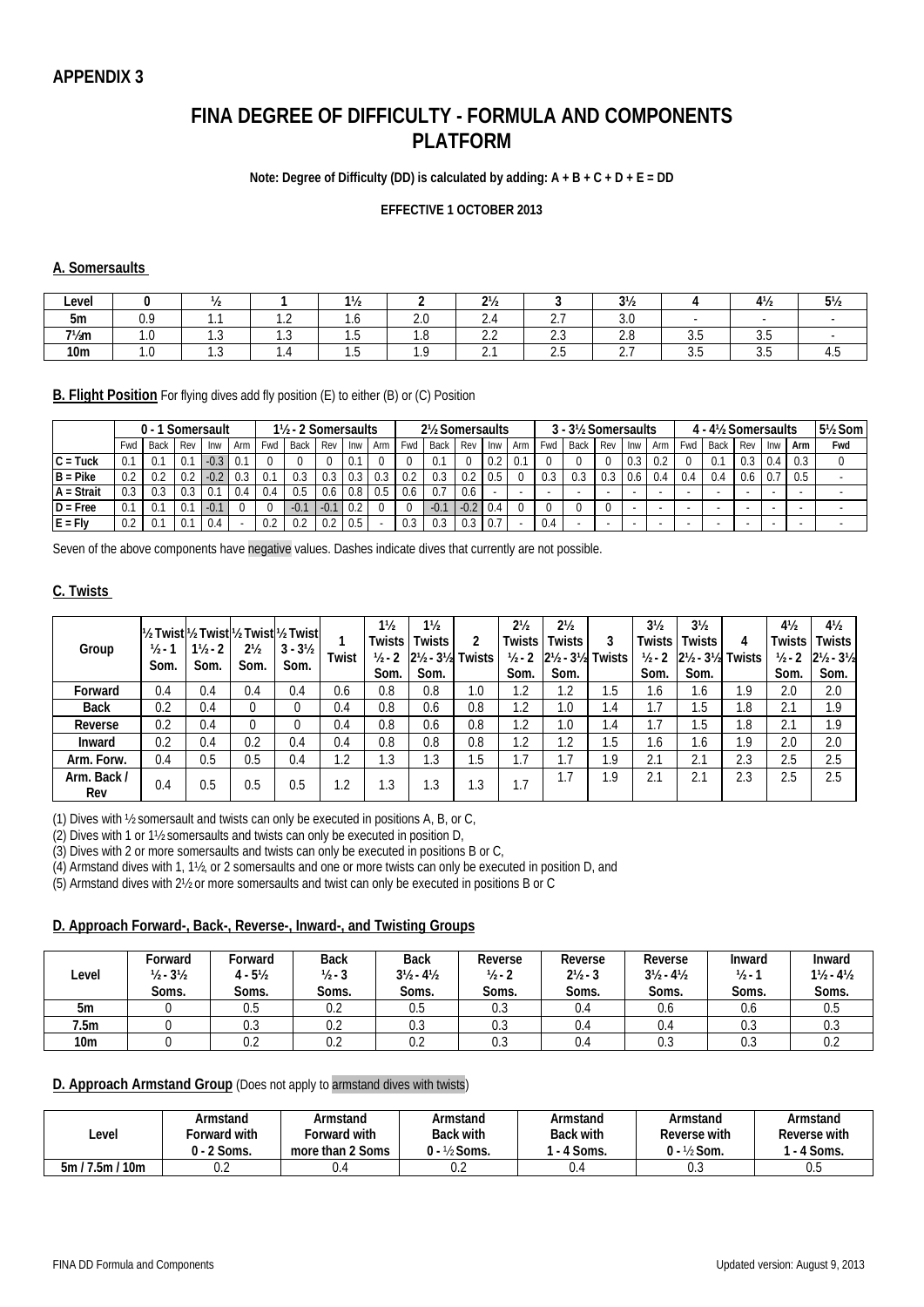#### **E. Unnatural Entry** (does not apply to twisting dives)

| Group                   | $\frac{1}{2}$ Som. | Som. | 1½ Som. | <sup>ን</sup> Som. | 2 <sup>1</sup> / <sub>2</sub> Som. | 3 Som. | 3½ Som. | 4 Som. | 4½ Som. | 5½ Som. |
|-------------------------|--------------------|------|---------|-------------------|------------------------------------|--------|---------|--------|---------|---------|
| Forward / Inward        |                    | υ.   |         | 0.2               |                                    | 0.2    |         | 0.0    |         |         |
| Back / Reverse          | v. i               |      | U.Z     |                   | U.J                                |        | 4.ل     |        | ∪.∸     | 0.0     |
| Armstand Back / Reverse |                    | U.   |         | 0.2               |                                    | 0.2    |         | U.J    |         |         |
| <b>Armstand Forward</b> | U.I                |      | U.Z     |                   | U.J                                |        | 4.ل     |        | ∪.∸     | 0.0     |

A value indicates the diver does not see the water before the entry. The component is the same at all levels.

(-) indicates the diver does see the water before the entry. The component is the same at all levels.

#### **Examples**

| <b>Dive</b> | Pos | Hght |   | в   |     |     |         | DD  |
|-------------|-----|------|---|-----|-----|-----|---------|-----|
| 307         |     | 10   | റ | 0.3 | 0.0 | 0.3 | 0.4     | 3.7 |
| 307         |     | 10   | ົ | 0.0 | 0.0 | 0.3 | 0.4     | 3.4 |
| 5371        | В   | 10   |   | 0.3 | 0.0 | 0.3 | $0.0\,$ | 3.3 |
| 5257        |     |      |   | 0.3 | 1.5 |     | 0.0     | 4.1 |

| <b>Dive</b> | Pos    | Haht |                        |               |                      |                      |                      | DD                   | Dive | Pos | Haht         |                        |               | ີ                         | ◡                    |     | DD         |
|-------------|--------|------|------------------------|---------------|----------------------|----------------------|----------------------|----------------------|------|-----|--------------|------------------------|---------------|---------------------------|----------------------|-----|------------|
| 307         | n      | 10   | <u>.</u>               | $\sim$<br>v.J | $\sim$<br>v.v        | $\sim$ $\sim$<br>v.J | ⌒<br>U.4             | $\sim$ $\sim$<br>J.I | 309  |     | 10<br>טו     | $\sim$<br>J.J          | v.o           | 0.0                       | $\sim$ $\sim$<br>v.J | υ.• | 4.8        |
| 307         |        | 10   | $\sim$ $\sim$<br>، ، ، | $\cap$<br>V.V | $\sim$ $\sim$<br>v.v | $\sim$ $\sim$<br>v.J | $\sim$<br>U.4        | $\sim$<br>-3.4       | 309  |     | $\sim$<br>טו | $\sim$<br>J.J          | $\sim$<br>v.J | 0.0                       | $\sim$ $\sim$<br>v.J | 0.4 | 4.5        |
| 5371        | D<br>◡ | 10   | <u>.</u>               | $\sim$<br>v.J | $\sim$ $\sim$<br>v.v | $\sim$ $\sim$<br>v.J | $\cap$<br>v.v        | $\Omega$<br>.აა      | 5371 |     | 10<br>ιv     | $\sim$<br>$\sim \cdot$ | 0.0           | 0.0                       | $\sim$<br>v.J        | 0.0 | າ ດ<br>J.U |
| 5257        | n<br>┕ | 10   | $\sim$<br>ا مک         | v.J           | ن. ا                 | $\sim$ $\sim$<br>v.z | $\sim$ $\sim$<br>v.u | -4<br>4. 1           | 6247 |     | $\sim$       | 1 C                    | 0.0           | $\sim$ $\sim$<br><u>.</u> | 0.0                  | 0.0 | 4.0        |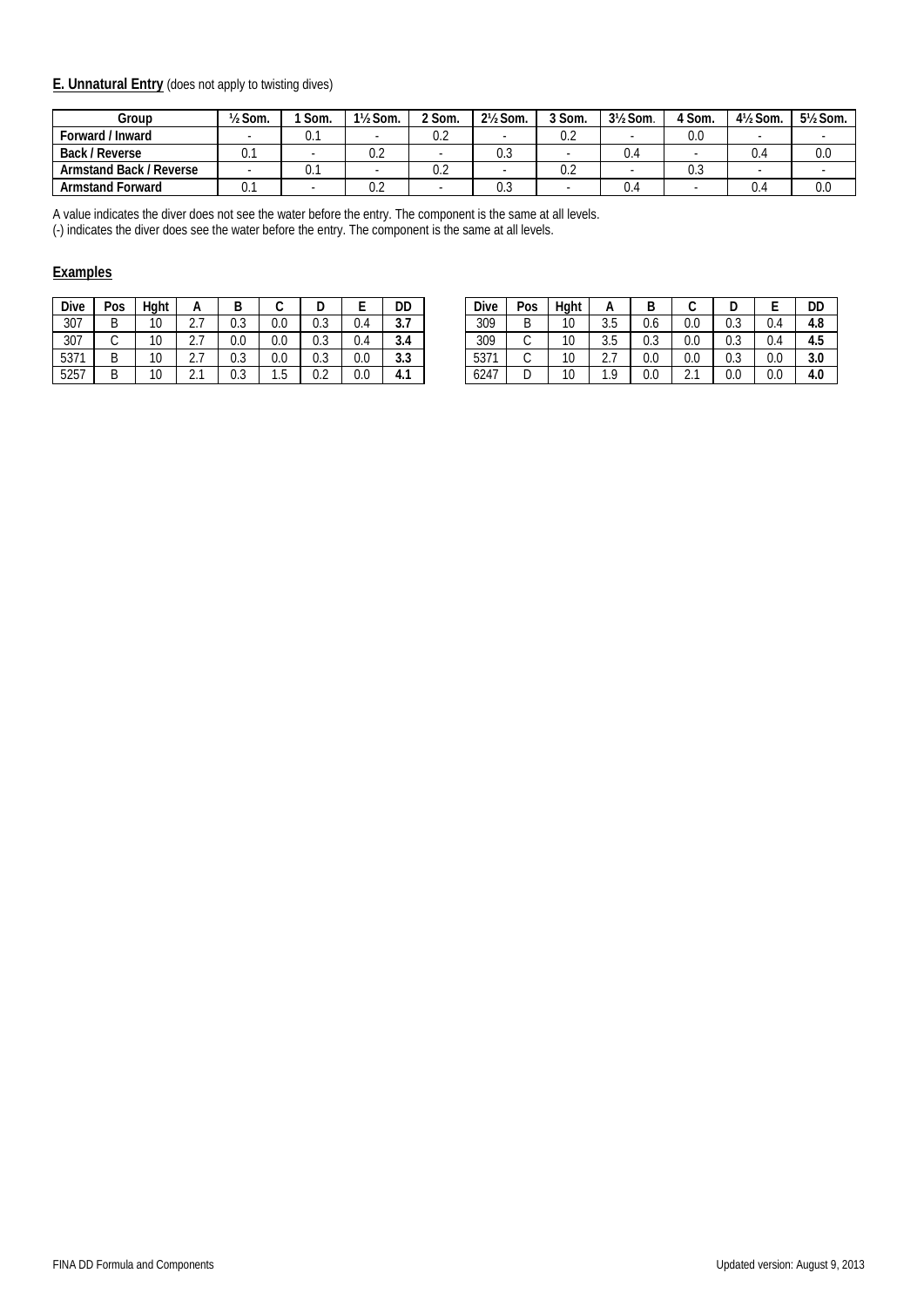# **FINA TABLE OF DEGREES OF DIFFICULTY PLATFORM**

*New dives and dives which have been changed are shaded.*

In the following table, a dive with (-) is not possible and dives with empty spaces have not been calculated.

#### **EFFECTIVE 1 OCTOBER 2013**

|            |                                                   |                          | 10 METER         |                  |                          | 7.5 METER                            |                          |                          |                          |                           | 5 METER                  |                                      |                                    |  |
|------------|---------------------------------------------------|--------------------------|------------------|------------------|--------------------------|--------------------------------------|--------------------------|--------------------------|--------------------------|---------------------------|--------------------------|--------------------------------------|------------------------------------|--|
|            | <b>PLATFORM</b>                                   | $\overline{\text{STR}}$  | <b>PIKE</b>      | <b>TUCK</b>      | <b>FREE</b>              | $\overline{\text{STR}}$              | <b>PIKE</b>              | <b>TUCK</b>              | <b>FREE</b>              | STR                       | <b>PIKE</b>              | <b>TUCK</b>                          | <b>FREE</b>                        |  |
|            | <b>Forward Group</b>                              | А                        | B                | $\mathsf C$      | D                        | А                                    | B                        | $\mathsf C$              | D                        | $\boldsymbol{\mathsf{A}}$ | B                        | $\mathsf C$                          | D                                  |  |
| 101        | Forward Dive                                      | $\overline{1.6}$         | 1.5              | 1.4              | ÷,                       | $\overline{1.6}$                     | 1.5                      | $\overline{1.4}$         | ä,                       | 1.4                       | 1.3                      | 1.2                                  |                                    |  |
| 102<br>103 | Forward 1 Somersault<br>Forward 1 1/2 Somersaults | 1.8<br>1.9               | 1.7<br>1.6       | 1.6<br>1.5       | ÷,<br>÷,                 | $\overline{1.7}$<br>$\overline{1.9}$ | $\overline{1.6}$<br>1.6  | 1.5<br>1.5               | $\sim$<br>÷,             | $\overline{1.6}$<br>2.0   | 1.5<br>1.7               | $\overline{1.4}$<br>$\overline{1.6}$ | $\overline{\phantom{a}}$<br>$\Box$ |  |
| 104        | Forward 2 Somersaults                             | 2.5                      | 2.2              | 2.1              | L,                       | 2.4                                  | 2.1                      | $\overline{2.0}$         | ÷.                       | $\overline{2.6}$          | 2.3                      | 2.2                                  | $\mathcal{L}$                      |  |
| 105        | Forward 21/2 Somersaults                          | 2.7                      | 2.3              | $\overline{2.1}$ | ÷,                       | ÷,                                   | 2.4                      | 2.2                      | ÷.                       | $\overline{\phantom{a}}$  | $\overline{2.6}$         | 2.4                                  | ÷,                                 |  |
| 106        | Forward 3 Somersaults                             | L.                       | $\overline{3.0}$ | 2.7              | ÷,                       | ÷,                                   | 2.8                      | 2.5                      | $\sim$                   | ÷,                        | $\overline{3.2}$         | 2.9                                  | $\blacksquare$                     |  |
| 107        | Forward 31/2 Somersaults                          | ÷,                       | $\overline{3.0}$ | 2.7              | ÷,                       | ÷,                                   | $\overline{3.1}$         | 2.8                      | $\sim$                   | ÷,                        | ÷,                       | $\overline{3.0}$                     | $\overline{\phantom{a}}$           |  |
| 108        | Forward 4 Somersaults                             | $\blacksquare$           | 4.2              | $\overline{3.7}$ | $\overline{\phantom{a}}$ | $\overline{\phantom{a}}$             | $\overline{\phantom{a}}$ | $\overline{\phantom{a}}$ | $\overline{\phantom{a}}$ | $\overline{\phantom{a}}$  | $\overline{\phantom{a}}$ | $\overline{\phantom{a}}$             | $\overline{\phantom{a}}$           |  |
| 109        | Forward 41/2 Somersaults                          |                          | 4.1              | 3.7              |                          | ÷,                                   | $\blacksquare$           |                          |                          | ÷,                        |                          | $\overline{\phantom{a}}$             | ÷,                                 |  |
| 1011       | Forward 51/2 Somersaults                          | ä,                       | $\blacksquare$   | 4.7              | ÷,                       | ÷                                    | $\overline{\phantom{a}}$ | ÷,                       | $\overline{\phantom{a}}$ | ÷,                        |                          | $\overline{\phantom{a}}$             | $\overline{\phantom{a}}$           |  |
| 112        | <b>Forward Flying Somersaults</b>                 | $\overline{\phantom{a}}$ | 1.9              | 1.8              | $\overline{\phantom{a}}$ | $\overline{\phantom{a}}$             | 1.8                      | 1.7                      | $\overline{\phantom{a}}$ | $\overline{\phantom{a}}$  | 1.7                      | 1.6                                  | $\overline{\phantom{a}}$           |  |
| 113        | Forward Flying 11/2 Somersaults                   | ä,                       | 1.8              | 1.7              | ÷,                       | $\overline{\phantom{a}}$             | 1.8                      | 1.7                      | $\overline{\phantom{a}}$ | ä,                        | 1.9                      | 1.8                                  | $\overline{\phantom{a}}$           |  |
| 114        | Forward Flying 2 Somersaults                      | $\overline{\phantom{a}}$ | 2.4              | 2.3              | $\blacksquare$           | ÷                                    | 2.3                      | 2.2                      | $\Box$                   | $\Box$                    | 2.5                      | 2.4                                  | $\blacksquare$                     |  |
| 115        | Forward Flying 21/2 Somersaults                   |                          | 2.6              | 2.4              |                          | ÷,                                   | ÷,                       | 2.5                      |                          | Ĭ.                        |                          |                                      |                                    |  |
|            |                                                   |                          |                  |                  |                          |                                      |                          |                          |                          |                           |                          |                                      |                                    |  |
|            | <b>Back Group</b>                                 | А                        | B                | $\mathsf C$      | D                        | А                                    | $\sf B$                  | $\mathsf C$              | D                        | A                         | B                        | $\mathsf C$                          | D                                  |  |
| 201        | <b>Back Dive</b>                                  | 1.9                      | 1.8              | 1.7              | ÷,                       | 1.9                                  | 1.8                      | 1.7                      | ä,                       | 1.7                       | 1.6                      | 1.5                                  | ÷,                                 |  |
| 202        | Back 1 Somersault                                 | 1.9                      | 1.8              | 1.7              | L.                       | 1.8                                  | 1.7                      | 1.6                      | L.                       | 1.7                       | 1.6                      | 1.5                                  | L.                                 |  |
| 203        | Back 11/2 Somersaults                             | 2.4                      | 2.2              | 1.9              | ÷,                       | 2.4                                  | 2.2                      | 1.9                      | $\sim$                   | 2.5                       | 2.3                      | 2.0                                  | ÷,                                 |  |
| 204        | <b>Back 2 Soms Somersaults</b>                    | 2.6                      | 2.4              | 2.1              | ä,                       | 2.5                                  | 2.3                      | 2.0                      | ä,                       | $\overline{\phantom{a}}$  | 2.5                      | 2.2                                  | ÷,                                 |  |
| 205        | Back 21/2 Somersaults                             | 3.3                      | 2.9              | 2.7              | ÷,                       | ä,                                   | 3.0                      | 2.8                      | ä,                       | L.                        |                          | 3.0                                  | L.                                 |  |
| 206        | <b>Back 3 Somersaults</b>                         |                          | 3.0              | 2.7              | ÷,                       | ÷,                                   | 2.8                      | 2.5                      | ÷,                       | ÷                         | 3.2                      | 2.9                                  | $\blacksquare$                     |  |
| 207        | Back 31/2 Somersaults                             | ä,                       | 3.6              | 3.3              | ÷,                       | ÷                                    | $\overline{\phantom{a}}$ | 3.5                      | $\overline{\phantom{a}}$ | $\overline{\phantom{a}}$  | ×.                       | $\overline{\phantom{a}}$             | $\overline{\phantom{a}}$           |  |
| 208        | <b>Back 4 Somersaults</b>                         | ä,                       | 4.1              | 3.8              | ÷,                       | $\overline{\phantom{a}}$             | 4.2                      | 3.9                      | ÷,                       | ÷,                        | 4.4                      | 4.1                                  | $\blacksquare$                     |  |
| 209        | Back 41/2 Somersaults                             |                          | 4.5              | 4.2              | ä,                       | ÷,                                   | $\overline{\phantom{a}}$ |                          | ÷.                       | ÷,                        |                          | ÷,                                   | ÷,                                 |  |
| 212        | <b>Back Flying Somersaults</b>                    | $\overline{\phantom{m}}$ | 1.9              | 1.8              | $\overline{\phantom{a}}$ | $\overline{\phantom{a}}$             | 1.8                      | 1.7                      | $\overline{\phantom{a}}$ | $\overline{\phantom{a}}$  | 1.7                      | 1.6                                  | $\overline{\phantom{a}}$           |  |
| 213        | Back Flying 11/2 Somersaults                      | ä,                       | 2.4              | 2.1              | ÷,                       | $\overline{\phantom{a}}$             | 2.4                      | 2.1                      | $\overline{\phantom{a}}$ | ÷,                        | 2.5                      | 2.2                                  | ÷,                                 |  |
| 215        | Back Flying 2 1/2 Somersaults                     | ä,                       | 3.2              | 3.0              | $\overline{\phantom{a}}$ | $\overline{\phantom{a}}$             |                          |                          |                          | ÷,                        |                          |                                      |                                    |  |
|            |                                                   |                          |                  |                  |                          |                                      |                          |                          |                          |                           |                          |                                      |                                    |  |
|            | <b>Reverse Group</b>                              | A                        | B                | $\mathsf C$      | D                        | А                                    | B                        | C                        | D                        | A                         | B                        | $\mathsf C$                          | D                                  |  |
| 301        | Reverse Dive                                      | 2.0                      | 1.9              | 1.8              | ä,                       | 2.0                                  | 1.9                      | 1.8                      | ÷.                       | 1.8                       | 1.7                      | 1.6                                  | ÷,                                 |  |
| 302        | Reverse 1 Somersault                              | 2.0                      | 1.9              | 1.8              |                          | 1.9                                  | 1.8                      | 1.7                      |                          | 1.8                       | 1.7                      | 1.6                                  |                                    |  |
| 303        | Reverse 11/2 Somersaults                          | 2.6                      | 2.3              | 2.0              | $\overline{\phantom{a}}$ | 2.6                                  | 2.3                      | 2.0                      | $\sim$                   | 2.7                       | 2.4                      | 2.1                                  | $\overline{\phantom{a}}$           |  |
| 304        | Reverse 2 Somersaults                             | 2.8                      | 2.5              | 2.2              |                          | 2.7                                  | 2.4                      | 2.1                      |                          | 2.9                       | 2.6                      | 2.3                                  | ÷,                                 |  |
| 305        | Reverse 21/2 Somersaults                          | 3.4                      | 3.0              | 2.8              | $\overline{\phantom{a}}$ | 3.5                                  | 3.1                      | 2.9                      | $\overline{\phantom{a}}$ | $\overline{\phantom{a}}$  | 3.3                      | 3.1                                  | $\overline{\phantom{a}}$           |  |
| 306        | Reverse 3 Somersaults                             | $\overline{\phantom{a}}$ | 3.2              | 2.9              | $\blacksquare$           | ÷.                                   | 3.0                      | 2.7                      | $\overline{\phantom{a}}$ | $\blacksquare$            | 3.4                      | 3.1                                  | $\overline{\phantom{a}}$           |  |
| 307        | Reverse 31/2 Somersaults                          |                          | 3.7              | 3.4              |                          | ÷,                                   |                          |                          | $\overline{\phantom{a}}$ | ÷,                        |                          | $\blacksquare$                       |                                    |  |
| 308        | Reverse 4 Somersaults                             | $\overline{\phantom{a}}$ | 4.4              | 4.1              | $\overline{\phantom{a}}$ | $\blacksquare$                       | 4.5                      | 4.2                      | $\sim$                   | $\overline{\phantom{a}}$  | ٠                        | $\overline{\phantom{a}}$             | $\overline{\phantom{a}}$           |  |
| 309        | Reverse 41/2 Somersaults                          | ÷,                       | 4.8              | 4.5              | $\overline{a}$           | ٠                                    |                          | ÷,                       | $\overline{\phantom{a}}$ | $\overline{\phantom{a}}$  |                          | ÷,                                   | ٠                                  |  |
| 312        | Reverse Flying Somersaults                        |                          | 2.0              | 1.9              | $\overline{\phantom{a}}$ | $\overline{\phantom{a}}$             | 1.9                      | 1.8                      |                          | $\overline{\phantom{a}}$  | 1.8                      | 1.7                                  | $\overline{\phantom{a}}$           |  |
| 313        | Reverse Flying 11/2 Somersaults                   | $\overline{\phantom{a}}$ | 2.5              | 2.2              | $\overline{\phantom{a}}$ | $\overline{\phantom{a}}$             | 2.5                      | 2.2                      | $\overline{\phantom{a}}$ | $\overline{\phantom{a}}$  | 2.6                      | 2.3                                  | $\blacksquare$                     |  |
|            |                                                   |                          |                  |                  |                          |                                      |                          |                          |                          |                           |                          |                                      |                                    |  |
|            | <b>Inward Group</b>                               |                          | В                | $\mathsf C$      | D                        | А                                    | В                        | С                        | D                        | Α                         | В                        | C                                    | D                                  |  |
| 401        | <b>Inward Dive</b>                                | 1.7                      | 1.4              | 1.3              | ä,                       | 1.7                                  | 1.4                      | 1.3                      | $\overline{\phantom{a}}$ | 1.8                       | 1.5                      | 1.4                                  | $\overline{\phantom{a}}$           |  |
| 402        | Inward 1 Somersault                               | 1.9                      | 1.6              | 1.5              | $\blacksquare$           | 1.8                                  | 1.5                      | 1.4                      | $\overline{\phantom{a}}$ | 2.0                       | 1.7                      | 1.6                                  | $\overline{\phantom{a}}$           |  |
| 403        | Inward 11/2 Somersault                            |                          | $2.0\,$          | 1.8              | $\overline{\phantom{a}}$ | $\blacksquare$                       | 2.1                      | 1.9                      |                          |                           | 2.4                      | 2.2                                  | $\overline{\phantom{a}}$           |  |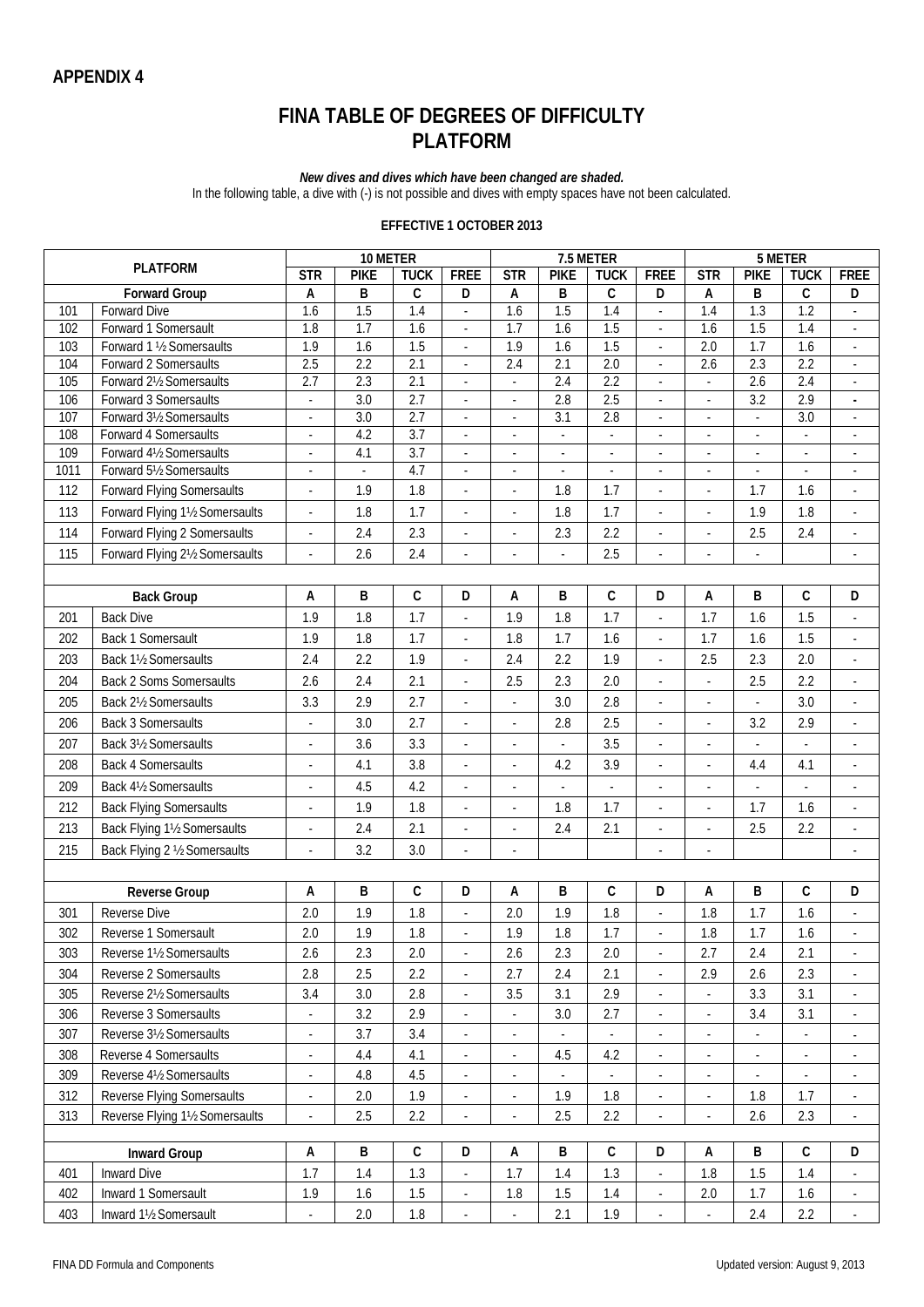|      |                                   |                          | 10 METER                 |                          |                          |                          |                          | 7.5 METER                |                             |                          |                          | 5 METER                  |                          |
|------|-----------------------------------|--------------------------|--------------------------|--------------------------|--------------------------|--------------------------|--------------------------|--------------------------|-----------------------------|--------------------------|--------------------------|--------------------------|--------------------------|
|      | <b>Inward Group</b>               | А                        | B                        | $\mathsf{C}$             | D                        | Α                        | B                        | C                        | D                           | A                        | B                        | $\mathsf C$              | D                        |
| 404  | Inward 2 Somersaults              | $\overline{\phantom{a}}$ | 2.6                      | 2.4                      | ÷,                       | $\overline{\phantom{a}}$ | 2.6                      | 2.4                      | $\sim$                      | $\overline{\phantom{a}}$ | 3.0                      | 2.8                      | $\overline{\phantom{a}}$ |
| 405  | Inward 21/2 Somersaults           | $\overline{a}$           | 2.8                      | 2.5                      | ä,                       | $\overline{\phantom{a}}$ | 3.0                      | 2.7                      | $\overline{\phantom{a}}$    | ÷,                       | 3.4                      | 3.1                      | $\overline{\phantom{a}}$ |
| 406  | Inward 3 Somersaults              | $\overline{\phantom{a}}$ | 3.5                      | 3.2                      | $\overline{\phantom{a}}$ | $\overline{\phantom{a}}$ | 3.4                      | 3.1                      | $\overline{\phantom{a}}$    | ÷,                       | $4.0\,$                  | 3.7                      | ÷                        |
| 407  | Inward 31/2 Somersaults           | $\overline{\phantom{a}}$ | 3.5                      | 3.2                      | $\overline{\phantom{a}}$ | $\overline{\phantom{a}}$ | $\overline{\phantom{a}}$ | 3.4                      | $\overline{\phantom{a}}$    | $\overline{\phantom{a}}$ | $\overline{\phantom{a}}$ | $\overline{\phantom{a}}$ | $\overline{\phantom{a}}$ |
| 408  | Inward 4 Somersaults              | $\overline{\phantom{a}}$ | 4.4                      | 4.1                      | ÷,                       | ÷,                       | ÷,                       | ÷,                       | $\sim$                      | ÷,                       | ÷,                       | $\overline{\phantom{a}}$ | ÷,                       |
| 409  | Inward 41/2 Somersaults           | $\overline{\phantom{a}}$ | 4.4                      | 4.1                      | ä,                       | ÷                        | $\Box$                   | ÷,                       | $\sim$                      | $\Box$                   | ÷                        | $\blacksquare$           | $\overline{\phantom{a}}$ |
| 412  | Inward Flying Somersaults         | $\overline{\phantom{a}}$ | 2.0                      | 1.9                      | $\overline{\phantom{a}}$ | $\overline{\phantom{a}}$ | 1.9                      | 1.8                      | $\overline{\phantom{a}}$    | $\sim$                   | 2.1                      | 2.0                      | $\overline{\phantom{a}}$ |
| 413  | Inward Flying 11/2 Somersaults    |                          | 2.5                      | 2.3                      |                          |                          | 2.6                      | 2.4                      |                             | ÷,                       | 2.9                      | 2.7                      | $\overline{\phantom{a}}$ |
|      |                                   |                          |                          |                          |                          |                          |                          |                          |                             |                          |                          |                          |                          |
|      | <b>Twisting Group</b>             | Α                        | B                        | C                        | D                        | А                        | B                        | $\mathsf C$              | D                           | Α                        | B                        | $\mathsf C$              | D                        |
| 5111 | Fwd Dive 1/2 Twist                | 2.0                      | 1.9                      | 1.8                      | ä,                       | 2.0                      | 1.9                      | 1.8                      | ä,                          | 1.8                      | 1.7                      | 1.6                      | $\overline{\phantom{a}}$ |
| 5112 | Fwd Dive 1 Twist                  | 2.2                      | 2.1                      | ä,                       | $\blacksquare$           | 2.2                      | 2.1                      | $\overline{\phantom{a}}$ | ä,                          | 2.0                      | 1.9                      | $\omega$                 | $\overline{\phantom{a}}$ |
| 5121 | Fwd Somersault 1/2 Twist          | $\overline{\phantom{a}}$ | $\overline{\phantom{a}}$ | $\overline{\phantom{a}}$ | 1.9                      | $\overline{\phantom{a}}$ | $\overline{\phantom{a}}$ | $\overline{\phantom{a}}$ | 1.8                         | $\overline{\phantom{a}}$ | $\overline{\phantom{a}}$ | $\overline{\phantom{a}}$ | 1.7                      |
| 5122 | Fwd Somersault 1 Twist            | $\overline{\phantom{a}}$ | $\overline{\phantom{a}}$ | ÷,                       | 2.1                      | ÷                        | $\blacksquare$           | ł,                       | 2.0                         | ÷,                       | $\overline{\phantom{a}}$ | $\overline{\phantom{a}}$ | 1.9                      |
| 5124 | Fwd Somersault 2 Twists           | $\overline{\phantom{a}}$ |                          | $\overline{\phantom{a}}$ | 2.5                      | $\overline{\phantom{a}}$ | $\overline{\phantom{a}}$ | ÷,                       | 2.4                         | ÷                        | $\overline{\phantom{a}}$ | $\overline{\phantom{a}}$ | 2.3                      |
| 5131 | Fwd 11/2 Somersaults 1/2 Twist    | $\overline{\phantom{a}}$ | $\overline{\phantom{a}}$ | $\overline{\phantom{a}}$ | 1.9                      | $\overline{\phantom{a}}$ | $\overline{\phantom{a}}$ | $\overline{\phantom{a}}$ | 1.9                         | $\overline{\phantom{a}}$ | $\overline{\phantom{a}}$ | $\overline{\phantom{a}}$ | 2.0                      |
| 5132 | Fwd 11/2 Somersaults 1 Twist      | $\overline{\phantom{a}}$ | $\overline{\phantom{a}}$ | $\overline{\phantom{a}}$ | 2.1                      | $\blacksquare$           | $\blacksquare$           | ÷,                       | 2.1                         | $\overline{\phantom{a}}$ | $\overline{\phantom{a}}$ | ÷,                       | 2.2                      |
| 5134 | Fwd 11/2 Somersaults 2 Twists     | $\overline{\phantom{a}}$ | $\overline{\phantom{a}}$ | $\blacksquare$           | 2.5                      | ÷,                       | $\overline{\phantom{a}}$ | $\blacksquare$           | 2.5                         | $\Box$                   | $\overline{\phantom{a}}$ | $\overline{\phantom{a}}$ | 2.6                      |
| 5136 | Fwd 11/2 Somersaults 3 Twists     | $\overline{\phantom{a}}$ | $\overline{\phantom{a}}$ | $\overline{\phantom{a}}$ | 3.0                      | $\overline{\phantom{a}}$ | $\blacksquare$           | $\overline{\phantom{a}}$ | 3.0                         | $\overline{\phantom{a}}$ | $\overline{\phantom{a}}$ | $\overline{\phantom{a}}$ | 3.1                      |
| 5138 | Fwd 11/2 Somersaults 4 Twists     | $\overline{\phantom{a}}$ |                          | ÷.                       | 3.4                      | ÷,                       | ÷,                       | ÷.                       | 3.4                         | ÷,                       |                          | ä,                       | 3.5                      |
| 5152 | Fwd 21/2 Somersaults 1 Twist      | $\blacksquare$           | 2.9                      | 2.7                      | $\blacksquare$           | ÷                        | 3.0                      | 2.8                      | $\overline{\phantom{a}}$    | $\blacksquare$           | 3.2                      | 3.0                      | $\overline{\phantom{a}}$ |
| 5154 | Fwd 21/2 Somersaults 2 Twists     | $\overline{\phantom{a}}$ | 3.3                      | 3.1                      | $\overline{\phantom{a}}$ | $\overline{\phantom{a}}$ | 3.4                      | 3.2                      | $\overline{\phantom{a}}$    | $\overline{\phantom{a}}$ | 3.6                      | 3.4                      | $\overline{\phantom{a}}$ |
| 5156 | Fwd 21/2 Somersaults 3 Twists     | $\overline{\phantom{a}}$ | 3.8                      | 3.6                      | $\overline{\phantom{a}}$ | ÷                        | $\blacksquare$           |                          | $\overline{\phantom{a}}$    | ÷,                       |                          | $\overline{\phantom{a}}$ | $\overline{\phantom{a}}$ |
| 5172 | Fwd 31/2 Somersaults 1 Twist      |                          | 3.6                      | 3.3                      | $\overline{\phantom{a}}$ | $\overline{\phantom{a}}$ | 3.7                      | 3.4                      | ÷,                          | ÷,                       | $\overline{\phantom{a}}$ | $\overline{\phantom{a}}$ | ÷                        |
|      |                                   |                          |                          |                          |                          |                          |                          |                          |                             |                          |                          |                          |                          |
| 5211 | Back Dive 1/2 Twist               | 2.0                      | 1.9                      | 1.8                      | L.                       | 2.0                      | 1.9                      | 1.8                      | ÷.                          | 1.8                      | 1.7                      | 1.6                      | ÷,                       |
| 5212 | Back Dive 1 Twist                 | 2.2                      | $\blacksquare$           | $\blacksquare$           | ÷,                       | 2.2                      | $\Box$                   | ÷,                       | $\overline{\phantom{a}}$    | 2.0                      | ÷                        | $\overline{\phantom{a}}$ | ÷                        |
| 5221 | Back Somersault 1/2 Twist         | $\overline{\phantom{a}}$ | $\overline{\phantom{a}}$ | $\overline{\phantom{a}}$ | 1.9                      | $\overline{\phantom{a}}$ | $\overline{\phantom{a}}$ | $\overline{\phantom{a}}$ | 1.8                         | $\Box$                   | $\overline{\phantom{a}}$ | $\overline{\phantom{a}}$ | 1.7                      |
| 5222 | <b>Back Somersault 1 Twist</b>    | $\overline{\phantom{a}}$ | ÷,                       | $\overline{\phantom{a}}$ | 2.1                      | $\blacksquare$           | $\blacksquare$           | ÷,                       | 2.0                         | $\overline{\phantom{a}}$ | ÷                        | ÷,                       | 1.9                      |
| 5223 | Back Somersault 11/2 Twists       | $\overline{\phantom{a}}$ | $\overline{\phantom{a}}$ | ÷,                       | 2.5                      | $\blacksquare$           | $\blacksquare$           | $\blacksquare$           | 2.4                         | $\Box$                   | $\overline{\phantom{a}}$ | $\overline{\phantom{a}}$ | 2.3                      |
| 5225 | Back Somersault 21/2 Twists       | $\overline{\phantom{a}}$ | $\overline{\phantom{a}}$ | $\sim$                   | 2.9                      | $\overline{\phantom{a}}$ | $\blacksquare$           | ×.                       | 2.8                         | $\sim$                   | ٠                        | $\overline{\phantom{a}}$ | 2.7                      |
| 5231 | Back 11/2 Somersaults 1/2 Twist   | $\overline{\phantom{a}}$ | $\overline{\phantom{a}}$ | ä,                       | 2.0                      | ÷,                       | --                       | ÷,                       | 2.0                         | i,                       | ÷,                       | ÷,                       | 2.1                      |
| 5233 | Back 1½ Somersaults 1½ Twists     | ٠                        | $\overline{\phantom{a}}$ | $\overline{\phantom{a}}$ | 2.4                      | ٠                        | $\overline{\phantom{a}}$ | $\overline{\phantom{a}}$ | 2.4                         | $\overline{\phantom{a}}$ | $\overline{\phantom{a}}$ | $\overline{\phantom{a}}$ | 2.5                      |
| 5235 | Back 11/2 Somersaults 21/2 Twists | $\overline{\phantom{a}}$ | $\overline{\phantom{a}}$ | $\overline{\phantom{a}}$ | 2.8                      | $\overline{\phantom{a}}$ | $\overline{\phantom{a}}$ | ٠                        | 2.8                         | $\overline{\phantom{a}}$ | $\overline{\phantom{a}}$ | $\overline{\phantom{a}}$ | 2.9                      |
| 5237 | Back 1½ Somersaults 3½ Twists     | $\overline{\phantom{a}}$ | $\overline{\phantom{a}}$ | $\blacksquare$           | 3.3                      | $\blacksquare$           | $\overline{\phantom{a}}$ | ÷,                       | 3.3                         | $\blacksquare$           | ÷                        | ÷                        | 3.4                      |
| 5239 | Back 11/2 Somersaults 41/2 Twists | $\blacksquare$           |                          | ÷.                       | 3.7                      | ÷,                       | $\overline{\phantom{a}}$ |                          | 3.7                         | $\overline{\phantom{a}}$ |                          | $\overline{\phantom{a}}$ | 3.8                      |
| 5251 | Back 2½ Somersaults ½ Twist       | $\overline{\phantom{a}}$ | 2.6                      | 2.4                      | $\overline{\phantom{a}}$ | $\blacksquare$           | 2.7                      | 2.5                      | $\mathcal{L}_{\mathcal{A}}$ | $\overline{\phantom{a}}$ | 2.9                      | 2.7                      | $\overline{\phantom{a}}$ |
| 5253 | Back 21/2 Somersaults 11/2 Twists |                          | 3.2                      | $3.0\,$                  | ä,                       | $\overline{\phantom{a}}$ | 3.3                      | 3.1                      | $\sim$                      | $\overline{\phantom{a}}$ |                          | ÷                        | $\overline{\phantom{a}}$ |
| 5255 | Back 21/2 Somersaults 21/2 Twists | $\sim$                   | 3.6                      | 3.4                      | $\overline{\phantom{a}}$ | ٠                        | $\overline{\phantom{a}}$ | $\blacksquare$           | $\blacksquare$              | $\overline{\phantom{a}}$ | ۰                        | ٠                        | ٠                        |
| 5257 | Back 21/2 Somersaults 31/2 Twists | ÷                        | 4.1                      | 3.9                      | $\overline{\phantom{a}}$ | $\overline{\phantom{a}}$ | $\overline{\phantom{a}}$ | $\overline{\phantom{a}}$ | $\overline{\phantom{a}}$    | $\overline{\phantom{a}}$ | ٠                        | $\overline{\phantom{a}}$ | $\overline{\phantom{a}}$ |
| 5271 | Back 31/2 Somersaults 1/2 Twist   | $\blacksquare$           | 3.2                      | 2.9                      | ä,                       | $\overline{\phantom{a}}$ | $\blacksquare$           | $\overline{\phantom{a}}$ | $\overline{\phantom{a}}$    | $\overline{\phantom{a}}$ | $\overline{\phantom{a}}$ | ÷,                       | $\overline{\phantom{a}}$ |
| 5273 | Back 31/2 Somersaults 11/2 Twist  |                          | 3.8                      | 3.5                      |                          |                          | $\overline{\phantom{a}}$ |                          |                             |                          |                          | $\overline{\phantom{a}}$ |                          |
| 5275 | Back 31/2 Somersaults 21/2 Twist  |                          | 4.2                      | 3.9                      |                          | ٠                        | $\blacksquare$           | $\overline{\phantom{a}}$ | $\overline{\phantom{a}}$    | ÷,                       | ٠                        | $\overline{\phantom{a}}$ | $\overline{\phantom{a}}$ |
|      |                                   |                          |                          |                          |                          |                          |                          |                          |                             |                          |                          |                          |                          |
| 5311 | Reverse Dive 1/2 Twist            | 2.1                      | 2.0                      | 1.9                      | $\overline{\phantom{a}}$ | 2.1                      | 2.0                      | 1.9                      |                             | 1.9                      | 1.8                      | 1.7                      | $\overline{\phantom{a}}$ |
| 5312 | Reverse Dive 1 Twist              | 2.3                      | $\blacksquare$           | $\overline{\phantom{a}}$ | $\overline{\phantom{a}}$ | 2.3                      | $\overline{\phantom{a}}$ | $\overline{\phantom{a}}$ | $\overline{\phantom{a}}$    | 2.1                      | $\overline{\phantom{a}}$ | $\overline{\phantom{a}}$ | $\overline{\phantom{a}}$ |
| 5321 | Reverse Somersault 1/2 Twist      | $\blacksquare$           | $\blacksquare$           | $\overline{\phantom{a}}$ | 2.0                      | ÷.                       | $\blacksquare$           | $\blacksquare$           | 1.9                         | $\omega$                 | $\overline{\phantom{a}}$ | ÷,                       | 1.8                      |
| 5322 | Reverse Somersault 1 Twist        | $\overline{\phantom{a}}$ |                          | $\overline{\phantom{a}}$ | 2.2                      | $\blacksquare$           | $\overline{\phantom{a}}$ | $\overline{\phantom{a}}$ | 2.1                         | $\overline{\phantom{a}}$ | $\overline{\phantom{a}}$ | $\overline{\phantom{a}}$ | 2.0                      |
| 5323 | Reverse Somersault 11/2 Twists    | ٠                        | $\overline{\phantom{a}}$ | $\overline{\phantom{a}}$ | 2.6                      | $\overline{\phantom{a}}$ | $\overline{\phantom{a}}$ | $\overline{\phantom{a}}$ | 2.5                         | $\overline{\phantom{a}}$ | ٠                        | $\overline{\phantom{a}}$ | 2.4                      |
| 5325 | Reverse Somersault 21/2 Twists    | $\overline{\phantom{a}}$ | $\overline{\phantom{a}}$ | $\overline{\phantom{a}}$ | 3.0                      | $\overline{\phantom{a}}$ | $\overline{\phantom{a}}$ | $\overline{\phantom{a}}$ | 2.9                         | $\blacksquare$           |                          | $\overline{\phantom{a}}$ | 2.8                      |
| 5331 | Reverse 11/2 Soms. 1/2 Twists     | ٠                        | $\overline{\phantom{a}}$ | $\overline{\phantom{a}}$ | 2.1                      | ۰                        | $\overline{\phantom{a}}$ | ٠                        | 2.1                         | $\overline{\phantom{a}}$ | $\overline{\phantom{a}}$ | $\overline{\phantom{a}}$ | 2.2                      |
| 5333 | Reverse 1½ Soms. 1½ Twists        | $\overline{\phantom{a}}$ | $\overline{\phantom{a}}$ | $\overline{\phantom{a}}$ | 2.5                      | $\overline{\phantom{a}}$ | $\overline{\phantom{a}}$ | $\overline{\phantom{a}}$ | 2.5                         | $\overline{\phantom{a}}$ | $\overline{\phantom{a}}$ | $\overline{\phantom{a}}$ | 2.6                      |
| 5335 | Reverse 11/2 Soms. 21/2 Twists    | $\overline{\phantom{a}}$ | $\overline{\phantom{a}}$ | $\overline{\phantom{a}}$ | 2.9                      | ÷,                       | $\blacksquare$           | $\blacksquare$           | 2.9                         | ÷,                       |                          | ÷,                       | 3.0                      |
| 5337 | Reverse 11/2 Soms. 31/2 Twists    | $\overline{\phantom{a}}$ | $\overline{\phantom{a}}$ | $\overline{\phantom{a}}$ | 3.4                      | $\overline{\phantom{a}}$ | $\overline{\phantom{a}}$ | ٠                        | 3.4                         | $\overline{\phantom{a}}$ | $\overline{\phantom{a}}$ | $\overline{\phantom{a}}$ | 3.5                      |
| 5339 | Reverse 1½ Soms. 4½ Twists        |                          | $\overline{\phantom{a}}$ | $\overline{\phantom{a}}$ | 3.8                      | ٠                        | $\overline{\phantom{a}}$ |                          | 3.8                         | $\overline{\phantom{a}}$ |                          | $\overline{\phantom{a}}$ | $\sim$                   |
| 5351 | Reverse 2½ Soms. ½ Twists         | $\blacksquare$           | 2.6                      | 2.4                      |                          | ÷,                       | 2.7                      | 2.5                      |                             | ÷,                       | 2.9                      | 2.7                      | $\overline{\phantom{a}}$ |